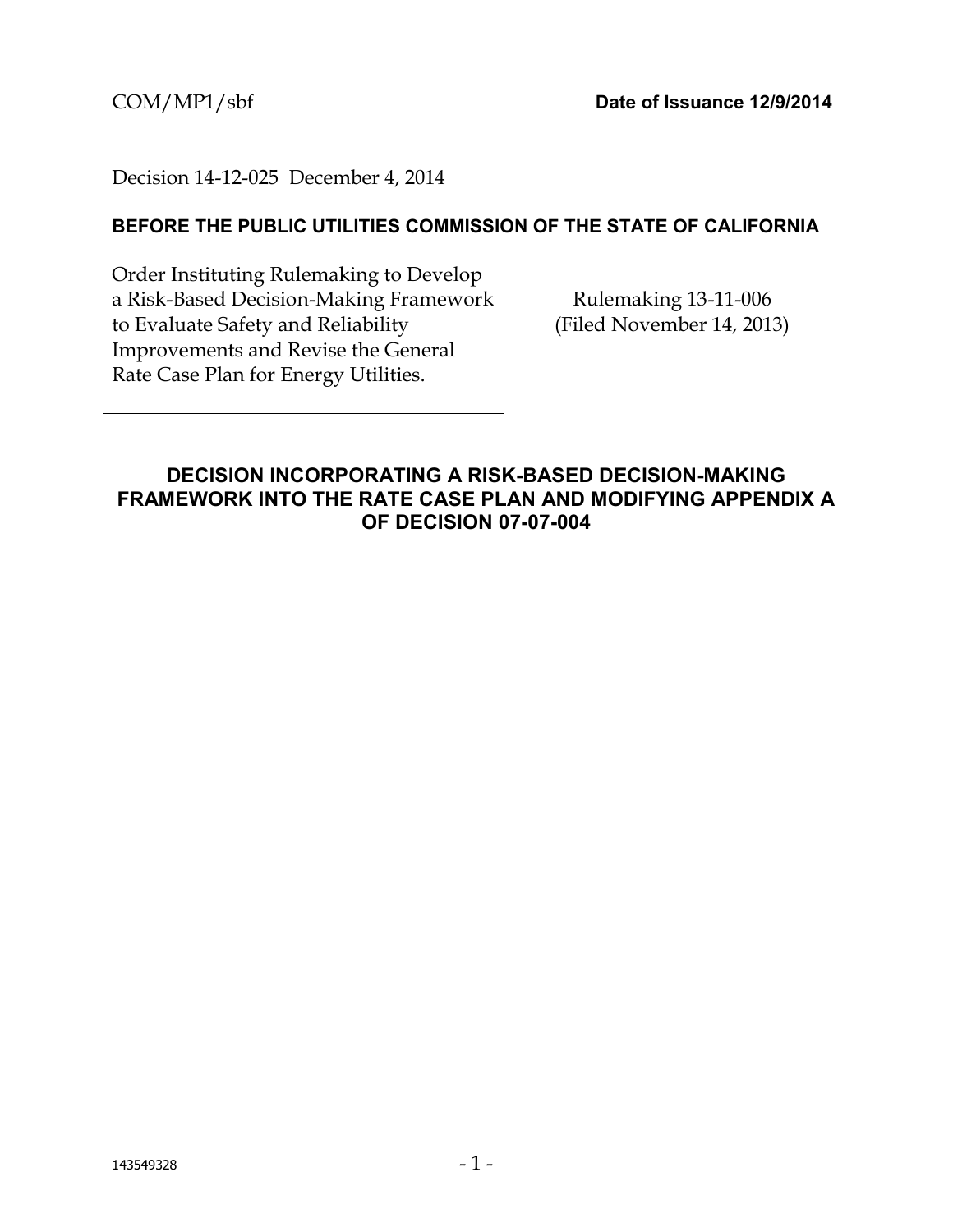# **Table of Contents**

# **Title**

# Page

|    | DECISION INCORPORATING A RISK-BASED DECISION-MAKING |    |
|----|-----------------------------------------------------|----|
|    | FRAMEWORK INTO THE RATE CASE PLAN AND MODIFYING     |    |
|    |                                                     |    |
|    |                                                     |    |
| 1. |                                                     |    |
| 2. |                                                     |    |
| 3. |                                                     |    |
|    |                                                     |    |
|    |                                                     |    |
|    |                                                     |    |
|    |                                                     |    |
|    |                                                     |    |
|    |                                                     |    |
|    |                                                     |    |
| 5. |                                                     |    |
|    |                                                     |    |
|    |                                                     |    |
|    |                                                     | 54 |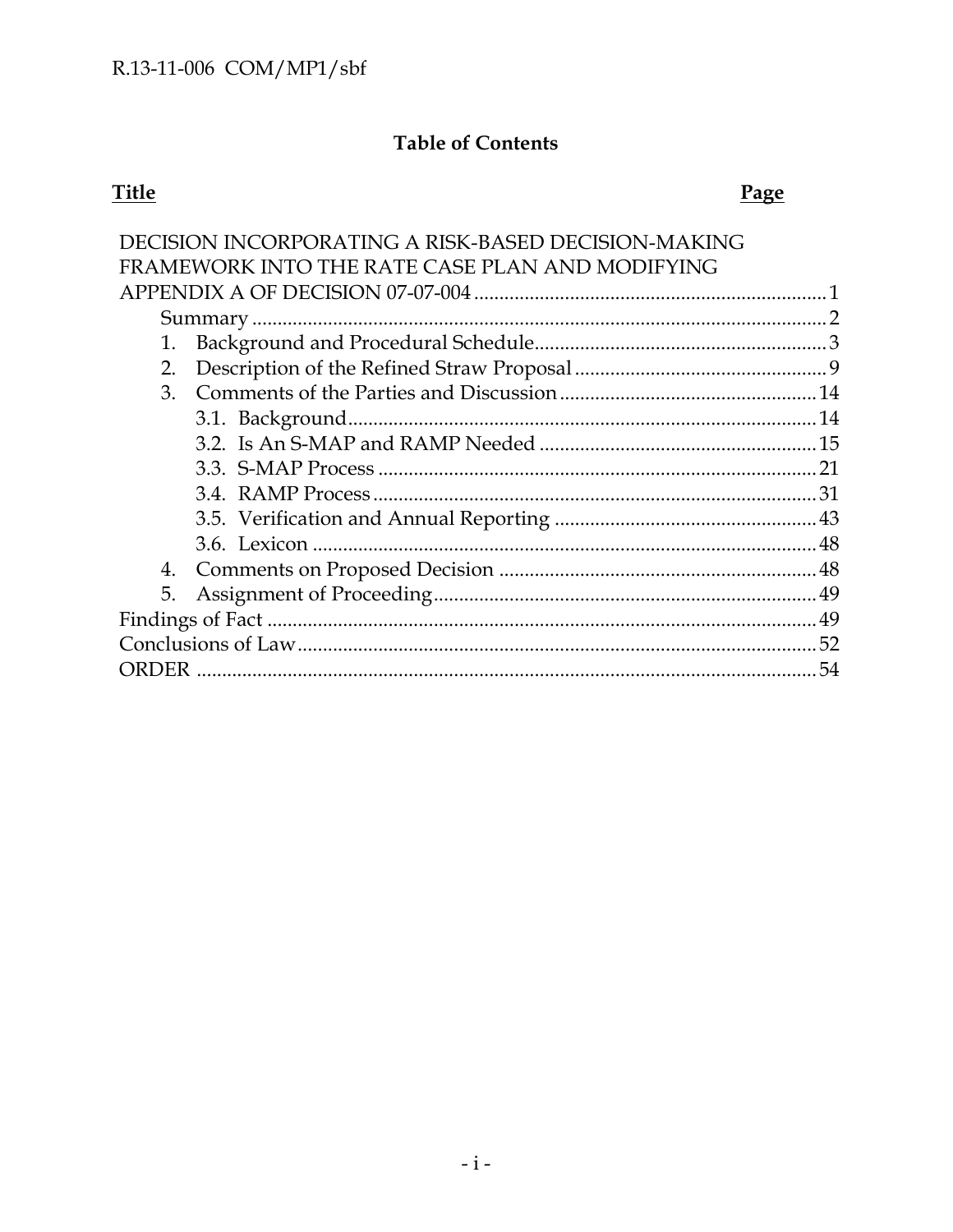# **DECISION INCORPORATING A RISK-BASED DECISION-MAKING FRAMEWORK INTO THE RATE CASE PLAN AND MODIFYING APPENDIX A OF DECISION 07-07-004**

### <span id="page-2-0"></span>**Summary**

 $\overline{a}$ 

Today's decision addresses the changes that we adopt to incorporate a risk-based decision-making framework into the Rate Case Plan (RCP) for the energy utilities' General Rate Cases (GRCs). The RCP was initially developed and adopted to guide the energy utilities on the type of information that is to be presented, and the procedural schedule that is to be followed, for addressing their revenue requirement requests in their GRCs. As a result of Senate Bill (SB) 705, <sup>1</sup> and its emphasis on making natural gas safety a top priority of this Commission and the natural gas corporations, we modify the existing RCP to incorporate a risk-based decision-making framework into the GRCs for the large energy utilities.

The framework and parameters that we adopt today will assist the utilities, interested parties and the Commission, in evaluating the various proposals that the energy utilities use for assessing their safety risks, and to manage, mitigate, and minimize such risks. For the large energy utilities, this will take place through two new procedures, which feed into the GRC applications in which the utilities request funding for such safety-related activities. These two procedures are: (1) the filing of a Safety Model Assessment Proceeding (S-MAP) by each of the large energy utilities, which are to be consolidated; and (2) a subsequent Risk Assessment Mitigation Phase (RAMP)

<sup>1</sup> SB 705 was codified into Public Utilities Code Sections 961 and 963 in Chapter 522 of the Statutes of 2011.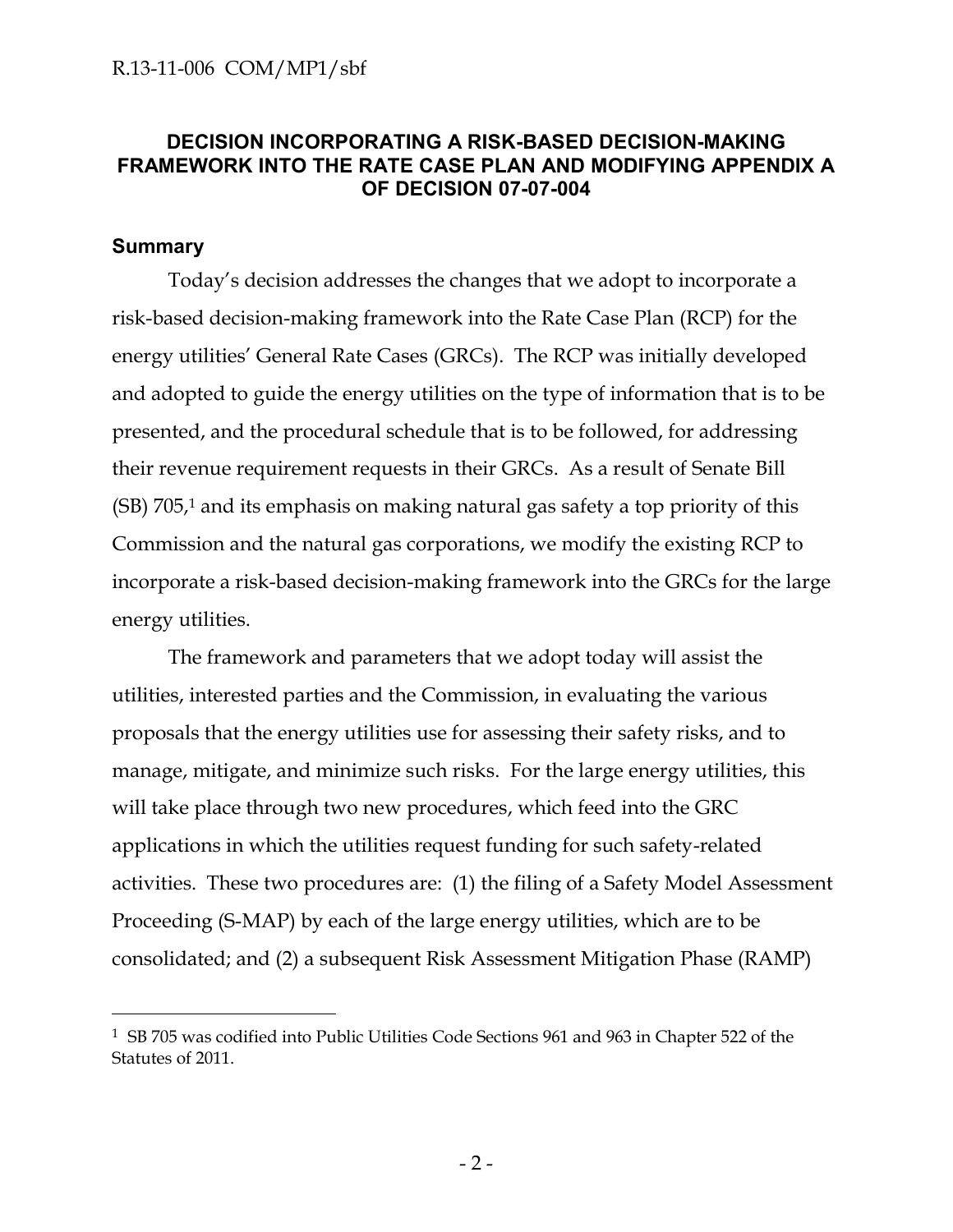filing in an Order Instituting Investigation for the upcoming GRC wherein the large energy utility files its RAMP in the S-MAP reporting format describing how it plans to assess its risks, and to mitigate and minimize such risks. The RAMP submission, as clarified or modified in the RAMP proceeding, will then be incorporated into the large energy utility's GRC filing. In addition, the large energy utilities will be required to file annual reports following their GRC decisions.

It is our intent that the adoption of these additional procedures will result in additional transparency and participation on how the safety risks for energy utilities are prioritized by the Commission and the energy utilities, and provide accountability for how these safety risks are managed, mitigated and minimized.

For the small energy utilities, they are to include a risk-based decision making approach in their GRCs three years from now.

Today's decision also modifies and replaces the schedule for the RCP that was set forth in Appendix A of Decision 07-07-004.

#### <span id="page-3-0"></span>**1. Background and Procedural Schedule**

Following the 2010 natural gas explosion and fire in San Bruno, the California Legislature and the Commission took steps to ensure the safety and reliability of the operations and practices of the energy utilities. Among other things, the Commission initiated Rulemaking (R.) 11-02-019 on February 24, 2011 to examine whether new safety and reliability rules should be adopted for natural gas pipelines on a statewide basis. Then on October 7, 2011, several gas safety bills were signed into law by the Governor.

One of the gas safety bills, Senate Bill (SB) 705, requires each gas corporation to "develop a plan for the safe and reliable operation of its commission-regulated gas pipeline facility that implements the policy of

- 3 -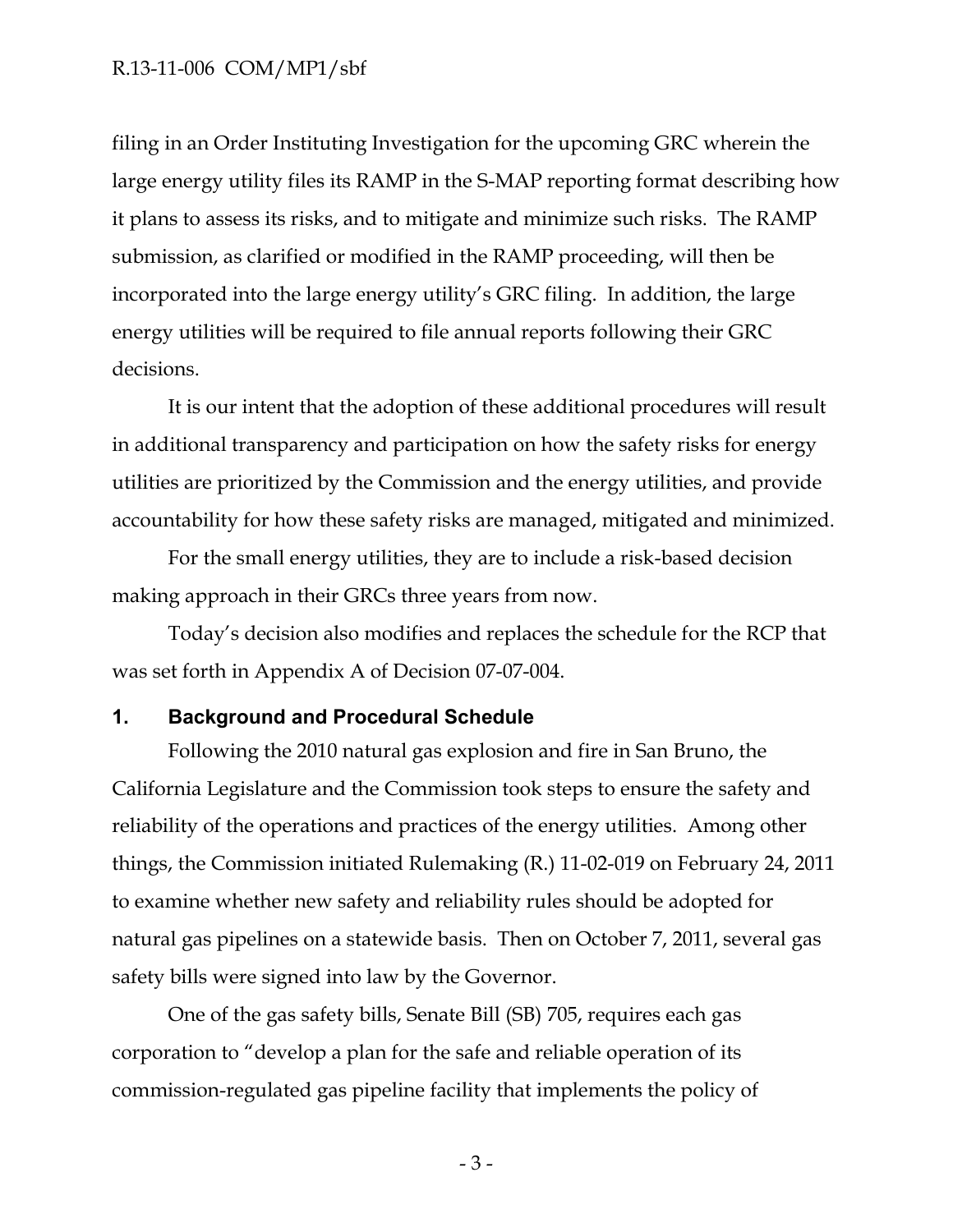$\overline{a}$ 

paragraph (3) of subdivision (b) of Section 963…." (Public Utilities Code Section  $961(b)(1)$ .)<sup>2</sup> The Legislature declared the following in Section (§) 963(b)(3):

It is the policy of the state that the commission and each gas corporation place safety of the public and gas corporation employees as the top priority. The commission shall take all reasonable and appropriate actions necessary to carry out the safety priority policy of this paragraph consistent with the principle of just and reasonable cost-based rates.

The utilities' gas safety plans, as mandated by § 961, are being considered, along with other safety-related issues, in Order Instituting R.11-02-019.

To carry out the safety priority policy of § 963(b)(3), the Commission initiated R.13-11-006, the rulemaking that is now before us.3 The logical starting point for prioritizing safety for the investor-owned energy utilities is in the Rate Case Plan (RCP), and the general rate case (GRC) applications that are filed by each of the energy utilities in accordance with the RCP. The GRC is the proceeding in which the utility requests funding for the test year and attrition years, and where the Commission adopts just and reasonable cost-based rates for the energy utilities. (*See* §§ 451 and 963(b)(3).)

The RCP was adopted to govern the information, processes, and schedule associated with the GRC applications of the energy utilities. The RCP was last revised on a large scale in Decision (D.) 89-01-040 (30 CPUC2d 576). Minor

<sup>2</sup> Unless otherwise stated, all code section references are to the Public Utilities Code.

<sup>3</sup> After this rulemaking was initiated, SB 900 was introduced on January 15, 2014, and subsequently chaptered into law on September 15, 2014 as Chapter 552 of the Statutes of 2014. Among other things, SB 900 added §750, which states in part that "The commission shall develop formal procedures to consider safety in a rate case application by an electrical corporation or gas corporation."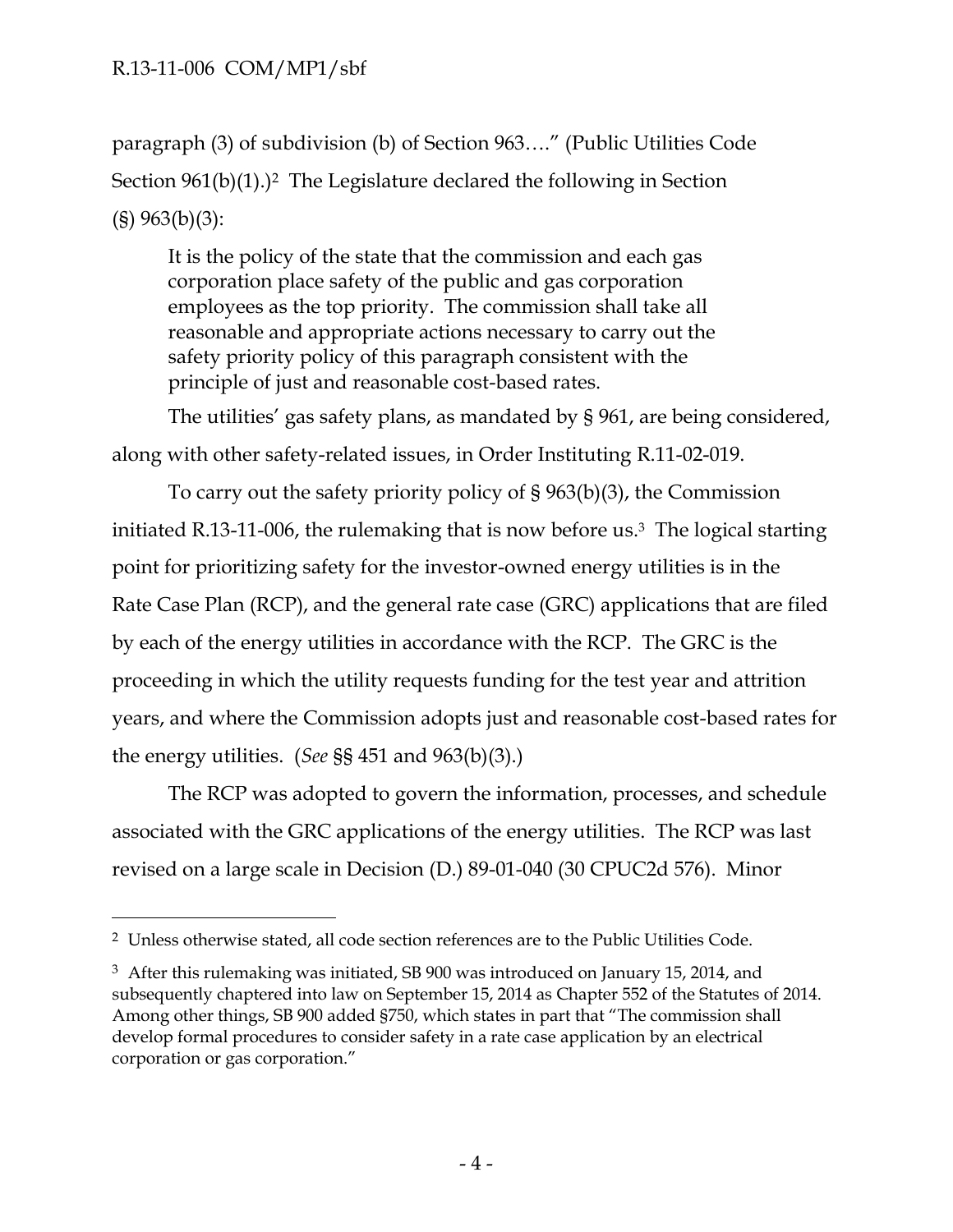changes to the RCP were subsequently adopted in D.92-08-033, D.93-07-030, and D.07-07-004. The latest description and schedule of the RCP for the energy utilities is reflected in Appendix A of D.07-07-004.

The GRC is the proceeding wherein each of the energy utilities files an application requesting the Commission to authorize and adopt a revenue requirement for its operations and services. The revenue requirement adopted by the Commission is to be just and reasonable, and each utility "shall furnish and maintain such adequate, efficient, just, and reasonable service, instrumentalities, equipment, and facilities… as are necessary to promote the safety, health, comfort, and convenience of its patrons, employees, and the public." (§ 451.) Since the GRCs are the proceedings in which the revenue requirement is developed and adopted for each energy utilities' operations, this is the appropriate place to start to "take all reasonable and appropriate actions necessary to carry out the safety priority of this paragraph consistent with the principle of just and reasonable cost-based rates." (§ 963(b)(3).)

In initiating this rulemaking, the Commission expressed concern that the "applicant utilities may not explicitly or adequately address safety and reliability issues in their GRC filings and Gas Accord applications…," and that the most efficient solution to address this problems "is to place the utility on notice from the very beginning of the Notice of Intent (NOI) process as to the appropriate filing requirements." (R.13-11-006 at 6-7.) The Commission also stated that "we need to require testimony in GRCs detailing the technical state of the utility system, giving a risk assessment of its physical and operational system as well as an assessment of its risk tolerance, identifying areas of low risk and high risk, providing underlying reasons for the assessments, as well as explaining the metrics underlying its analysis." (R.13-11-006 at 7.) The Commission also

- 5 -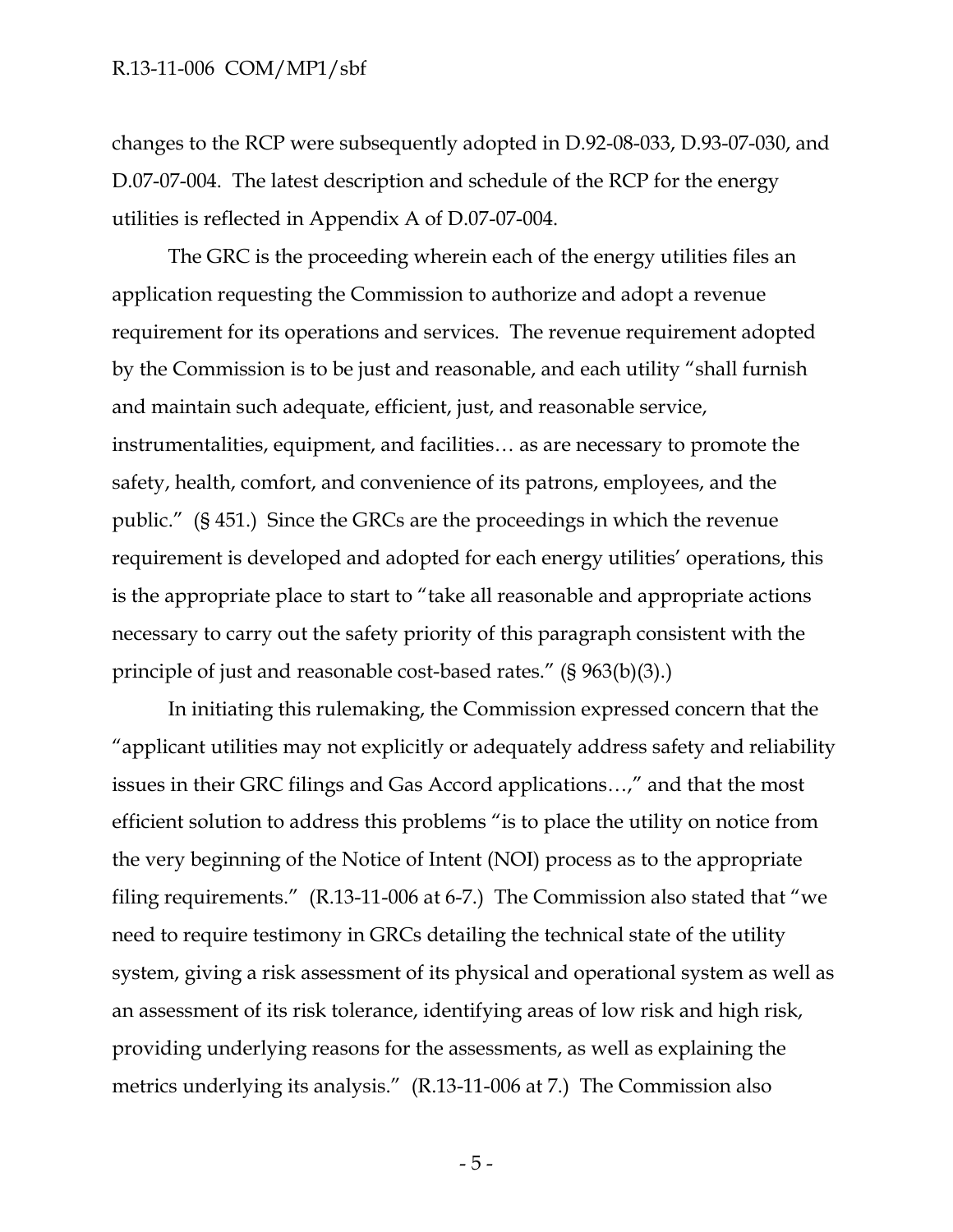recognized the "need to have the utility's system evaluated in terms of implementation of best practices, industry standards, and the associated metrics of the security and safety of its electric grid, gas pipelines, and facilities." (R.13-11-006 at 7.) To achieve these objectives, the Commission stated that "such an evaluation and decision-making framework" should be "institutionalized as the standard practice by incorporating it into the RCP." (R.13-11-006 at 7.) As stated by the Commission:

In sum, our end goal is to revise the RCP to better facilitate utility revenue requirements showings based on a risk-informed decision-making process that will lead to safe and reliable service levels that are in compliance with state and federal guidelines, rational, well-informed and comparable to best industry practices. Likewise, laying the proper procedural foundation through improvements to the RCP will better equip Commission decision makers with the necessary information to ensure that we prioritize safety while continuing our long-standing mandate to ensure that adopted rates are just and reasonable. (R.13-11-006 at 7-8.)

In order to better understand how to design a risk-based decision-making framework, and to "consider how qualitative safety, reliability, and security issues can be connected to the quantitative decisions in the GRC," the Commission asked the utilities to respond to the data requests set forth in Attachment A of R.13-11-006, and for interested parties to file comments on the questions raised in Sections 4.1 through 4.6 of R.13-11-006.

R.13-11-006 envisioned that based on the data responses and comments, a straw proposal would be developed outlining the essentials of a risk-based decision-making framework, the evaluation tools that would need to be developed, and how such a proposed framework could be incorporated into the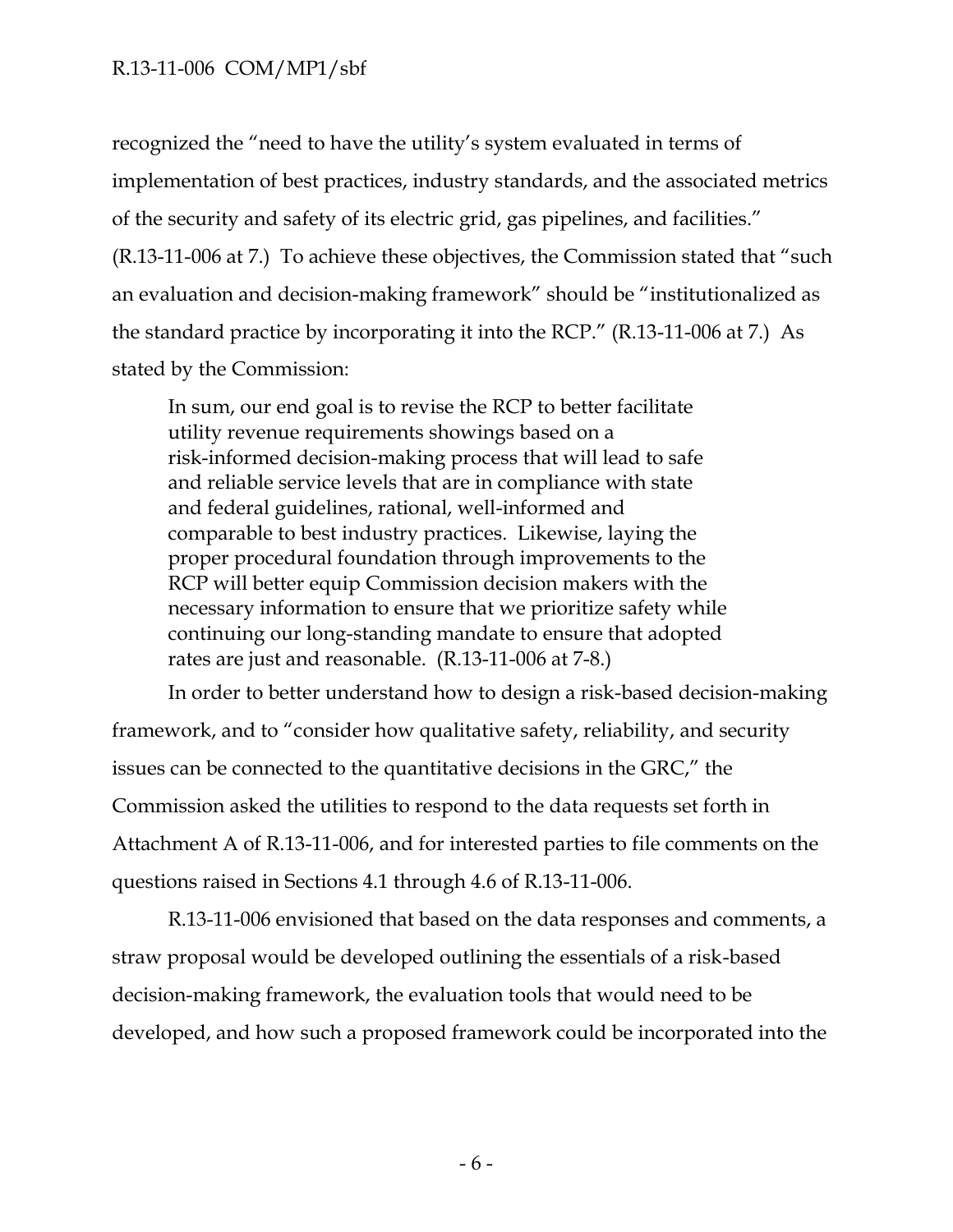RCP. R.13-11-006 also anticipated that a workshop would be held to discuss the straw proposal and the additional steps to be taken.

The Commission's Policy and Planning Division undertook the task of reviewing, digesting, and summarizing these comments. This resulted in the issuance of the Staff Straw Proposal on February 20, 2014, which was served on the service list to this proceeding.

On February 26, 2014, a ruling was issued by the assigned Administrative Law Judge (ALJ), John S. Wong. That ruling noticed a three-day workshop for March 19 – 21, 2014 to discuss the straw proposal. As recognized in that ruling, "The straw proposal incorporates the data request responses and the comments, and sets forth proposals as to how a risk-based decision-making framework, and evaluation tools, can be incorporated into the RCP." (February 26, 2014 Ruling at 3.) The purpose of the workshop was to "discuss the risk management framework and tools that could be used," and "how the RCP could be modified to accommodate a risk management framework, or to streamline or modify the RCP." (February 26, 2014 Ruling at 3.) The ruling also stated that the straw proposal would be further refined by the Policy and Planning Division based on the feedback at the workshop, and that a refined straw proposal would issue around April 17, 2014 with an opportunity for parties to file opening and reply comments.

As described below, the February 26, 2014 ruling also noticed a prehearing conference (PHC) for April 29, 2014.

Following the March 2014 workshops, and the input from the parties, the Policy and Planning Division made revisions to the straw proposal. On April 17, 2014, a ruling was issued notifying parties of the "Refined Staff Straw-Proposal" (Refined Straw Proposal). A copy of the Refined Straw

- 7 -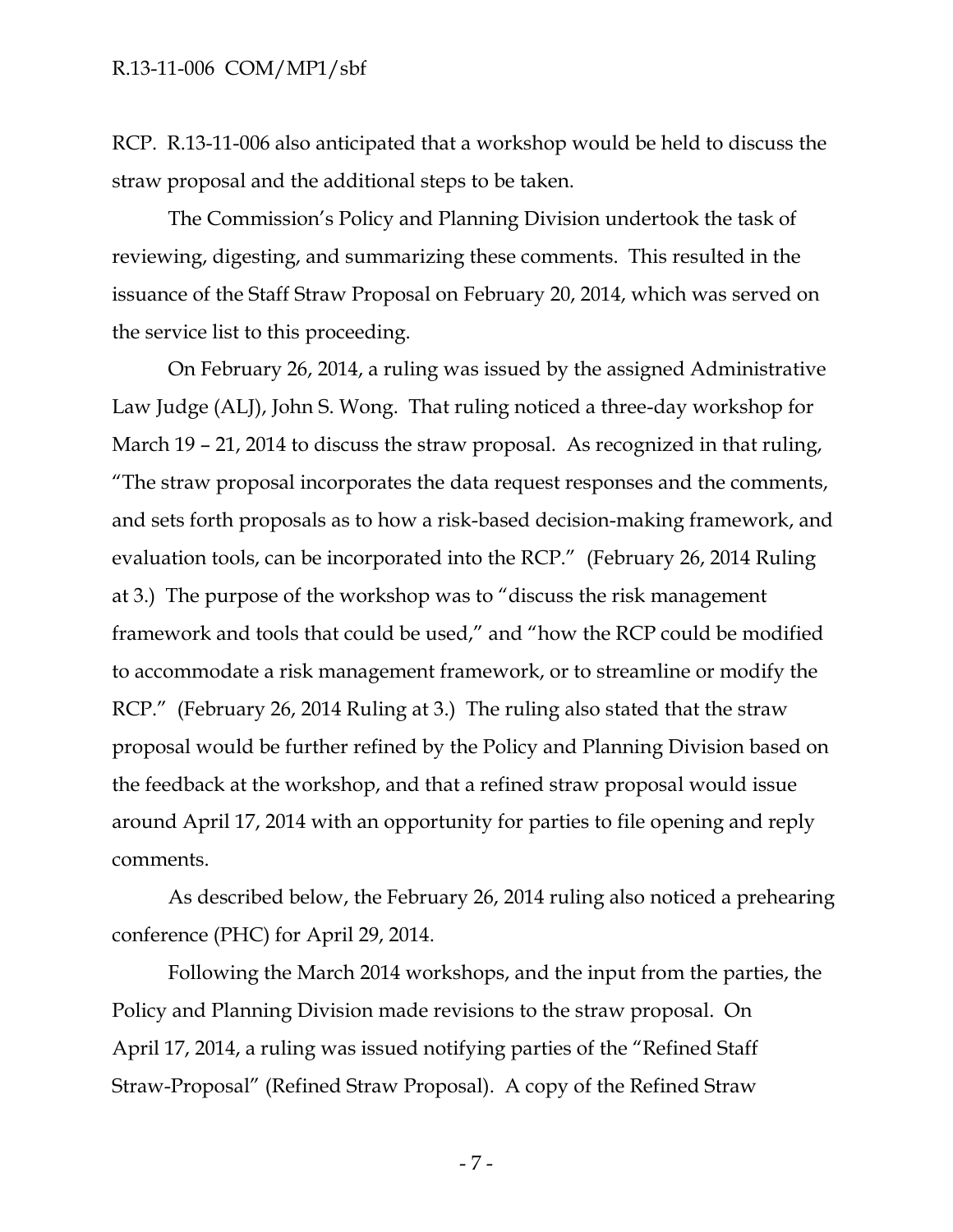$\overline{a}$ 

Proposal was attached to the ruling. The April 17, 2014 ruling also allowed interested parties to file opening and reply comments on the Refined Straw Proposal.<sup>4</sup>

The PHC was held on April 29, 2014. Parties were provided the opportunity to discuss the scope of issues to be addressed in this proceeding, and the procedural schedule. On May 15, 2014, the Scoping Ruling was issued, which identified the following four issues to be addressed in this proceeding:

- 1. How can the RCP for the energy utilities be modified or updated to develop and incorporate a risk-based decision-making framework that places a priority on safety, reliability, and security concerns, along with the related revenue requirements to achieve those priorities at reasonable rates?
- 2. Is the Refined Straw Proposal an acceptable framework to adopt, or are there alternative proposals the California Public Utilities Commission (CPUC) should consider?
- 3. Will the risk-based framework that is adopted provide the CPUC with the right tools for evaluating the safety and reliability issues that are in the rate case proceedings of the energy utilities?
- 4. Should elements of the RCP be modified to promote more efficient and effective management of the rate case proceedings?

Based on the input at the PHC, the Scoping Ruling decided to address the

issues in this proceeding in two phases, through two rounds of comments. The

first phase and decision will address "the refined straw proposal; possible

alternatives to the refined straw proposal; possible timing issues in the RCP that

<sup>4</sup> The dates set forth in the April 17, 2014 ruling for the filing of opening and reply comments on the Refined Straw Proposal were subsequently changed in the May 15, 2014 Scoping Memo and Ruling (Scoping Ruling).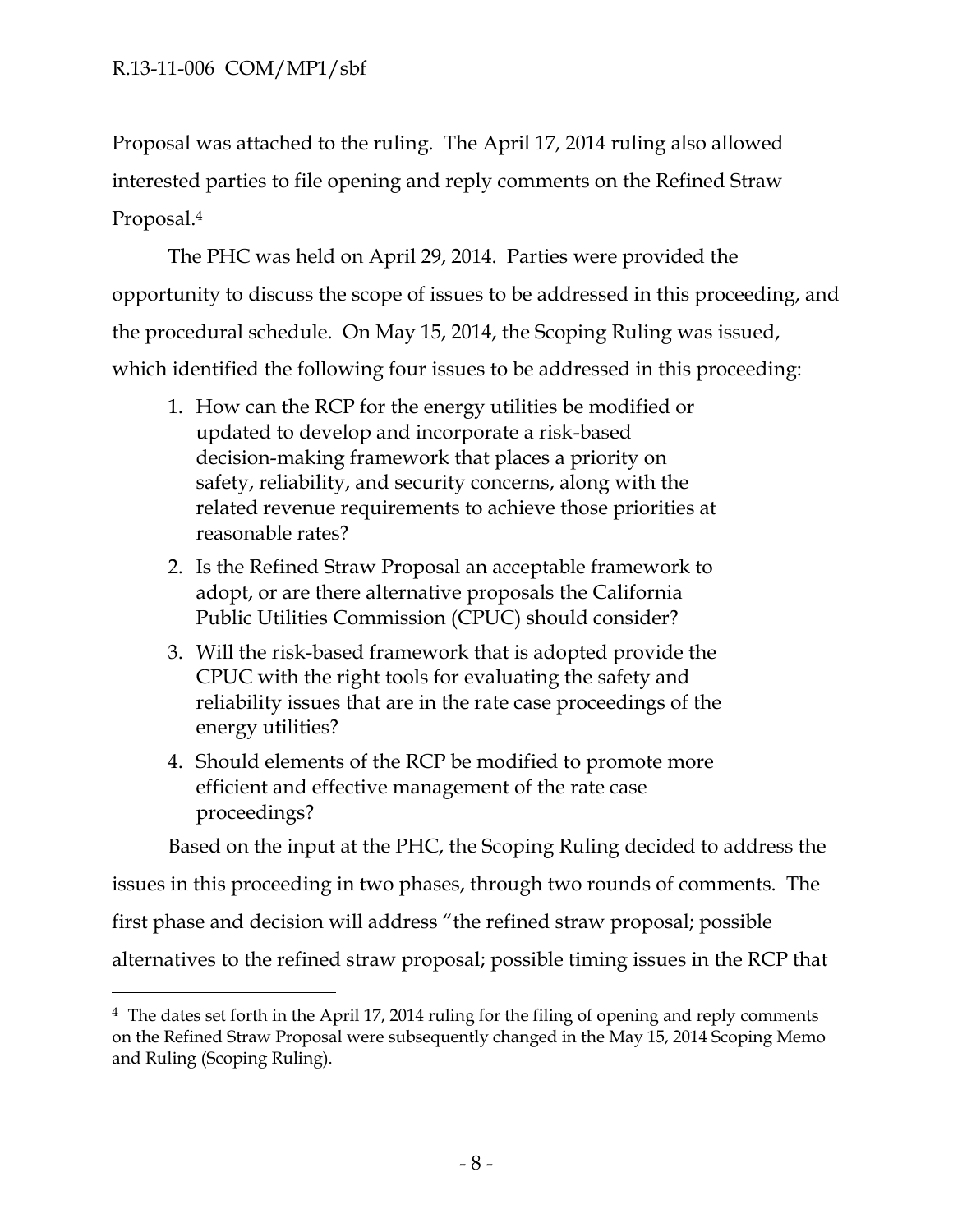could be affected if the refined straw proposal or an alternative were adopted; and the other related timing issues described in section 3.c of the PHC agenda." (Scoping Ruling at 5.) The second phase, and a separate decision, will "address proposals to revise the RCP to 'promote more efficient and effective management of the overall rate case process'." (Scoping Ruling at 6.)

No one requested that evidentiary hearings be held. The Scoping Ruling decided that no hearings were necessary because this is a quasi-legislative proceeding which establishes policy, and the Commission can consider and base its policy determinations on the pleadings and comment process which has been filed in this proceeding.

Today's decision addresses the first phase issues. For the first phase issues, comments on the Refined Straw Proposal were filed by the following: Coalition of California Utility Employees; Communities for a Better Environment; Energy Producers and Users Coalition; ExxonMobil Power and Gas Services; John F. Lathrop; Liberty Utilities (CalPeco Electric) LLC, Bear Valley Electric Service, and PacifiCorp doing business as Pacific Power; Mussey Grade Road Alliance; Office of Ratepayer Advocates (ORA); Pacific Gas and Electric Company (PG&E); The Utility Reform Network; San Diego Consumer Action Network (SDCAN); San Diego Gas & Electric Company (SDG&E), and Southern California Gas Company (SoCalGas); Southern California Edison Company (SCE); Southern California Generation Coalition, Southwest Gas Corporation; Utility Consumers' Action Network; and Utility Workers Union of America.

### <span id="page-9-0"></span>**2. Description of the Refined Straw Proposal**

The focus of this rulemaking is to determine how to incorporate a risk-based decision-making framework into the RCP of the energy utilities. This

- 9 -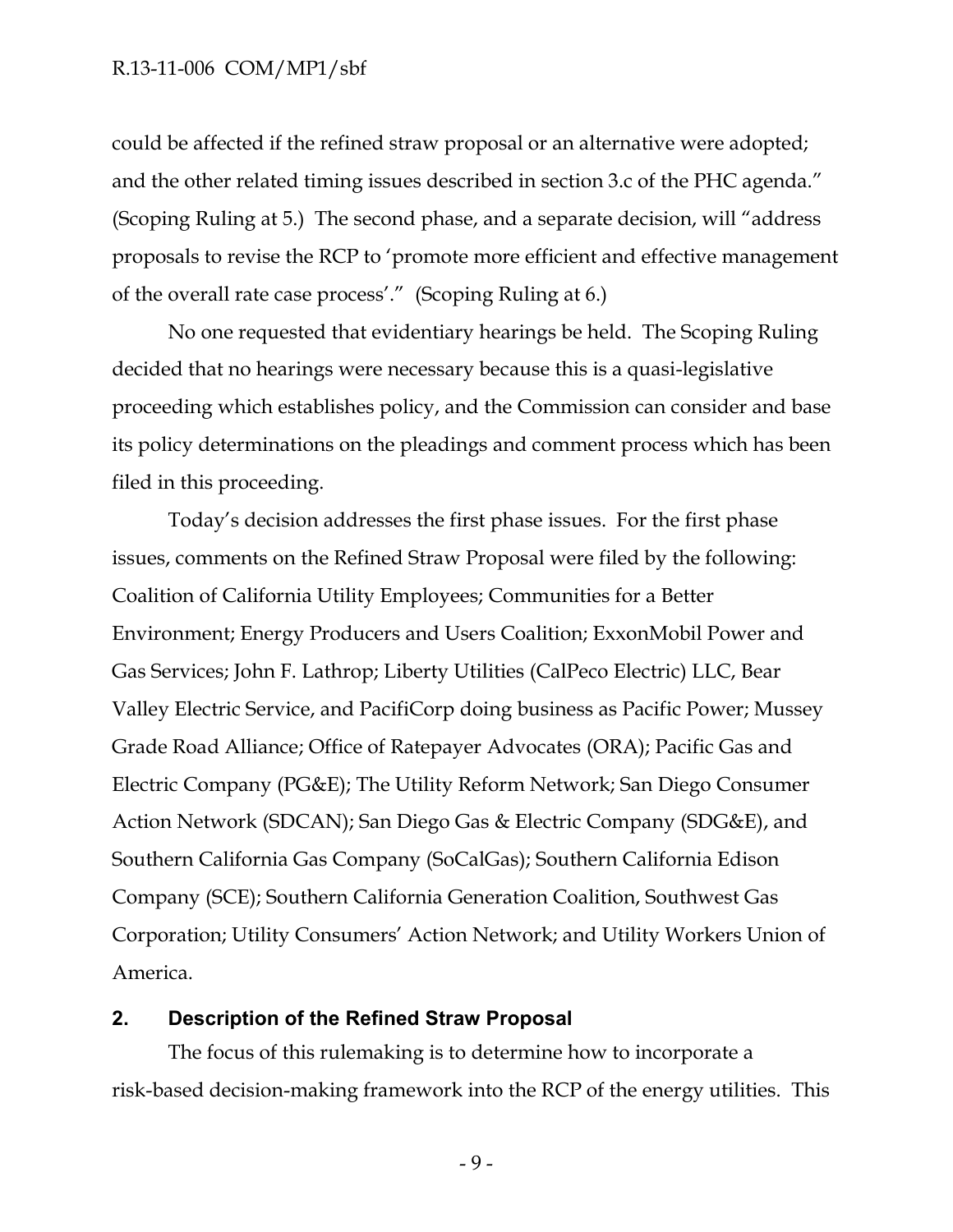framework is to examine safety concerns, while ensuring that the revenue requirement request results in just and reasonable rates. As described above, the framework that was developed, and that is being considered for adoption in this decision, is the Refined Straw Proposal. Today's decision considers the opening and reply comments of the parties regarding the Refined Straw Proposal.

The Refined Straw Proposal proposes to modify the current RCP to incorporate a process that focuses on safety, assessing the risks relevant to the utility operations, and ensuring that the ratepayer-funded revenue requirement that the utility is requesting can manage and mitigate those risks in a cost-effective manner. In adopting such a process, the Refined Straw Proposal recommends that this process satisfy the procedural principles of transparency, participatory inclusivity, and accountability. The Refined Straw Proposal describes these three principles as follows:

- Transparency: the Commission and all interested parties should be given full access to all data and models on which the utilities, the Commission staff, and any other parties base their proposals or recommendations;
- Participatory inclusivity: all interested parties should have a full opportunity to participate in each step of the process; and
- Accountability: the utilities should be held accountable for achieving the risk mitigation benefits they claim and for spending ratepayer money wisely and efficiently. (Refined Straw Proposal, at 1.)

To meet the goal of this proceeding, and to satisfy the three principles above, the Refined Straw Proposal proposes that the following three new processes be adopted as part of the RCP:

1. Beginning either as part of this proceeding or as an immediate spin-off from this proceeding (*i.e.,* separate from GRCs), the Commission should initiate a periodic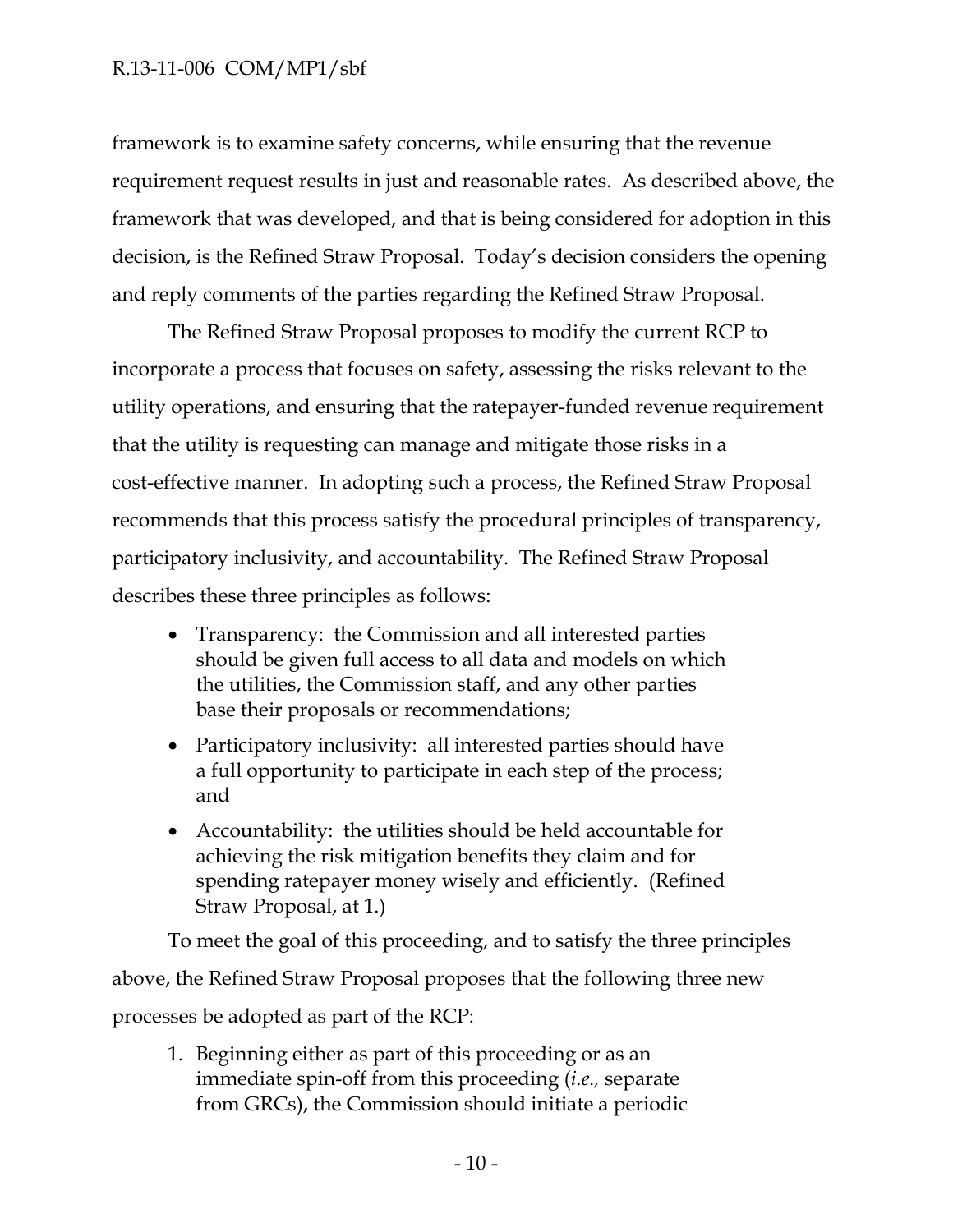$\overline{a}$ 

(perhaps triennial), generic (*i.e.*, all energy utility)<sup>5</sup> Safety Model Assessment Proceeding (S-MAP), the twin purposes of which would be to: (1) allow parties to understand the models the utilities propose to use to prioritize the programs/projects intended to mitigate risks and (2) allow the Commission to establish standards and requirements for those models. Similar to the now well-established Long Term Procurement Planning (LTPP) proceedings, each successive S-MAP would have the ability to respond to changing circumstances and could build on its predecessor S-MAPs and tackle increasingly sophisticated and challenging issues.

2. As an initial phase of each utility's GRC there will be a Risk Assessment and Mitigation Phase (RAMP), <sup>6</sup> in which the utility presents the top ten asset-related risks for which the utility expects to seek recovery in the GRC. The focus of at least the initial RAMP will be on asset conditions and mitigating risks to those assets. However, as this process matures, S-MAPs will become more and more sophisticated and the Commission will also have better information on guidelines and standards thus allowing us to move beyond just asset conditions. As S-MAPs are developed, the assessments that make up the RAMP would be based on the model that was vetted in the S-MAP and that complies with all CPUC requirements for the model determined in the most recent S-MAP. All parties, including the Commission staff, would have an opportunity to understand the analysis, data and

<sup>5</sup> Footnote 1 of the Refined Straw Proposal suggests that such a process could be limited to the four major energy utilities who are: PG&E, SCE, SDG&E, and Southern California Gas Company (SoCalGas).

<sup>6</sup> Footnote 2 of the Refined Straw Proposal states: "This phase is meant to be equivalent to the [Risk Assessment Planning Proceeding] RAPP in the Staff Straw Proposal, with a change in wording of the name to reflect: (a) the importance of not just identifying and prioritizing risks, but also prioritizing risk mitigation efforts and (b) the recommendation that this be a part or phase of the GRC and not a separate proceeding."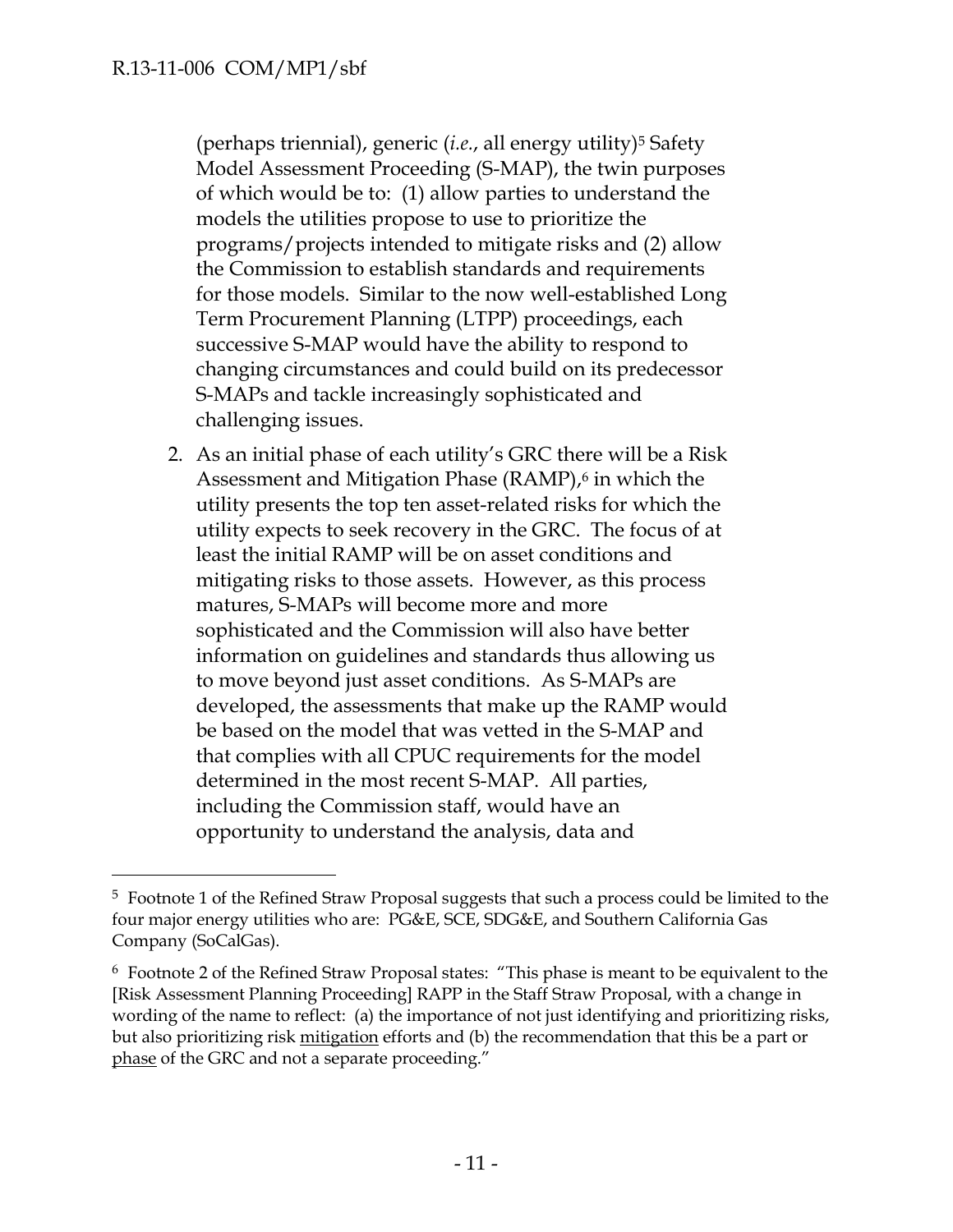$\overline{a}$ 

assumptions underlying the utility's presentation and to present a response to the utility's presentation. Although there would be no Commission decision in this phase, the utility's presentation and the staff and interested party responses would inform the utility's recommended projects and funding requests in the subsequent phase of the GRC, which would be equivalent to the current project-focused GRC.

- 3. Two annual Verification documents to be submitted by each utility:
	- a. A Risk Mitigation Accountability Report, in which the utility compares its GRC projections of the benefits and costs of the risk mitigation programs adopted in the GRC with the actual benefits and costs, and explains any discrepancies; and
	- b. A Risk Spending Accountability Report, in which the utility compares its GRC projected spending for approved risk mitigation projects with the actual spending on those projects, and explains any discrepancies.
	- c. To be most useful, these Reports should be audited by appropriate Commission staff, with the audit methodology and findings made available to all interested parties. (Revised Straw Proposal at 1-2.)

Each of these three proposed processes is described in more detail in the

"Comments of the Parties and Discussion" section below, and in the comments of the parties.<sup>7</sup>

The Refined Straw Proposal suggests that the NOI process in the RCP be eliminated. The Refined Straw Proposal notes that the NOI process is the opportunity for the ORA "to review a draft of the utility's application in order to

<sup>7</sup> Each of the three proposed processes is also described in the Refined Straw Proposal, which was attached to the April 17, 2014 ruling.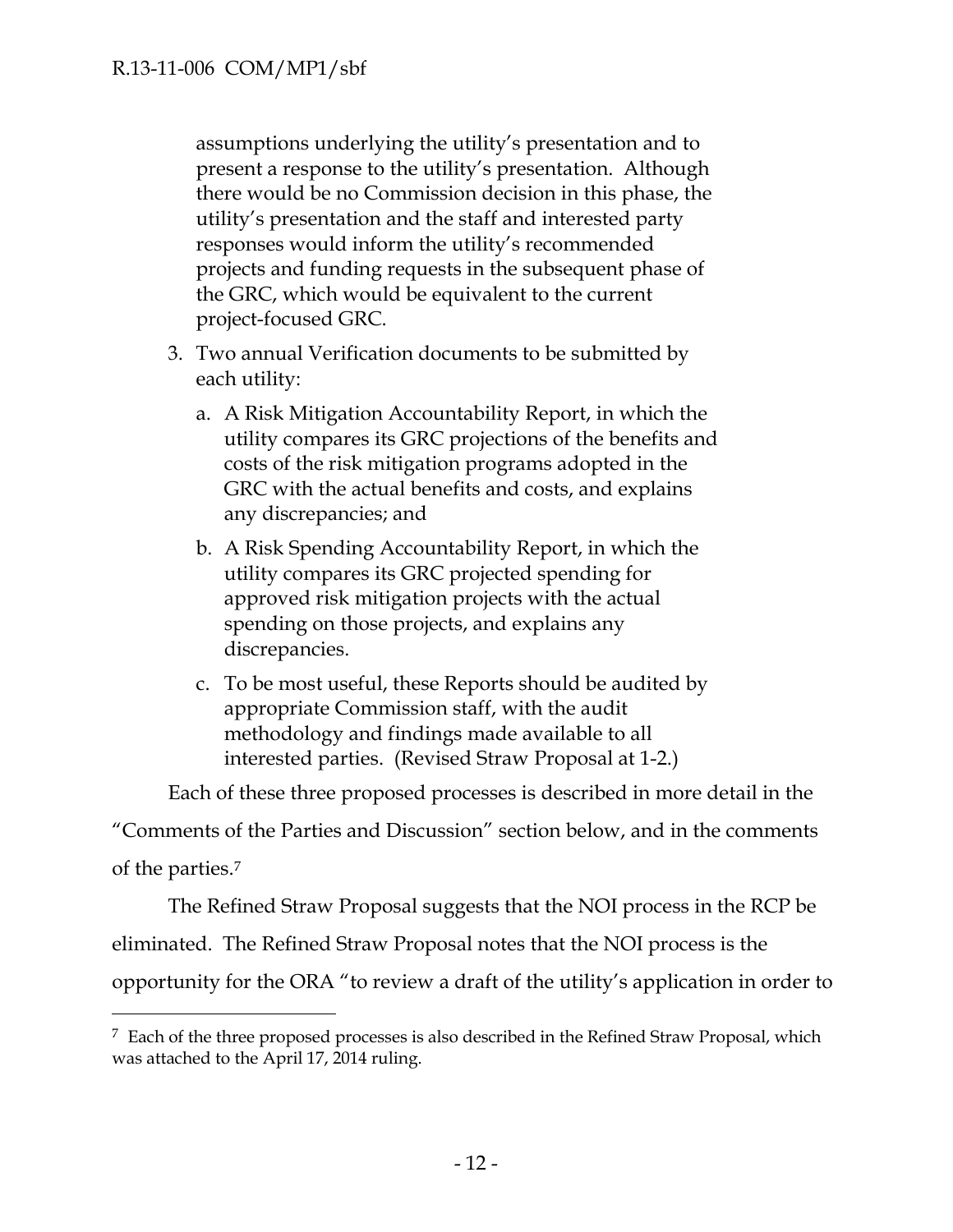determine whether the application is complete and, if it is not, to secure supplementation from the utility as a condition to filing." (Refined Straw Proposal at 8.) Since the NOI process takes about six months, and because of limited Commission staff resources, the Refined Straw Proposal questions "whether this is an opportune time to re-direct staff resources to drafting testimony and analysis of utility's filing." (Refined Straw Proposal at 8.)

As set forth below in Table 1, the Refined Straw Proposal contains a timeline for the processing of a GRC, which has replaced the timing of the NOI process with the timing for the RAMP process.

| Deadline               | Activity                                   | <b>Time After Prior Activity</b>  |
|------------------------|--------------------------------------------|-----------------------------------|
|                        |                                            | (illustrative and not to conflict |
|                        |                                            | with calendar deadlines at left)  |
| October 1 of Base Year | Utility provides RAMP submittal on         |                                   |
|                        | operational lines of business              |                                   |
| November 1             | Utility and Commission Staff host public   | 30 days after submittal           |
|                        | workshop on risk submittal                 |                                   |
| March 1 of Base Year,  | Staff issues draft report                  | 150 days after submittal          |
| Plus 1                 |                                            |                                   |
| April 1                | Staff hosts public workshop on draft       | 30 days after issuance of draft   |
|                        | report                                     | report                            |
| April 15               | Stakeholders provide comments on Staff     | 45 days after issuance of draft   |
|                        | report                                     | report                            |
| May 15                 | Staff issues final report                  | 30 days after receiving           |
|                        |                                            | comments on draft report          |
| September 1            | Utility files GRC application, including   | 105 days after issuance of final  |
|                        | possible changes from RAMP submittal       | report                            |
| October 1              | Utility hosts public workshop on overall   | 30 days after filing of           |
|                        | GRC application                            | application                       |
| November 1             | Staff issues verification that utility has | 60 days after filing of           |
|                        | addressed technical recommendations in     | application                       |
|                        | <b>Staff Report</b>                        |                                   |
| April 11 of Base Year, | ORA & Interveners submit opening           | 7 months after filing of          |
| Plus <sub>2</sub>      | testimony                                  | application                       |
| April 25               | Concurrent rebuttal testimony              | Two weeks after opening           |
|                        |                                            | testimony                         |

| <b>Table 1 (Proposed Schedule)</b> |  |
|------------------------------------|--|
|------------------------------------|--|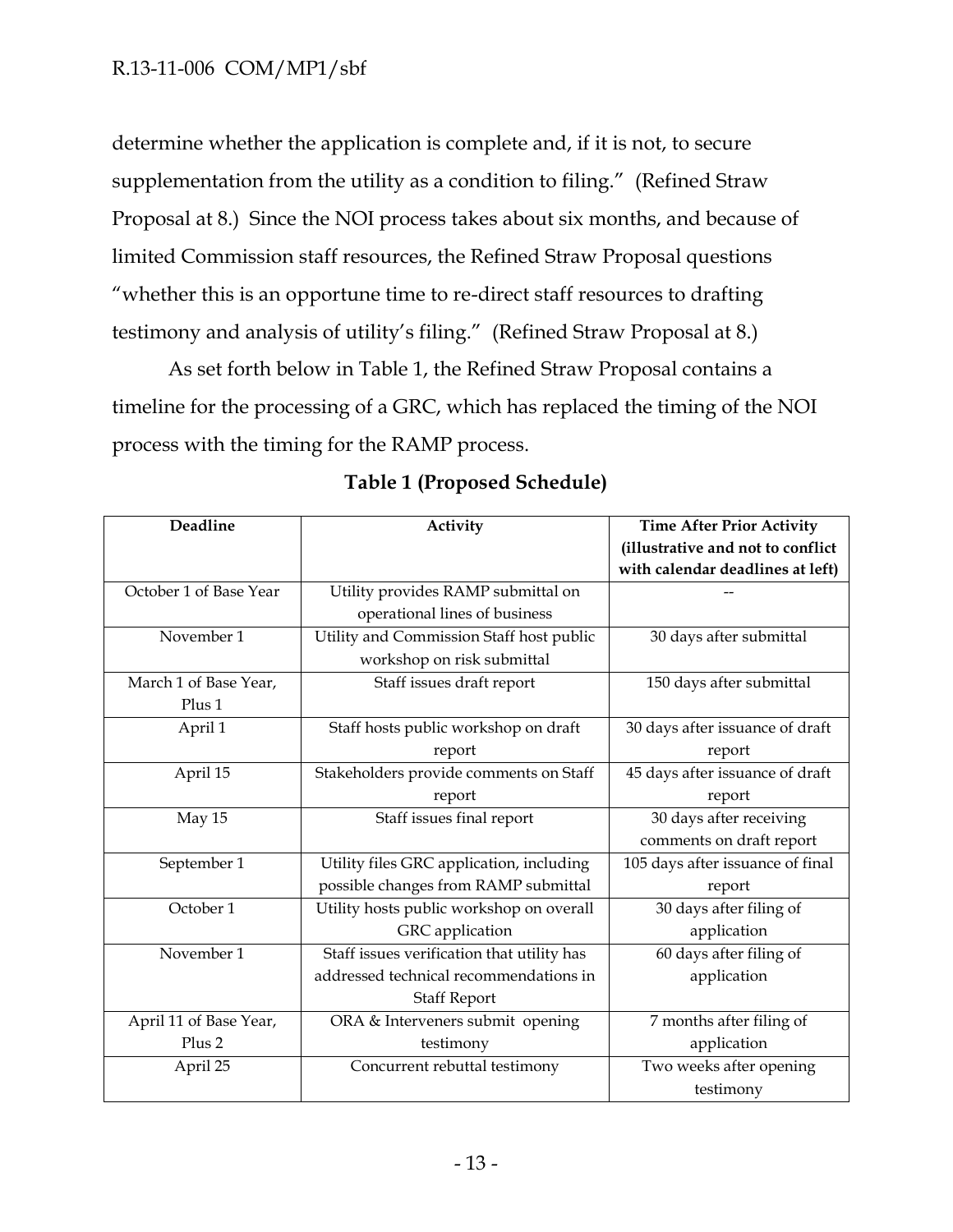| March/April     | <b>Public Participation Hearings</b>  |                                  |
|-----------------|---------------------------------------|----------------------------------|
| May 12 - May 30 | Evidentiary Hearings, including Staff | 2 weeks after rebuttal testimony |
|                 | participation                         |                                  |
| June 30         | Opening briefs                        | 1 month after end of hearings    |
| July 14         | Reply briefs                          | 2 weeks after opening brief      |
| July            | Update testimony and hearings, if     |                                  |
|                 | necessary                             |                                  |
| November        | Proposed decision                     | 4 months after reply briefs      |
| December        | Final decision                        | 1 month after proposed           |
|                 |                                       | decision                         |

The Refined Straw Proposal also recommends that a Lexicon be developed to define the terms that are proposed to be used "for defining, acquiring, and disseminating risk-based information…." (Refined Straw Proposal at 10-11.) The Refined Straw Proposal asked parties to comment on the preliminary list of terms, and "whether these are the right definitions for these terms and whether we should add additional terms to this list." The Refined Straw Proposal also recognizes that the Lexicon "would need to be developed as part of the first S-MAP." (Refined Straw Proposal at 10.)

# <span id="page-14-1"></span><span id="page-14-0"></span>**3. Comments of the Parties and Discussion**

# **3.1. Background**

In order to adopt and develop a risk-based decision-making framework to evaluate safety and reliability improvements, modifications to the current RCP and GRC filing process will need to be made. As noted above, the latest version of the RCP and GRC filing process is described in, and is attached to, Appendix A of D.07-07-004. With this in mind, in the following sub-sections we describe the recommendations in the Refined Straw Proposal, the comments of the parties on those proposals, discuss whether such recommendations and comments should be adopted, and modify the RCP and GRC processes.

We have reviewed and considered the Refined Straw Proposal, and all of the comments that have been filed in connection with the Refined Straw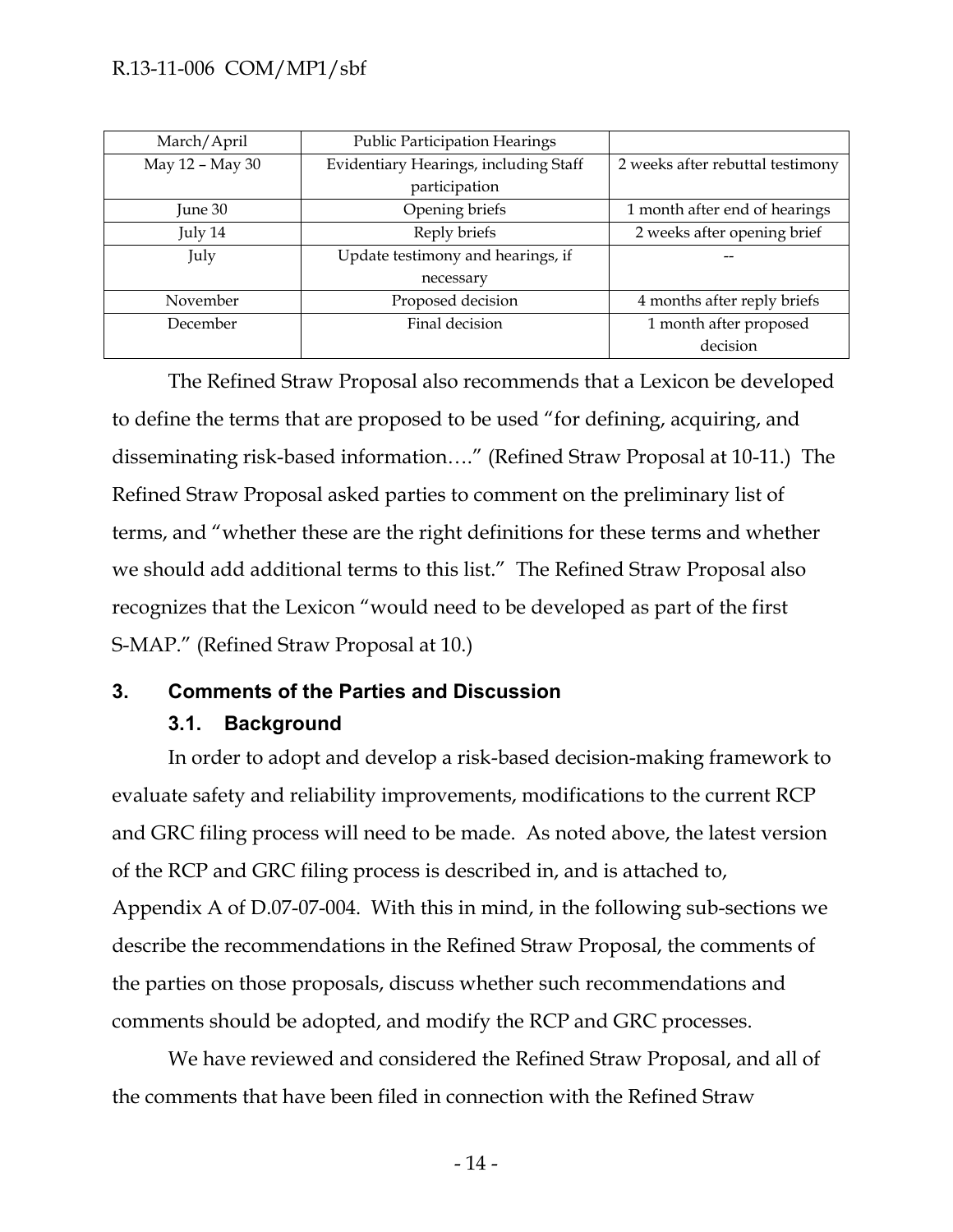Proposal. Many of the comments that the parties made fall into specific categories of recommendations. Most often, instead of separately identifying the party from where each comment came from, we generically address the issues raised by the various parties' recommendations in the sub-sections below.

### **3.2. Is An S-MAP and RAMP Needed**

<span id="page-15-0"></span>The first issue to address is whether a risk-based decision-making framework is needed at all. In the comments to the Refined Straw Proposal, the parties' positions can generally be categorized into two positions. First, many of the parties favor the recommendations set forth in the Refined Straw Proposal, but contend that various changes need to be made to the recommendations before they are adopted by the Commission. The second category of comments oppose the Refined Straw Proposal's recommendations, advocate for the adoption of an alternate proposal, recommend that S-MAP be limited in duration, or that the framework not apply to the small energy utilities at this time.

Those who favor the framework recommended in the Refined Straw Proposal contend that such a framework will provide the necessary tools to prioritize safety in the GRC proceedings through a comprehensive analysis of the safety risks for each utility, and examining the cost of mitigating such risks to ensure that the costs are reasonable. This, in turn, will lead to each utility providing safe and reliable service at a reasonable cost.

Those who oppose the framework recommended in the Refined Straw Proposal contend that these additional steps: (1) will add to the delays experienced in each utility's GRC proceeding, including the implementation of risk mitigation measures; (2) are complex and will be a burden on the utilities as well as the parties; and (3) will be difficult to develop because each utility is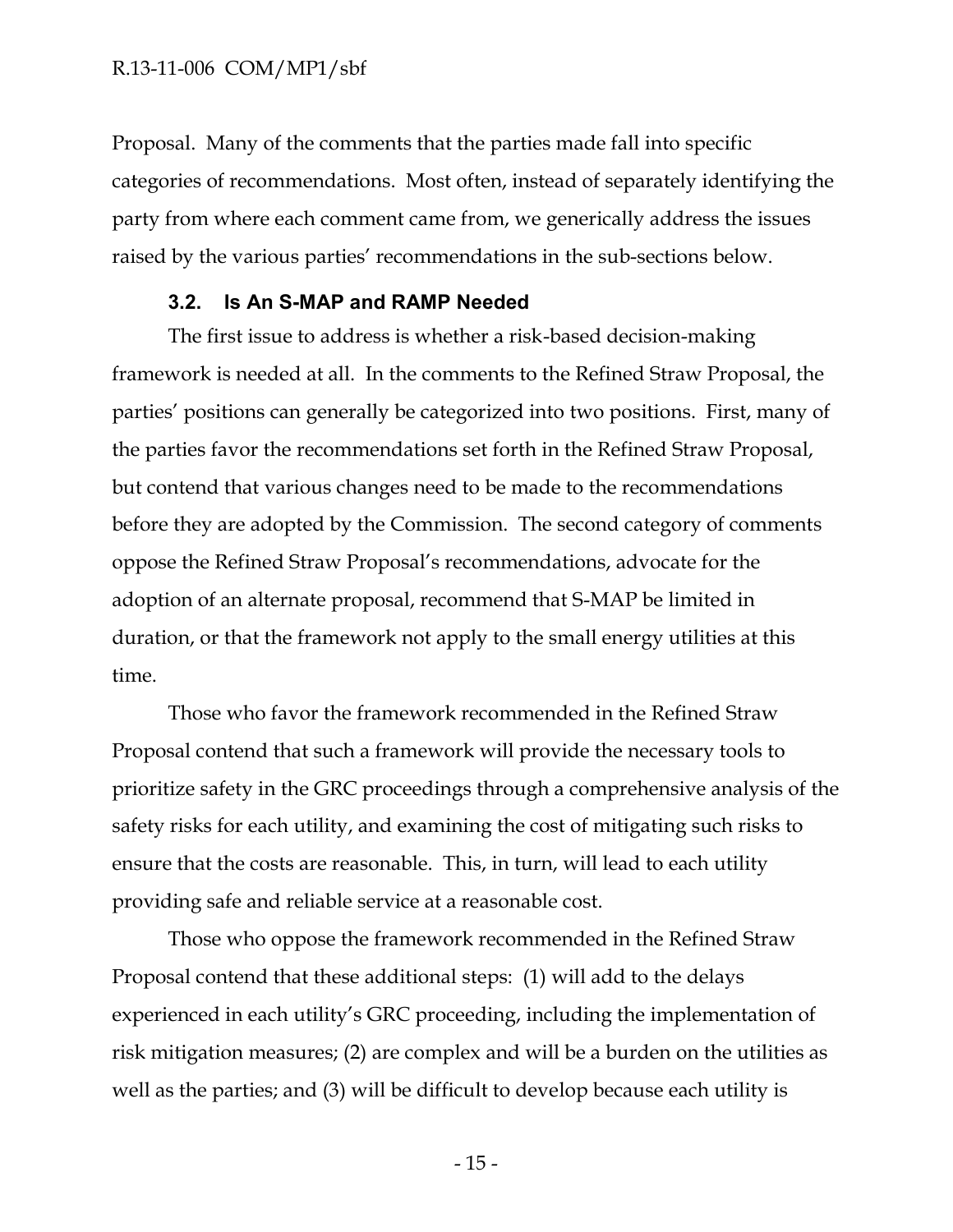$\overline{a}$ 

different and unique, and a uniform or common methodology to assess the risks for each utility will be difficult to create and implement for each utility.

We agree with the direction taken in this Rulemaking and in the Refined Straw Proposal to modify the RCP and the GRC proceedings to incorporate a risk-based decision-making framework. The movement towards the adoption of such a framework is consistent with SB 705's intent to make it the policy of this state that "the commission and each gas corporation place safety of the public and gas corporation employees as the top priority," and that the "commission shall take all reasonable and appropriate actions necessary to carry out the safety priority policy of this paragraph consistent with the principle of just and reasonable cost-based rates." (§ 963(b)(3).)8 By adopting the risk-based decision-making framework described below, we are placing safety as a top priority in the GRC proceedings of the energy utilities that come before us. Since it is in those GRC proceedings where we adjudicate and adopt reasonable rates for the customers of each energy utility, it is appropriate to take steps to prioritize safety in each energy utilities' GRC proceeding.

We also note that steps have been taken by the Commission and two of the large energy utilities to include more risk assessment analysis in their GRC applications. For example, on March 5, 2012, the Commission's Executive Director directed PG&E to perform a risk assessment of its gas and electric distribution systems and electric generation facilities, and to include in its 2014 GRC application the risk assessments that form the basis for PG&E's forecast.

<sup>8</sup> The risk-based decision making framework is also consistent with the intent of § 750 to "develop formal procedures to consider safety in a rate case application by an electrical corporation or gas corporation."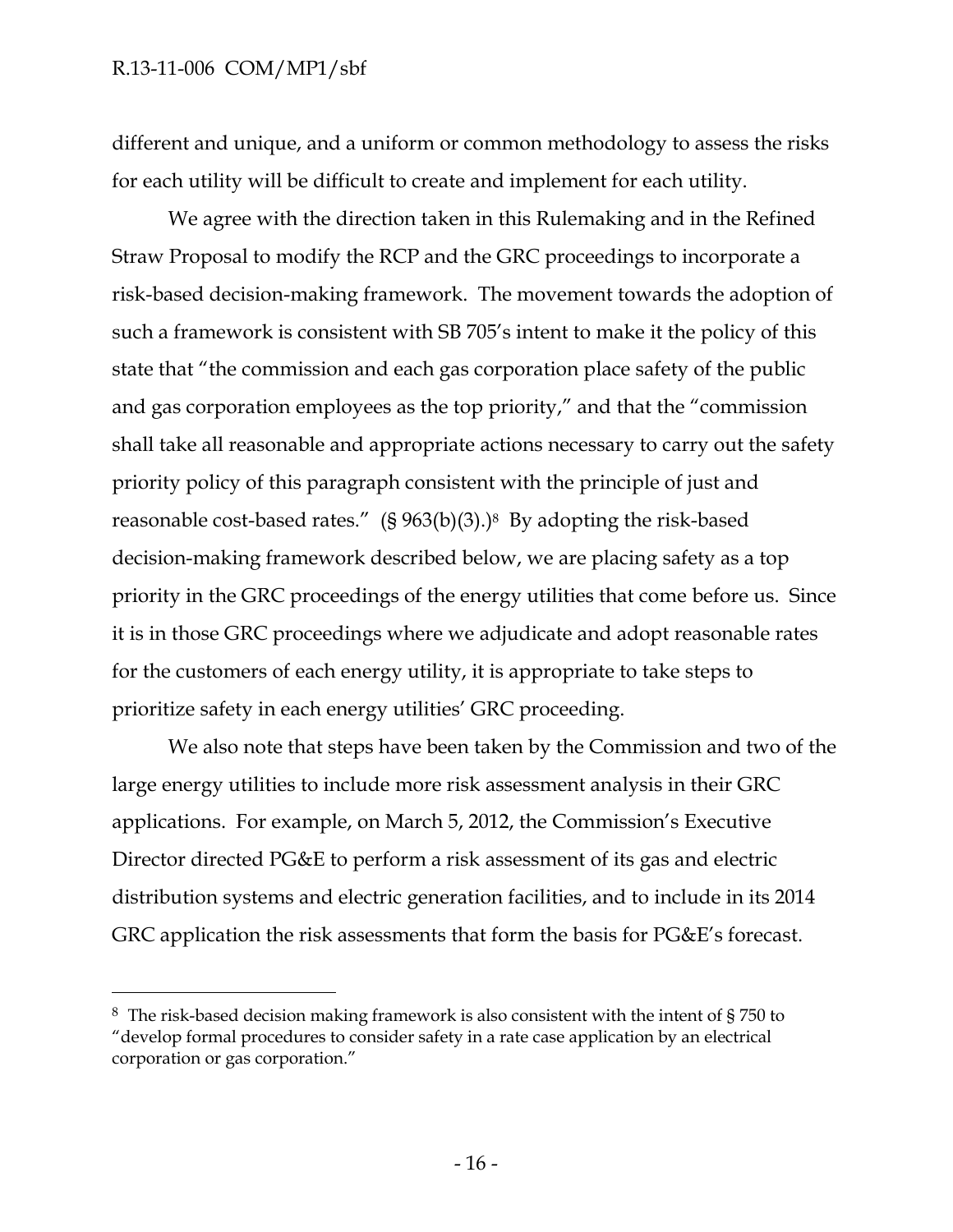This resulted in the hiring of safety and risk assessment consultants by the Commission's Safety and Enforcement Division (SED), and the issuance of reports of their findings. In the decision on PG&E's GRC for its electric and gas distribution operations, the Commission took those reports into consideration when it evaluated PG&E's funding requests in that application. (*See* D.14-08-032 at 18-30.) In its gas transmission and storage application (A.13-12-012 and I.14-06-016), PG&E "has implemented a risk-based approach to planning work on its gas transmission and storage assets…." (PG&E Application

in A.13-12-012 at 11.)

In A.13-11-003, SCE was directed in a May 15, 2014 assigned Commissioner's ruling to provide additional testimony on risk and safety matters. The May 15, 2014 ruling at 2 noted that SCE's GRC testimony was diffused with respect to its risk assessment and analysis, which makes it difficult for "the Commission to identify the utility's risks that are being mitigated if the Commission approves what the utility seeks recovery for."

These preliminary steps by Commission staff, PG&E, and SCE, should be expanded upon to all future GRC proceedings. The actions we take in today's decision will ensure that this happens, and that safety considerations are made a top priority by the Commission and the energy utilities.

Although the safety priority policy of § 963(b)(3) only applies to a "gas corporation," it is within this Commission's power to extend the risk-based decision-making framework to the GRCs of the electrical corporations as defined in § 218. The Commission has the authority pursuant to §§ 451, 701, and 761, to apply the risk-based decision-making framework described below to the

- 17 -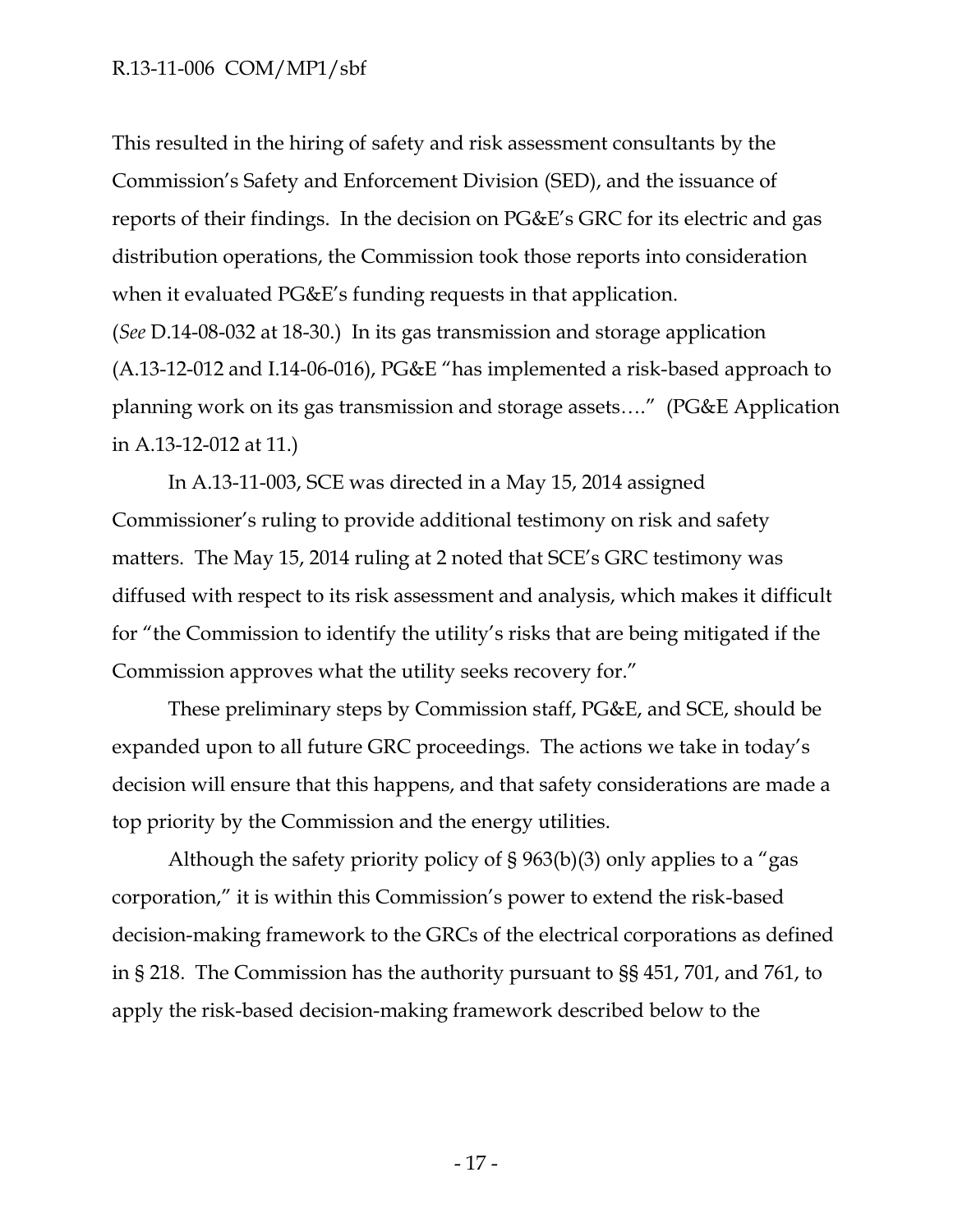$\overline{a}$ 

electrical corporations.9 In addition, § 750, as added by SB 900, directs the Commission to "develop formal procedures to consider safety in a rate case application by an electrical corporation…."

We are persuaded by the arguments of the small energy utilities that the risk-based decision-making framework that we adopt today should not be applied initially to the small energy utilities.10 Since this framework is still in development, and has not been tested in the GRC proceedings before us, we should gain some experience with this framework and processes through some GRC cycles before adapting it for use by the small energy utilities.

Due to the size of the small energy utilities, conducting a separate S-MAP and RAMP processes may not be practical or appropriate for these small energy utilities. However, the small energy utilities shall, in three years, begin the transition to include a risk-based decision-making framework into their future GRC application filings. That means the GRC presentations of these small energy utilities will have to address the safety risks that each utility faces in its system and operations, and to explain how it plans to manage, mitigate, and

<sup>&</sup>lt;sup>9</sup> § 451 provides in part that "Every public utility shall furnish and maintain such adequate, efficient, just, and reasonable service… as are necessary to promote the safety, health… of its patrons, employees, and the public." § 761 states in part that "Whenever the commission, after a hearing, finds that the rules, practices, equipment, appliances, facilities, or service of any public utility… are unjust, unreasonable, unsafe, improper, inadequate, or insufficient, the commission shall determine and, by order or rule, fix the rules, practices, equipment, appliances, facilities, service…." § 701 states that "The commission may supervise and regulate every public utility in the State and may do all things, whether specifically designated in this part or in addition thereto, which are necessary and convenient in the exercise of such power and jurisdiction."

 $10$  The reference to "small energy utilities" applies to Bear Valley Electric Service, Liberty Utilities, PacifiCorp doing business as Pacific Power, and Southwest Gas Corporation.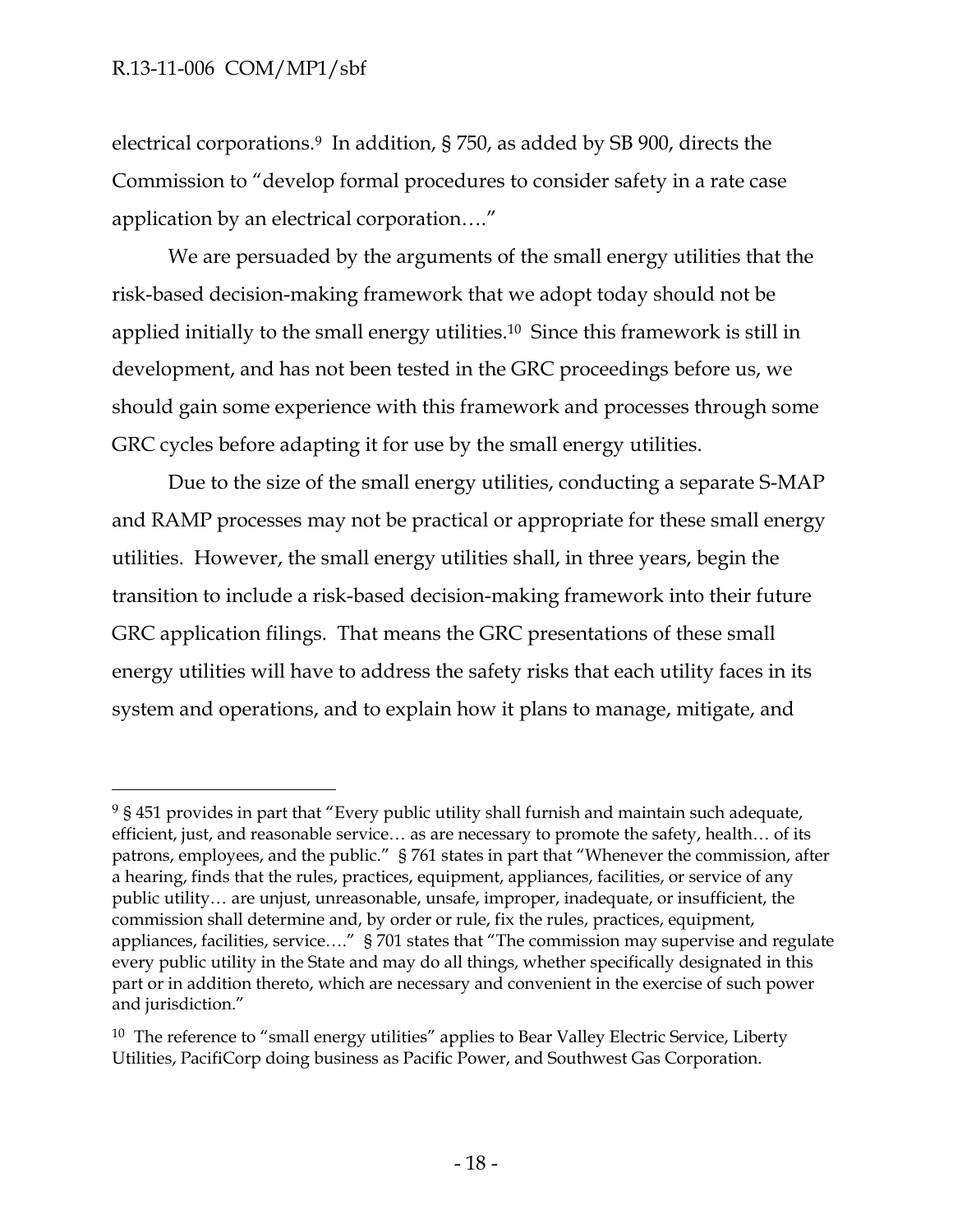minimize those risks during the GRC cycle in the context of its GRC revenue requirement request.

Some of the parties raised the issue that the S-MAP and RAMP process should also make reliability, along with safety, a top priority of the Commission and the energy utilities. We do not believe that we need to expand the methods and methodologies being developed in this proceeding to include an assessment of making reliability a top priority. We base that on three reasons. First, the concept of reliable service is already included in § 451 which states in part that "Every public utility shall furnish and maintain such adequate, efficient, just, and reasonable service, instrumentalities, equipment, and facilities… as are necessary to promote the safety, health, comfort, and convenience of its patrons, employees, and the public." § 451 has been interpreted by the California Supreme Court to mean that a public utility has a "general duty to exercise reasonable care in operating its system to avoid unreasonable risks of harm to the persons and property of its customers." (Langley v. PG&E (1953) 41 Cal.2d 655, at 660.) As recognized in Barnett v. Delta Lines, Inc. (1982) 137 Cal.App.3d 674, at 683, § 451 sets forth the guidelines a utility must follow in relation to its customers. Thus, § 451 already provides that the utility has the duty to provide and maintain "adequate, efficient, just, and reasonable service…."

Second, SB 705 only refers to making safety a top priority. To expand it to include reliability opens up new considerations about the quality of service, what constitutes "reliability," and events that may be outside the utility's control which affect reliability.

Those new considerations about what reliability entails leads to the third reason for not expanding the S-MAP to include reliability. The energy utilities have tariff provisions in place that limit liability under certain circumstances. To

- 19 -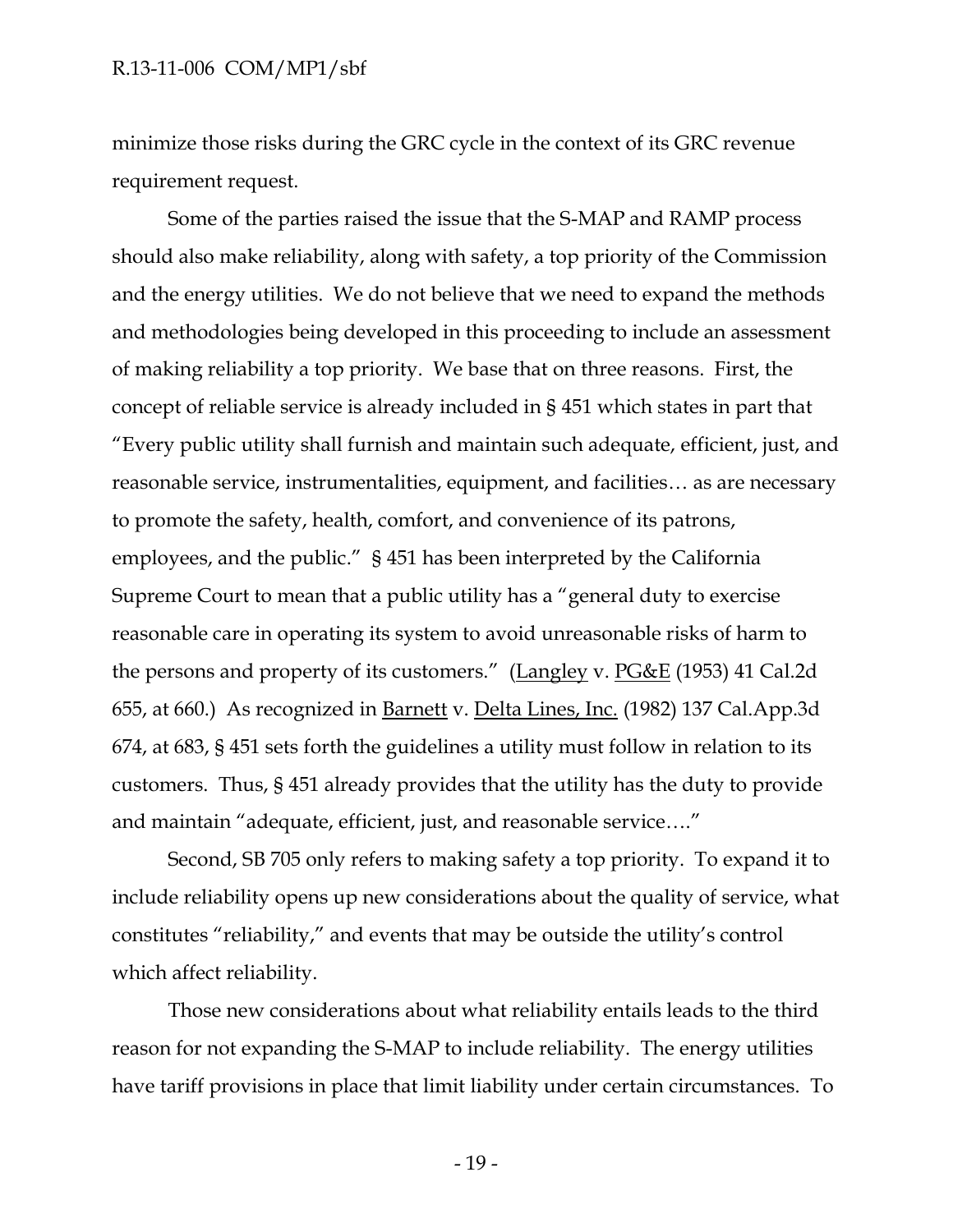open up the S-MAP to ensure reliability could affect those liability limitations, which in turn could significantly expand the intended scope of the S-MAP process and SB 705.

Accordingly, we conclude that expanding SB 705's policy of prioritizing safety to include reliability is outside the scope of this proceeding and the S-MAP and RAMP processes adopted in this decision. We recognize, however, that reliability-related issues can affect safety. In such situations, those reliability issues should be included in the assessment of safety.

ORA raised the issue of the standard of proof in the GRC proceedings. Although we did not specifically identify this as an issue in the Scoping Ruling, that ruling did ask whether elements of the RCP should be modified to promote more efficient and effective management of the rate case proceedings. In addition, the Rulemaking stated that the question of what "criteria should be used by the Commission to evaluate whether a utility has produced an adequate risk-informed GRC filing" should be considered in this proceeding. (Rulemaking at 12.)

ORA and SDCAN contend that the GRC proceedings previously required the utilities to meet a standard of proof of "clear and convincing" evidence, and request that the Commission adopt that standard in all future GRCs. The large energy utilities contend that the standard of proof applicable to GRCs is "preponderance of the evidence," and cite D.12-11-051, D.09-03-025, and D.08-12-058.

We have reviewed the arguments of the parties regarding the standard of proof, and have also reviewed various decisions which discuss the difference between the preponderance of the evidence and clear and convincing standards. It is clear from a review of D.12-11-051, D.11-05-018, and D.09-03-025 that the

- 20 -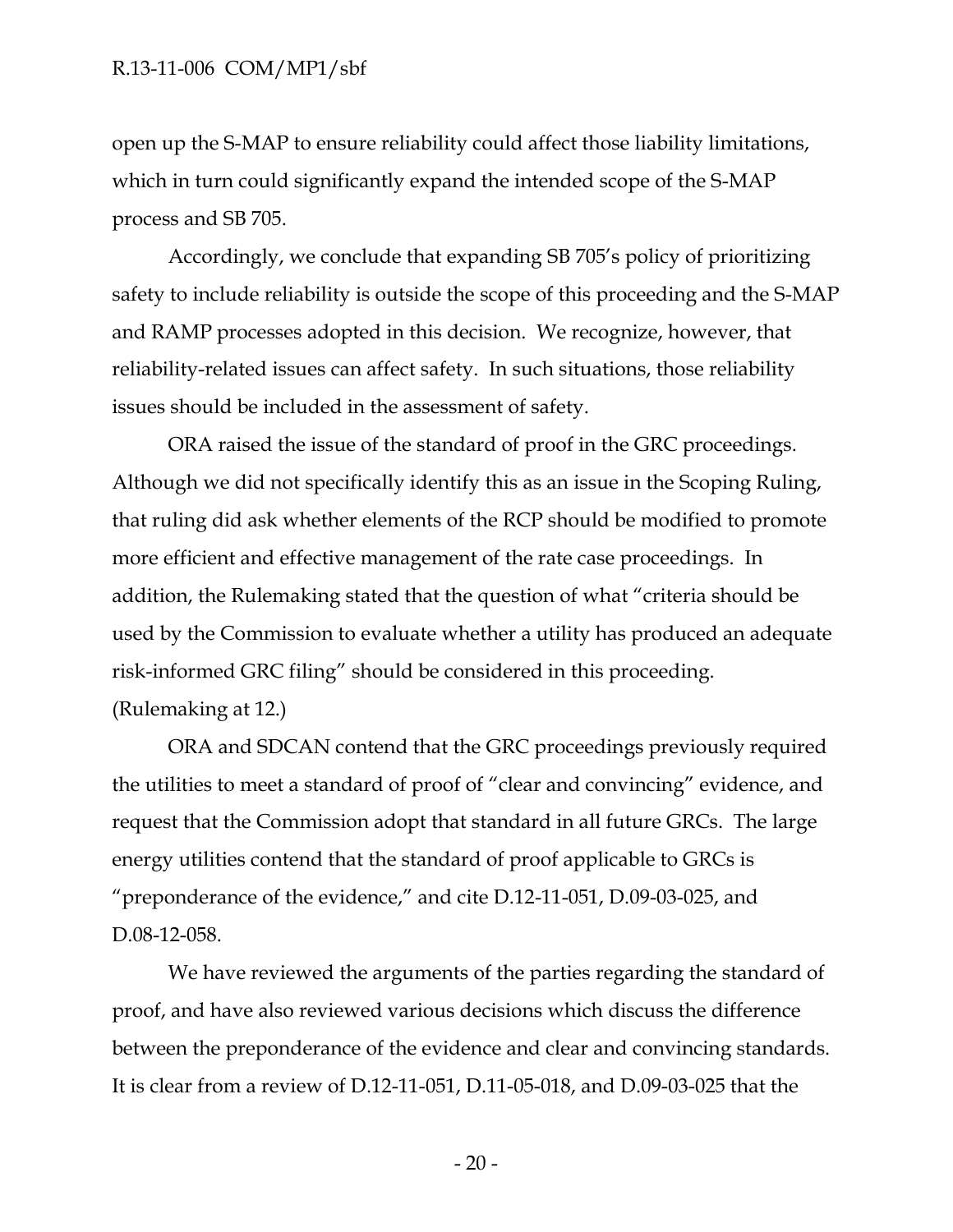standard of proof that a utility has to meet in a GRC is one of preponderance of the evidence. No one filed an application for rehearing of those three decisions on the issue of what standard of proof applies in GRCs, and we conclude that the standard of proof that a utility must meet in a GRC proceeding is one of preponderance of the evidence.

Various parties to this proceeding have recommended that the Commission must clarify the objectives and guidelines of the S-MAP and RAMP, or provide specifics of how these two processes will work. We recognize, as discussed in the subsections which follow, that the S-MAP and the RAMP need to be clarified so that the energy utilities, and interested parties, know ahead of time of what they must do. At the same time, since the models for developing a risk-based decision-making approach to ratemaking is still in its infancy, we recognize that the S-MAP and RAMP will continue to evolve over time as the utilities and the parties gain more familiarity and experience with these new processes.

#### **3.3. S-MAP Process**

<span id="page-21-0"></span>The first process that the Refined Straw Proposal recommends be adopted is the S-MAP. The purpose of the S-MAP is to allow the Commission and parties to examine, understand, and comment on the models that the energy utilities plan to use to prioritize risks and to mitigate risks. The other purpose of the S-MAP is to allow the Commission to establish the guidelines and standards for these models.

Consistent with the Refined Straw Proposal's principles of transparency and participatory inclusivity, the Refined Straw Proposal envisions that "each of the major utilities would present a complete explanation of the current version of their model (or models) that they plan to use in the RAMP phase of their

- 21 -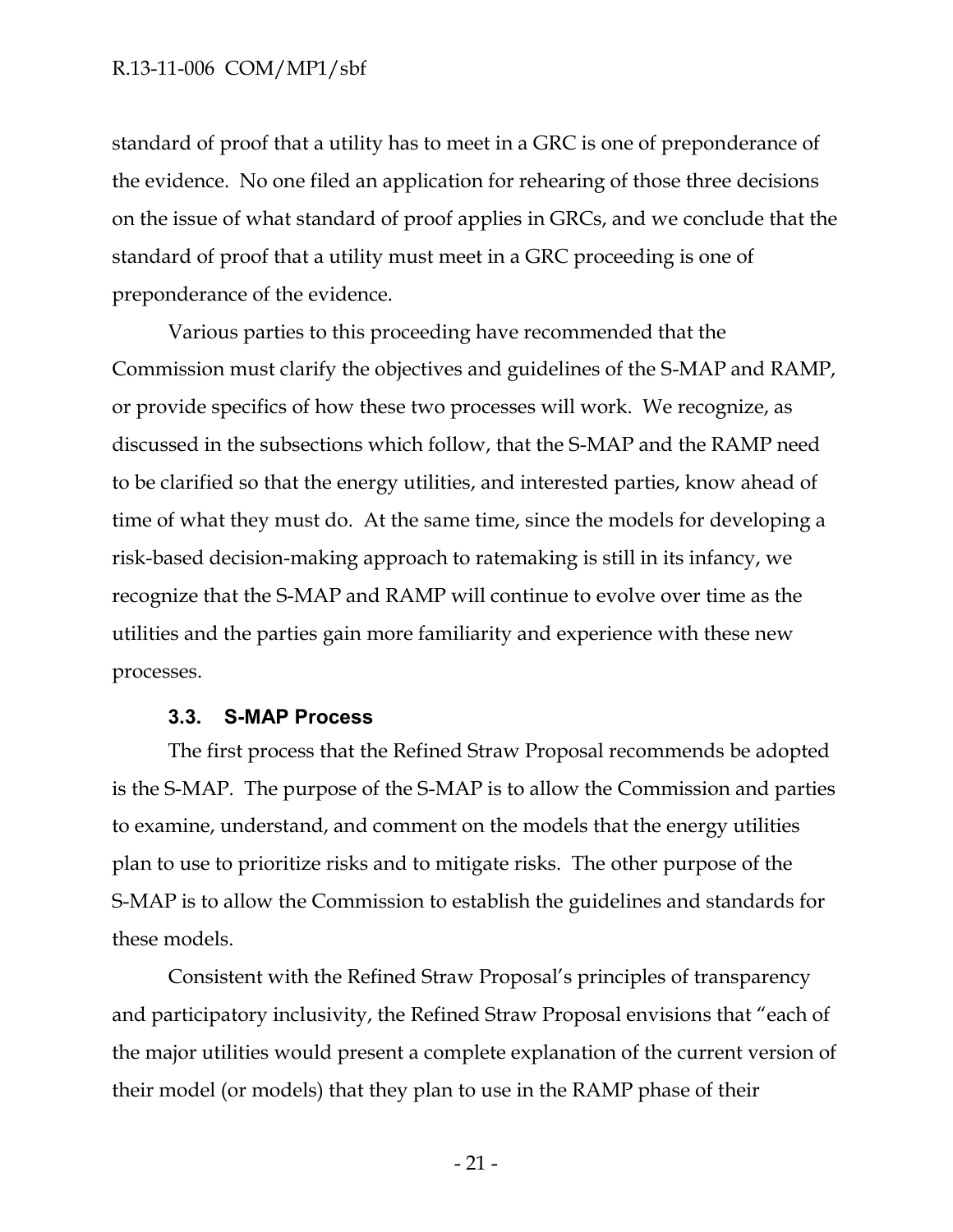upcoming GRCs for prioritizing risk and risk mitigation measures." (Refined Straw Proposal at 3.) The Refined Straw Proposal proposes that the utilities make their models, data sources, and assumptions fully available for review by Commission staff and any interested party. The Refined Straw Proposal further proposes, at a minimum, that the utilities "provide documentation sufficient for interested parties to understand the basic logical processes linking the input data to the output," and a manual which describes the following: (1) how the model operates and its logic, which should be understandable by non-experts in computer modeling, and by experts with the applicable "equations, algorithms, flow charts, or other descriptive techniques;" (2)"A complete list of variables (input record types), input record formats, and a description of how input files are created and data entered as used in the sponsoring utility's computer model(s);" and (3) the "diagnostics and output report formats as necessary to understand the model's operation." (Refined Straw Proposal at 3.)

The Refined Straw Proposal also proposes that the Commission staff and interested parties have the "opportunity to ask questions, comment upon and make recommendations regarding these models," and that any "comments and/or recommendations of Staff and parties would be made available to all interested parties." (Refined Straw Proposal at 3.) To aid in the Commission staff's review, the Refined Straw Proposal suggests that technical experts be hired by the Commission.

The Refined Straw Proposal proposes that the S-MAP be initiated promptly as part of this docket, or in a separate docket. The Refined Straw Proposal envisions that the initial S-MAP "serve primarily an informational and education function – acquainting parties with the utilities' models – and provide utilities an opportunity to hear reactions from Commission staff and parties and

- 22 -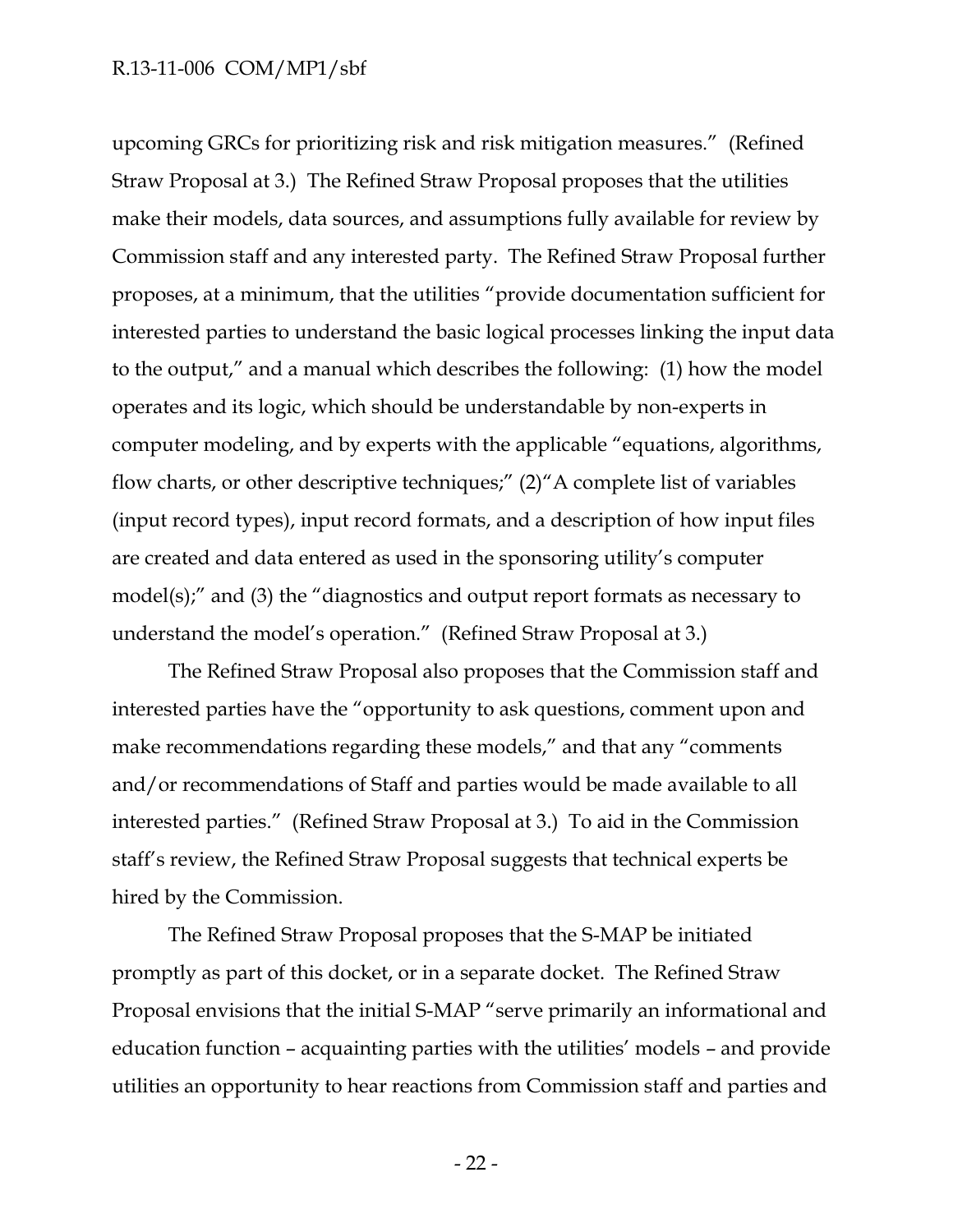modify their models as they deem appropriate in response to Staff/parties' concerns and recommendations." (Refined Straw Proposal at 3.) The outcome of the initial S-MAP could result in required standards, guidelines, or other basic elements that each utility's model must satisfy." (Refined Straw Proposal at 3.)

The Refined Straw Proposal views the S-MAP as similar to the evolution of the LTPP. The Refined Straw Proposal states that "the goals and outcomes of each successive S-MAP would evolve with changing circumstances and likely become more sophisticated over time…," and that in "successive S-MAPs, the Commission could establish more detailed standards or guidelines for utility models, with a goal of making the utility models as uniform as possible." (Refined Straw Proposal at 3-4.) The Refined Straw Proposal states that the "Uniformity of models would have the obvious benefit of reducing burdens on Commission staff and parties to learn multiple models and would also increase the comparability of risk priority and mitigation analyses among the utilities." (Refined Straw Proposal at 4.) The Refined Straw Proposal recommends that the S-MAP continue on a periodic basis, such as every three years.

A list of some of the different types of models or approaches, and the processes associated with each model, that could be evaluated in the S-MAP are described in the table at 4 of the Refined Straw Proposal. These models or approaches could include: asset condition models; enterprise risk models; data models; information gathering methods; risk taxonomy; and the development and use of a risk lexicon.

Similar to the LTPP process, the Refined Straw Proposal recognizes that many of the issues associated with the S-MAP can also be accomplished through the use of workshops and comments, and that evidentiary hearings could also be held.

- 23 -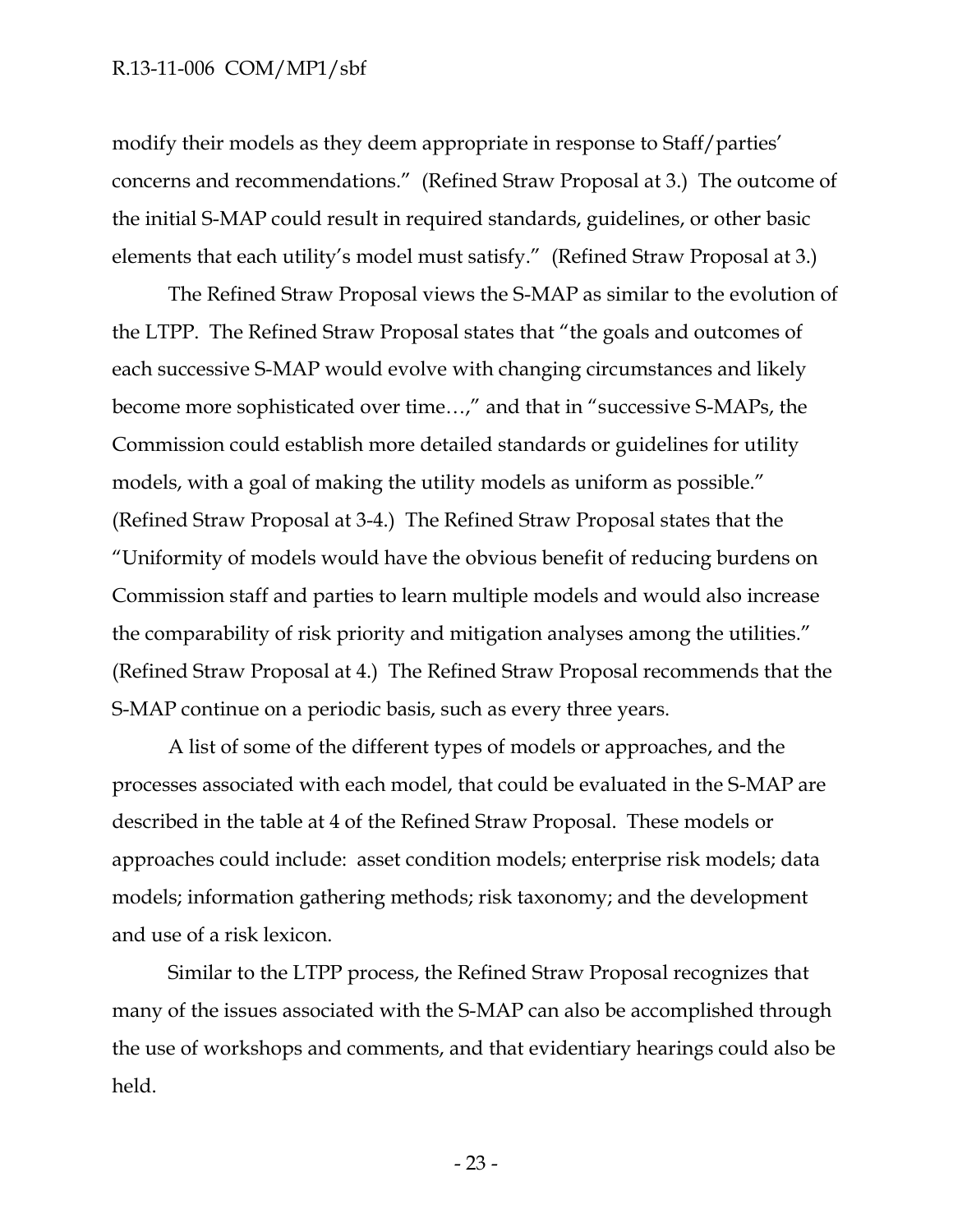The Refined Straw Proposal envisions that the results of the S-MAP process will flow into the RAMP phase of the GRC. In the RAMP phase, the "utilities would need to show that the models they are using to prioritize risks and mitigation measures comply with an Commission requirements or guidelines emerging from the most recent S-MAP." (Refined Straw Proposal at 5.) If the utility's model that is used in the RAMP phase differs from the model that the utility presented in the last S-MAP, the utility would be required to explain the differences between the models in the RAMP phase.

In their comments on the Refined Straw Proposal, various parties recommended a number of changes to the S-MAP process as set forth in the Refined Straw Proposal. We discuss the recommendations of the parties below, followed by a summary describing the S-MAP process with the modifications that we adopt.

Sempra recommended that stand-alone workshops be held, instead of holding an S-MAP. Another party suggested that the risk assessment approach a utility uses be examined in the RAMP process instead of in an S-MAP. As discussed above, we adopt the concept of having an S-MAP. Instead of having stand-alone workshops, or considering the energy utility's risk assessment approach in the RAMP, we find it will be beneficial to hold an S-MAP to provide Commission staff and other parties with the opportunity to analyze and understand the various models and methodologies that the energy utilities will be using to prioritize safety in their GRC proceedings. This prioritization of safety is to be achieved through the use of models and methodologies to assess the energy utility's risk, and the mitigation measures the energy utility plans to take to reduce and minimize such risks.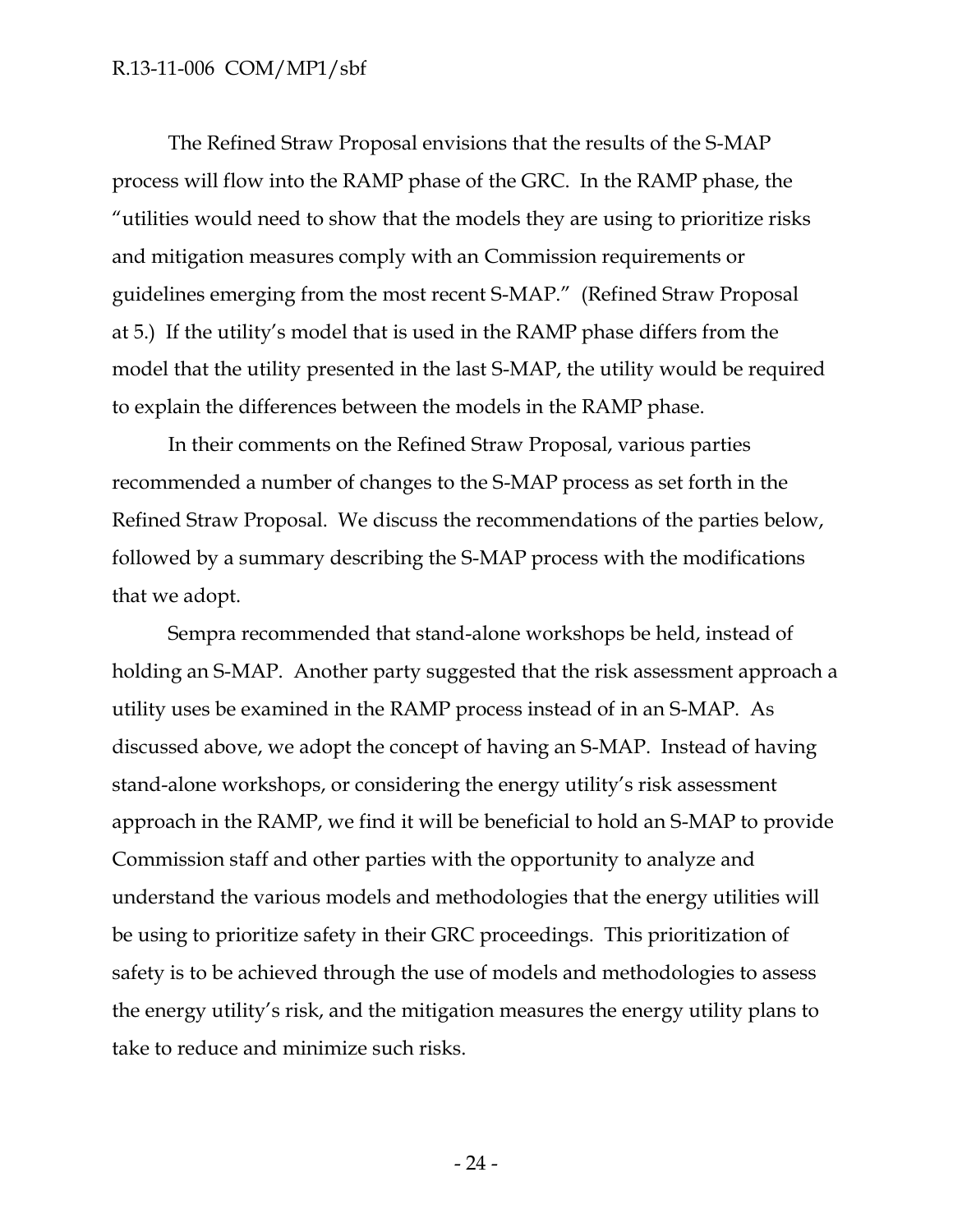We agree with the various comments that one or more workshops should be held in conjunction with the S-MAP process. Such workshops should take place shortly after the energy utility files its S-MAP proceeding. After the filing of the energy utility's S-MAP, these workshops are to be organized, noticed and led by the Commission's SED. At the workshop, each energy utility is to make a presentation on the models and methodologies that it plans to use in its next GRC proceeding, and to answer relevant questions from interested parties about the models and methodologies.

Various parties commented on the need to clarify or specify the objectives and goals of the S-MAP process. The objective of the S-MAP is to have a formal Commission proceeding to explore and analyze each energy utility's approach to prioritize the risks to safety associated with each utility's system and services, and the tools or activities that the energy utilities use to manage, mitigate, and minimize those safety risks. This objective is to fulfill this state's policy of ensuring that the Commission and each energy utility place the safety of the public and its employees as the top priority, and for the Commission to carry out this safety priority policy consistent with the principle of just and reasonable cost-based rates. This assessment, management and mitigation of safety risks could take place through the utility's use of various approaches, models, methodologies, or other techniques, such as those listed at 4 of the Refined Straw Proposal.

As the large and small energy utilities point out, we also recognize that there are differences between the electric and gas corporations, the combined electric and gas utilities, and between the systems of each utility. It may not be feasible to use models and methodologies that employ a "one size fits all" approach for all of the energy utilities. Some flexibility in how each utility

- 25 -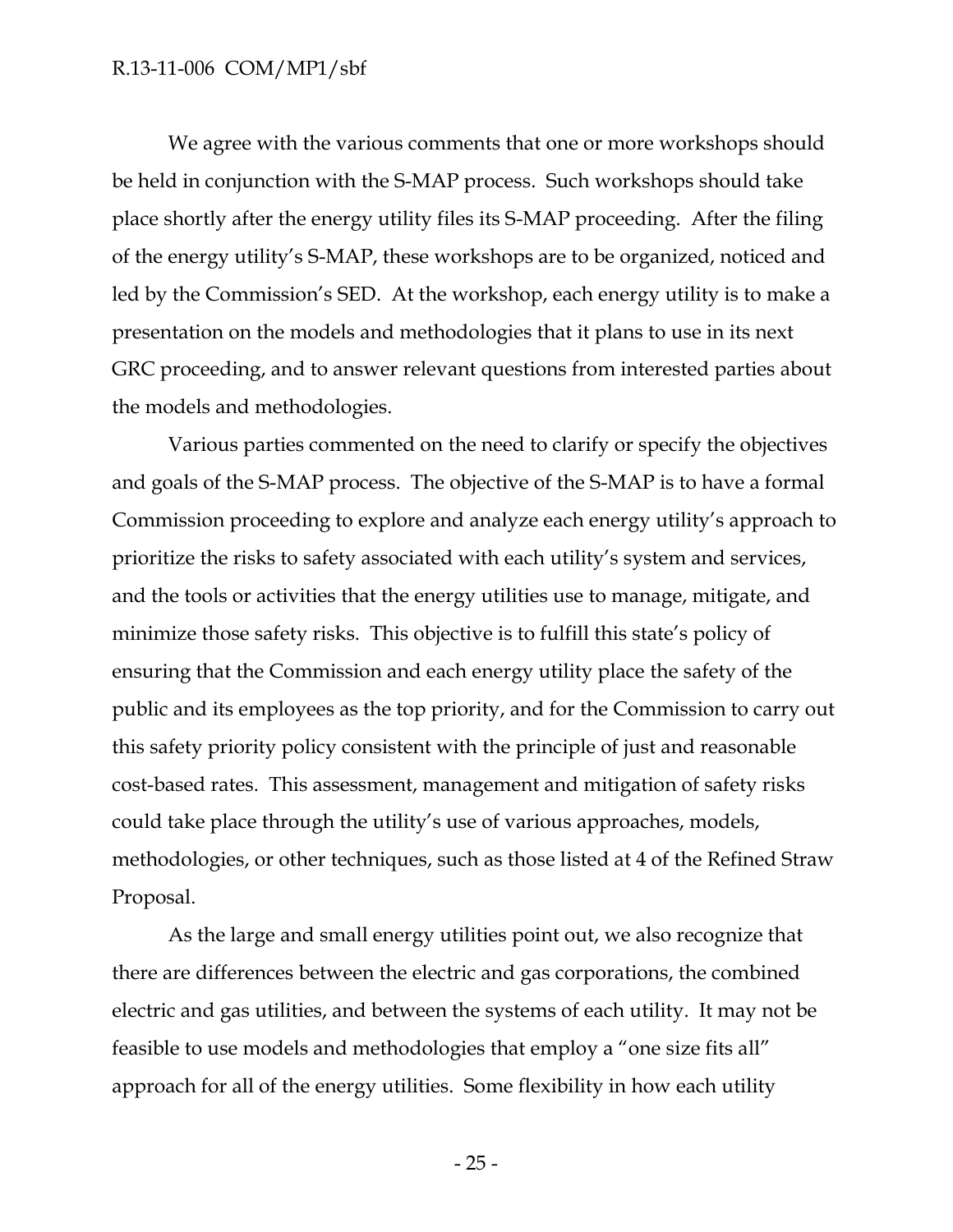assesses its risk, and manages, mitigates, and minimizes its risk will likely be needed.

However, there may be components or elements of a risk management and mitigation approach that can be used by two or more of the energy utilities. Thus, a goal of the upcoming and future S-MAP proceedings is for the Commission to determine whether uniform and common standards can be developed for assessing, managing, mitigating, and minimizing the risks that are inherent in each energy utility's operations and services, and if so, should they be applied to some or all of the energy utilities. That is, there may be modeling, methodologies, or approaches, that are common to certain energy utilities, and such components may be able to be used interchangeably among these utilities. This, in turn, may reduce a party's effort to understand how each utility's risk models work.

We recognize that the development of uniform and common standards is likely to take some time, and may not be accomplished in the first S-MAP. That is because each energy utility may be developing or using different methods for assessing, managing, and mitigating their risks. Commission staff and other parties interested in these issues will need to analyze and understand each of the utility's modeling approaches and their capabilities.

The time that it may take to develop uniform and common standards raises three additional topics. First is whether the S-MAP should be a recurring proceeding, and if so, how often should that be. Second, is whether additional workshops should be held, or should an S-MAP working group be formed, to determine whether such standards can be developed. The third topic is whether Commission staff and other parties have the expertise to undertake an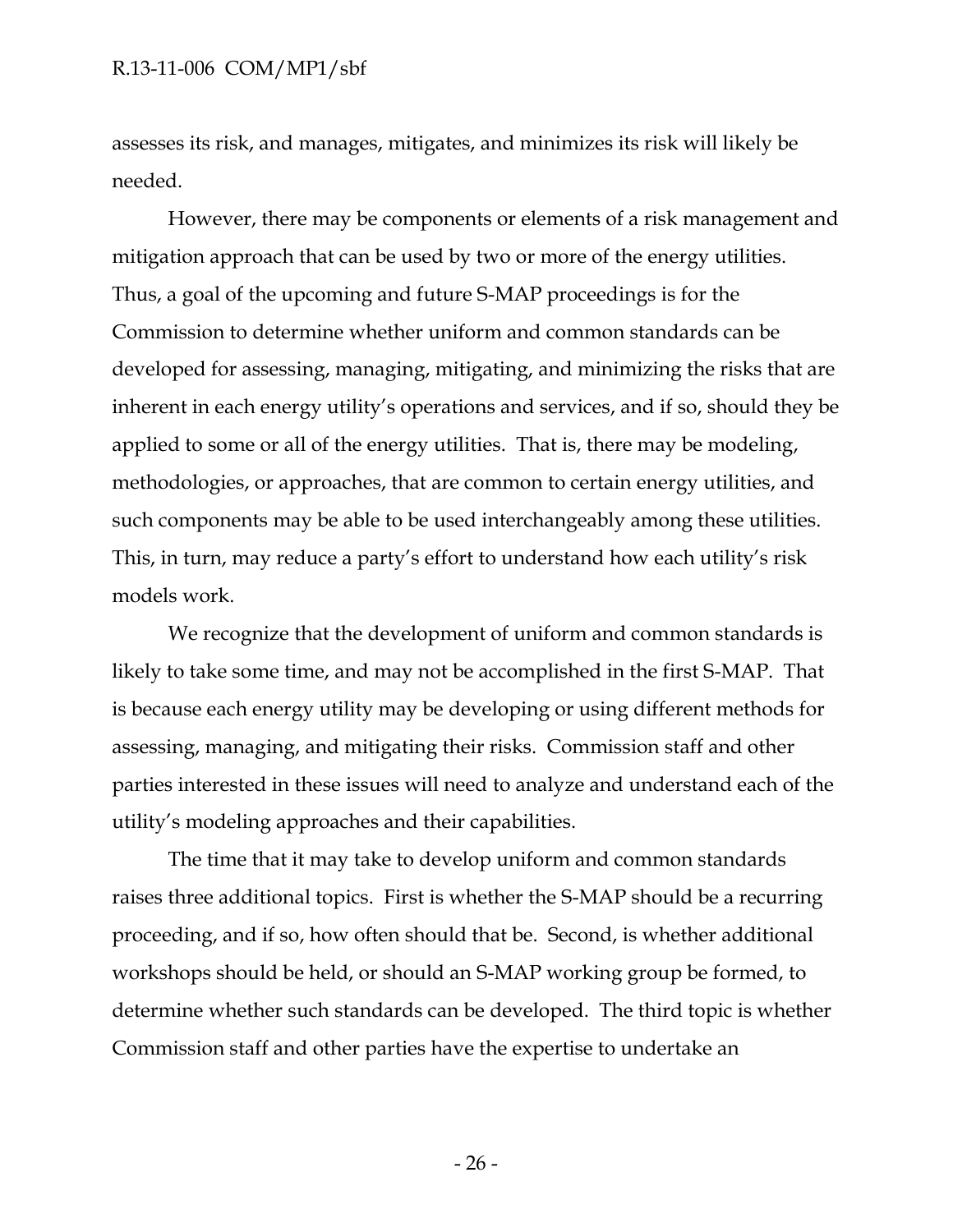understanding and analysis of the utilities' risk assessment methods and methodologies in the S-MAP proceeding.

On the topic of whether there should be future S-MAP proceedings, we conclude that such proceedings should be held at least two times, at an interval of three years. A recurring proceeding is needed initially to analyze and understand each energy utility's approach to assessing, managing, and mitigating their risks, to refine such models as we work through a utility's GRC cycle, and to develop and refine uniform and common standards. In the second S-MAP proceeding, the Commission can decide whether the S-MAP proceedings should continue in the future or be terminated.

We also conclude that it is appropriate to have PG&E, SCE, SDG&E and SoCalGas to file individual S-MAP proceedings on or before a certain date, and for the Commission to consolidate all four S-MAP proceedings. This will allow the Commission and interested parties to: undertake a comprehensive analysis of each utility's risk-based decision-making approach; to compare the different approaches that each energy utility may use; to detect whether there are common elements among the approaches and models that they use; and to assess whether elements of one utility can be adapted for use by the other utilities. Consolidating all the S-MAP proceedings will minimize the cost to the energy utilities and the parties interested in these issues, and will facilitate the goal of developing uniform and common standards for all of the energy utilities. PG&E, SCE, SDG&E and SoCalGas shall file and serve their respective S-MAP applications on or before May 1, 2015, and every three years thereafter unless directed otherwise by the Commission.

On the topic of whether additional workshops should be held as part of the S-MAP to explore whether uniform or common standards can be developed,

- 27 -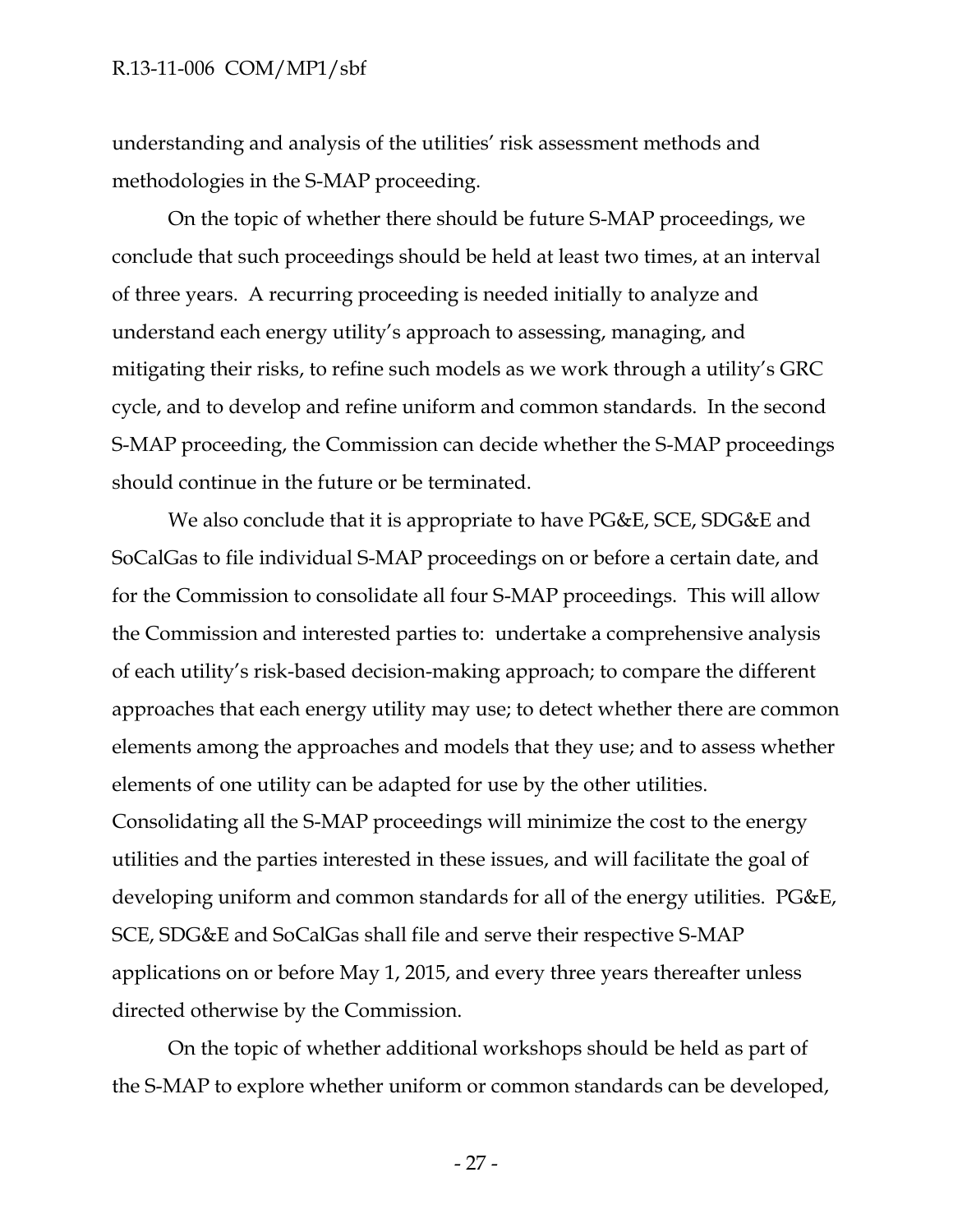we find that such an activity could be useful toward reaching a consensus about uniform or common standards. These additional workshops or working groups are something the parties and the ALJ in the S-MAP proceedings should consider.

On the topic of whether Commission staff and other parties will have the expertise to participate in an analysis of the risk assessment models and methodologies, the Refined Straw Proposal suggests that Commission staff consider hiring an expert consultant. This is a good suggestion, and we will leave it up to the Commission staff to decide whether it has the internal resources and expertise to participate in the S-MAP, or if they need to retain outside consultants who understand the assessment and management of the risks inherent in the operations of an energy utility. As for parties interested in participating in the S-MAP, they need to decide if they have the resources and expertise to participate in the S-MAP, or if they will rely on and piggyback on the work of Commission staff. For those parties eligible for the Commission's intervenor compensation program who don't have the internal resources to participate, those parties will need to decide whether they can afford to retain a consultant, and whether they will be able to make a significant contribution to the decision which is issued in connection with the S-MAP so that they can recover the cost of the consultant.

Some of the parties also recommend that third parties be involved in the S-MAP to review the risk assessment and mitigation approaches that the energy utilities may present. However, it should be left to the ALJ in the S-MAP proceeding to decide whether an additional third party review to evaluate the risk assessment models and methodologies is necessary.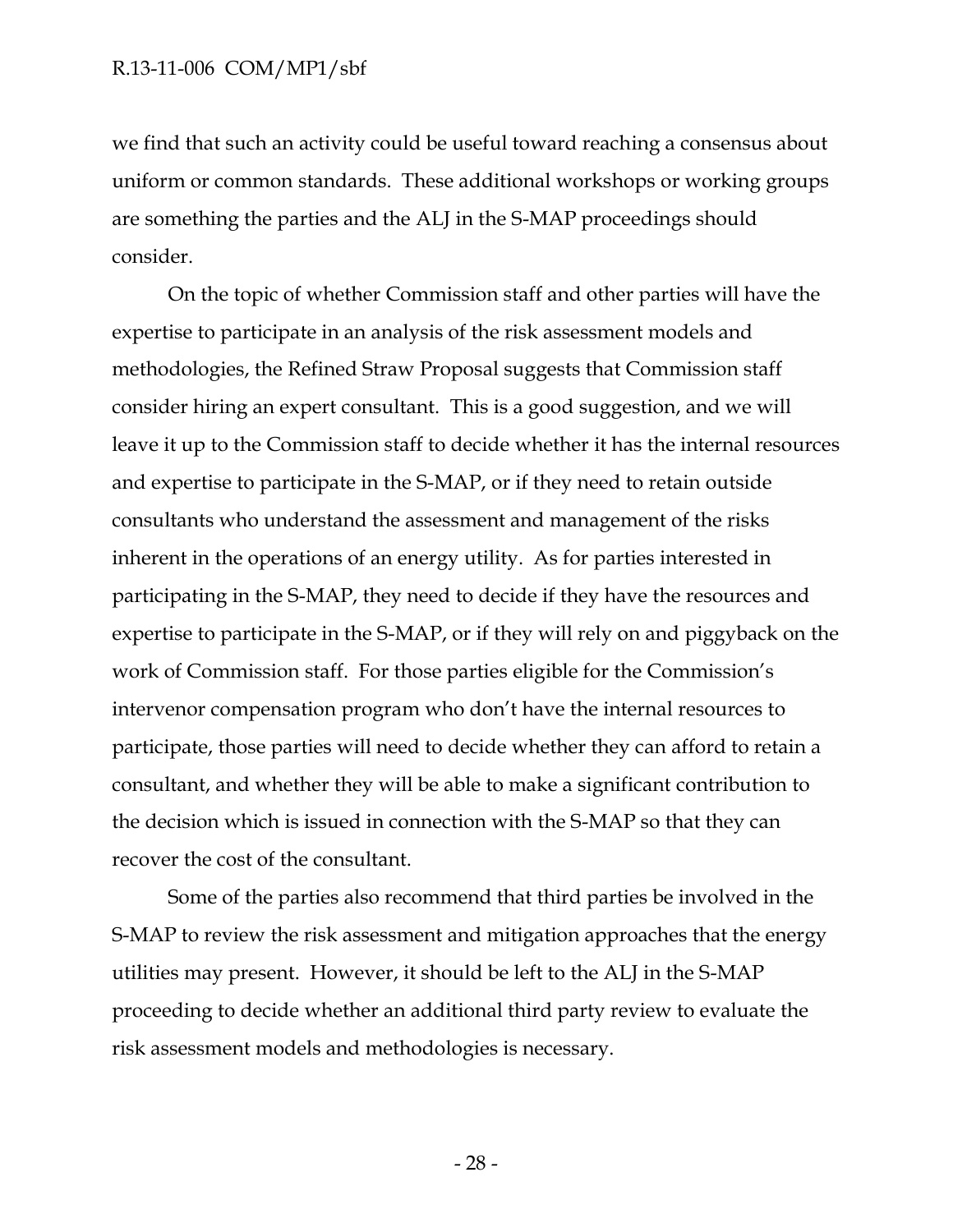We also note that some of the parties propose that certain risk assessment approaches be used, such as a probabilistic risk assessment, the "Inherently Safer Systems," a "Service Adequacy/Safety and Reliability Phase," or one that focuses on the size of the workforce that is needed to operate a utility system safely. Some parties also suggest in detail how the risk assessment approaches should be structured or evaluated, and what inputs or reports the utilities should be using to identify potential safety risks. However, since the energy utilities were not obligated to, and have not proposed any specific risk assessment approaches to consider at this time, those various risk assessment approaches, how they should be structured, the advantages and disadvantages of each approach, and the inputs that the utilities are relying on for their risk assessments, should be explored and evaluated in the S-MAP proceeding when the energy utilities propose the risk assessment approaches they plan to use. It is premature at this time to decide whether a certain risk assessment approach, model, or methodology should be adopted for use in the S-MAP and RAMP processes.

The Refined Straw Proposal recommends that a Lexicon of the terms associated with a risk-based decision-making framework be developed as part of the S-MAP. We discuss the development of the Lexicon procedure later in this decision.

We adopt the use of an S-MAP proceeding for the four large energy utilities. The S-MAP filings of each large energy utility shall contain a description and the applicable information as to how each utility assesses the risks to safety associated with its system and services, and the tools or activities that it plans to use to manage, mitigate, and minimize such risks. One or more workshops shall be held, and a working group could be formed, to explore and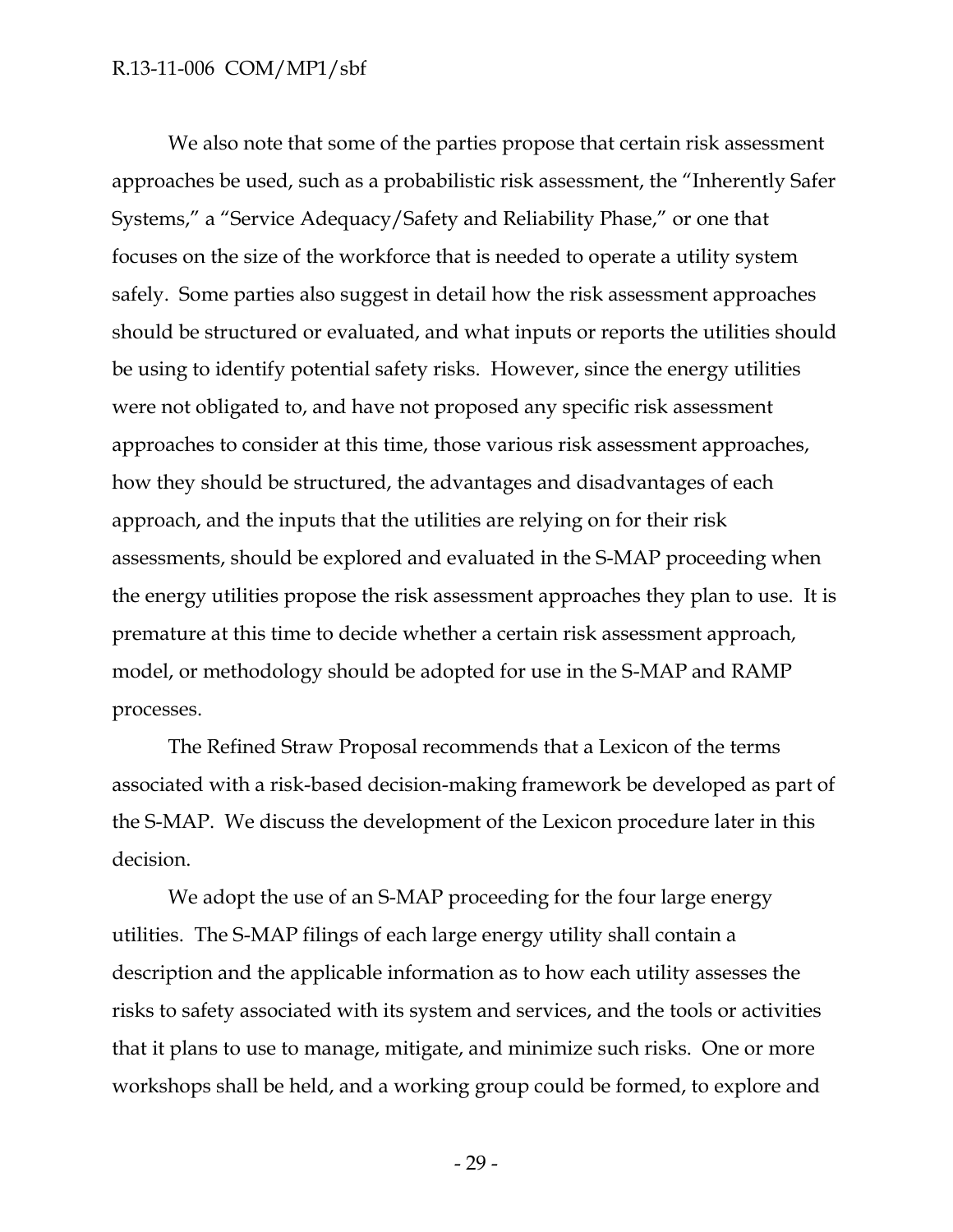understand each utility's S-MAP plan, and to determine if common models or elements can be developed for use by all the large energy utilities. This S-MAP process shall occur every three years beginning May 1, 2015, unless modified or terminated by a Commission decision, and these S-MAP proceedings shall be consolidated.

The end-product of each S-MAP proceeding will be a Commission decision deciding whether a particular risk assessment approach or model that a utility is using, or a variant or alternative model, can be used as the basis for each energy utilities' RAMP filing in its respective GRC. The S-MAP decision can also address whether uniform or common standards must be used by the energy utilities in their next S-MAP filings, or direct the energy utilities to pursue this issue further.

Table 2 below is a list of what we expect to occur in the S-MAP process, and the timeline that is to be followed.

| Date                                                     | Description of Action to be Taken                                                                                                                                                                                                                                                                                                                                                                                                                |
|----------------------------------------------------------|--------------------------------------------------------------------------------------------------------------------------------------------------------------------------------------------------------------------------------------------------------------------------------------------------------------------------------------------------------------------------------------------------------------------------------------------------|
| May 1, 2015                                              | The four large energy utilities file separate S-MAP applications and<br>serve prepared testimony which set forth and describe the approaches,<br>models, and methodologies they plan to use to assess the risks in their<br>utility operations and systems that pose a safety risk to the public and<br>the utility employees, and how they plan to manage, mitigate, and<br>minimize such safety risks in the context of their GRC proceedings. |
| Within 45 days of the<br>S-MAP filings.                  | The assigned ALJ issues a ruling consolidating the four S-MAP<br>applications, and notices a PHC.                                                                                                                                                                                                                                                                                                                                                |
| Within 60 days of the<br>filing of the S-MAP<br>filings. | Prehearing conference is held to discuss, among other things, the scope<br>of the proceeding, the procedural schedule, possible workshops or the<br>formation of a working group to better understand the S-MAP filings,<br>and/or to explore ways to facilitate the objectives and goals of the S-<br>MAP.                                                                                                                                      |
| Within 90 days of the                                    | Initial workshop convened, and possible working group formed.                                                                                                                                                                                                                                                                                                                                                                                    |

**Table 2 (S-MAP Schedule)**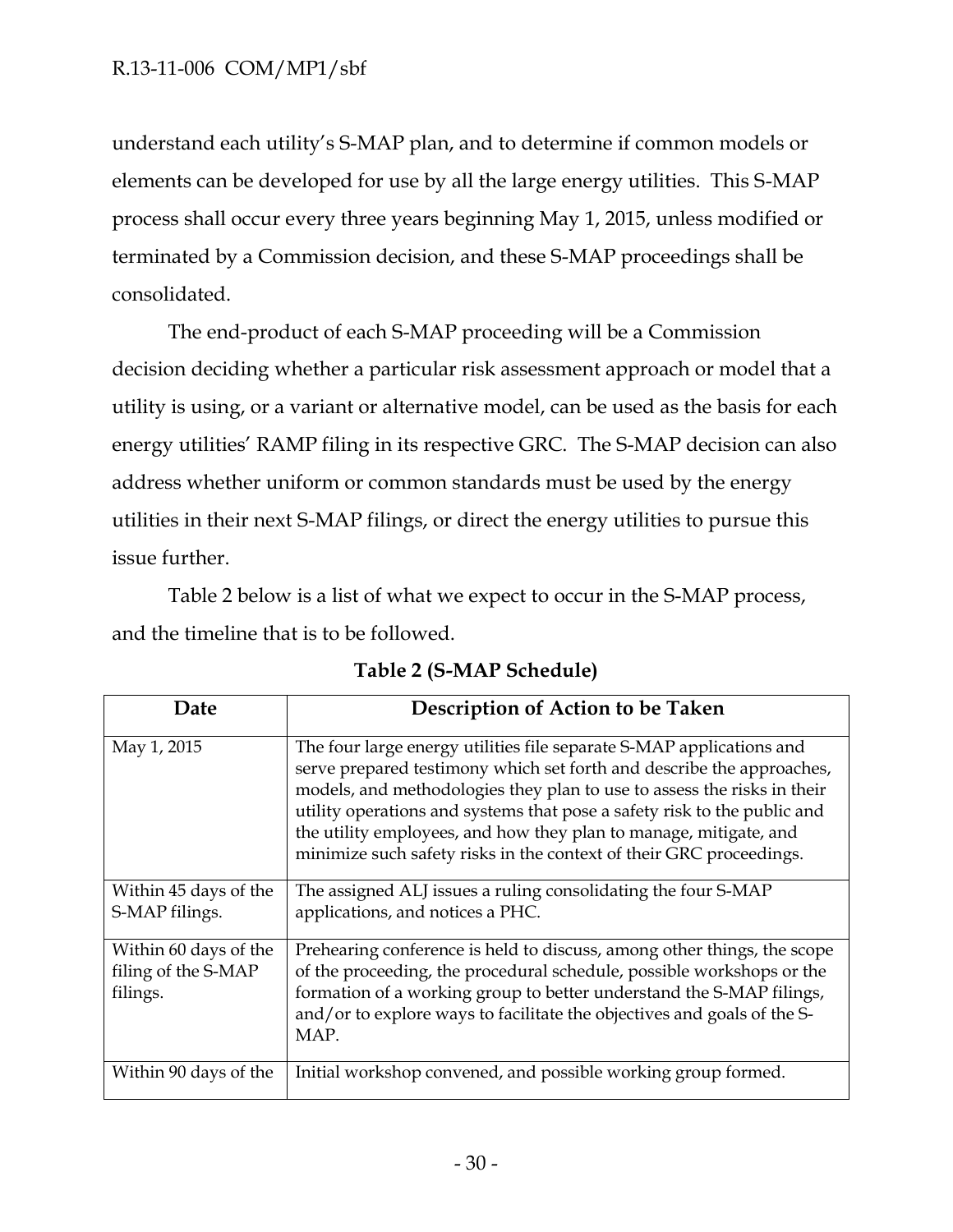| S-MAP filings.                                                          |                                                |
|-------------------------------------------------------------------------|------------------------------------------------|
| Within 150 days of<br>the S-MAP filings.                                | Opening testimony served by the other parties. |
| Within 180 days of<br>the S-MAP filings.                                | Rebuttal testimony served by all parties.      |
| Within 200 days of<br>the S-MAP filings.                                | Evidentiary hearings to be held, if necessary. |
| To be decided by<br>assigned ALJ.                                       | Opening and reply briefs filed                 |
| To be decided by<br>assigned ALJ.                                       | Proposed decision issued.                      |
| Within 60 days of the<br>issuance of the<br>proposed decision.          | Decision adopted by the Commission.            |
| Every 3 years unless<br>modified or<br>terminated by the<br>Commission. | Subsequent filing of S-MAP applications.       |

# **3.4. RAMP Process**

<span id="page-31-0"></span>The second process that the Refined Straw Proposal recommends be adopted is a Risk Assessment and Mitigation Phase or RAMP. The Refined Straw Proposal recommends that the RAMP be incorporated into an initial phase of each utility's GRC process. The purpose of the RAMP is "to examine the utility's assessment of its key risks and its proposed programs for mitigating those risks." (Refined Straw Proposal at 5.)

The Refined Straw Proposal recommends that the RAMP begin with the utility submitting its RAMP report to the SED, and that a Commissioner and ALJ(s) be assigned to the RAMP phase. The Refined Straw Proposal recommends that the utility's RAMP report contain at least the following: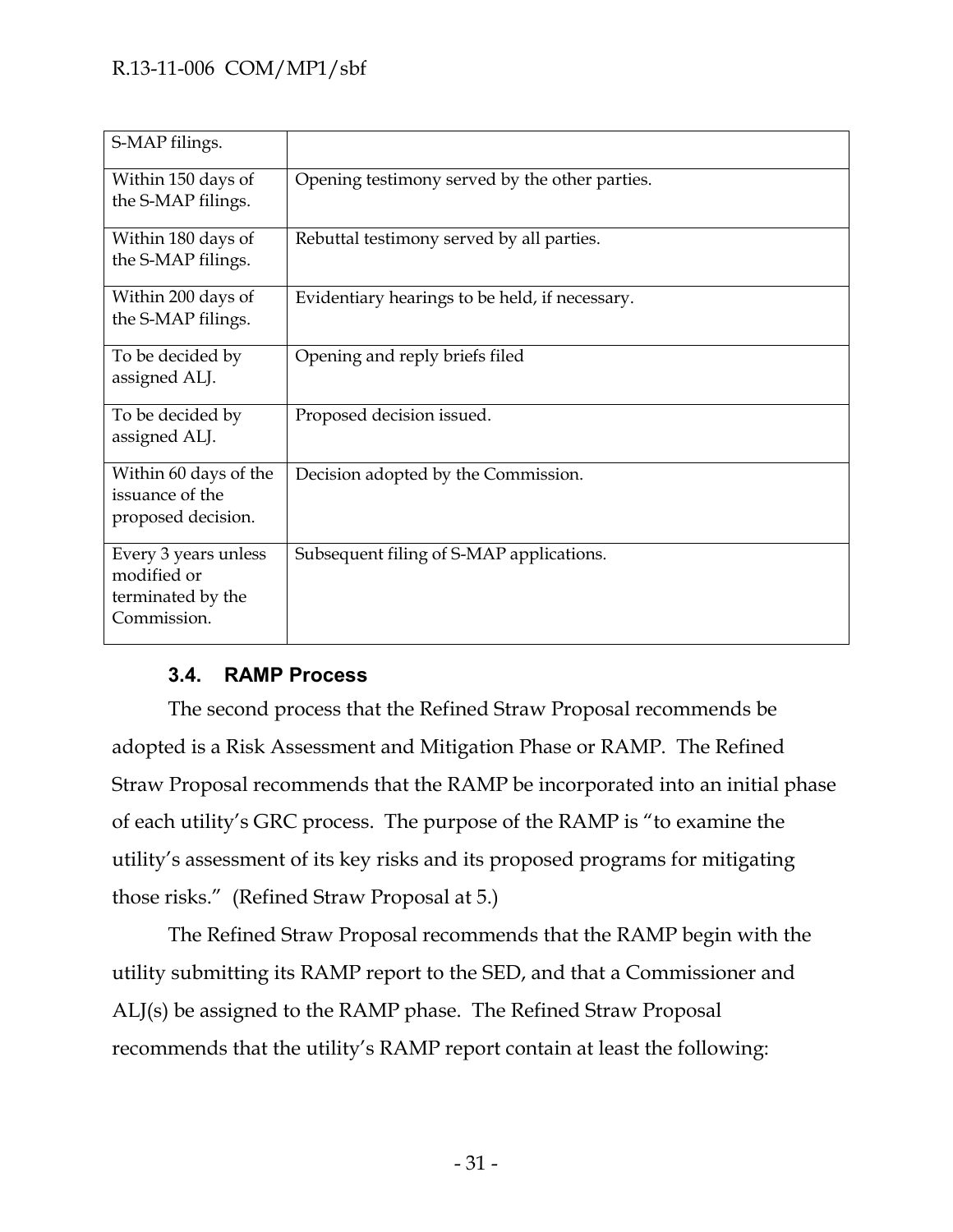- The utility's prioritization of the risks it believes it is facing and a description of the methodology used to determine such risks. Additionally, if the GRC (*e.g.,* in PG&E's case) does not address all aspects of the utility's CPUC-jurisdictional operations, the utility should place the risks that are germane to the GRC in the context of all risks faced by the utility. The Refined Straw Proposal further states that this assessment "needs to focus on asset conditions," and that the first RAMP should list the "top 10 assets that the utility is seeking recovery for in the GRC" because it is likely "that these 10 asset or asset families pose the most risk to a safe, resilient and reliable system…."
- A description of the controls currently in place, as well as the "baseline" costs associated with the current controls.
- The utility's prioritization of risk mitigation alternatives, in light of estimated mitigation costs in relation to risk mitigation benefits (Risk Mitigated to Cost Ratio).
- The utility's risk mitigation plan, including an explanation of how the plan takes into account: Utility financial constraints; Execution Feasibility; Affordability Impacts; Any other constraints identified by the utility.
- For comparison purposes, at least two other alternative mitigation plans the utility considered and an explanation of why the utility views these plans as inferior to the proposal plan. (*See* Refined Straw Proposal at 5-6.)

The Refined Straw Proposal recommends that the utility's RAMP assessment focus on asset conditions, and suggests that the utility include in its RAMP the top 10 assets that the utility is seeking recovery for in the GRC. The Refined Straw Proposal focuses on these top 10 assets because "these 10 asset or asset families" are viewed as posing "the most risk to a safe, resilient and reliable system." (Refined Straw Proposal at 6.)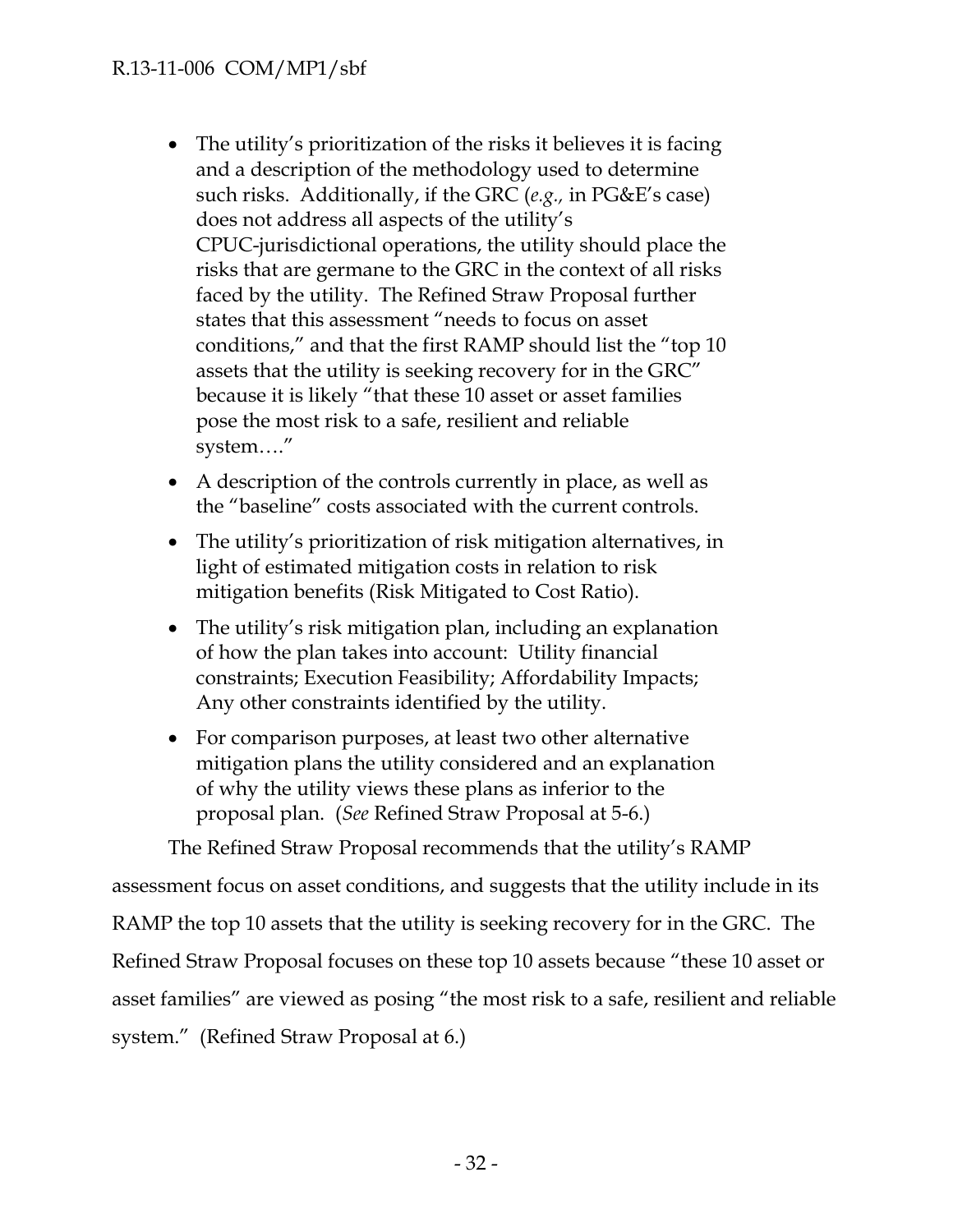As recommended by the Refined Straw Proposal, the Commission staff and the utility would then hold a workshop on the RAMP report. At this workshop, "the utility would provide an informational overview of the contents of its RAMP report and any changes to its risk model since the last S-MAP and Commission staff would explain the process it will follow in conducting its technical review." (Refined Straw Proposal at 6.)

This would then be followed by an assessment of the utility's RAMP report by the SED, followed by the issuance of a draft report, a workshop and comments on the draft report, and then the issuance of a final report. The staff report would assess: "(i) the risk assessment procedures that provide the basis for the utility proposals; and (ii) the technical merits of the utility proposals." (Refined Straw Proposal at 5-6.) The report of the SED would address the following:

- Is the proposal complete *i.e*., does the utility's proposal address the top risks as identified by the utility?
- Are there any significant risks that have been missed in the proposal?
- Are there reasonable mitigation options that have not been examined?
- Is the proposed risk mitigation contained in the proposal an efficient allocation for the risks that the utility faces? That is, are there any proposed programs that are clearly dominated by possible alternative programs in terms of the risk mitigation per dollar spent?
- Do the proposed programs and alternatives represent a realistic set of options given the current condition of the installed assets, best practices for management of those types of assets, and the identified risks?
- Are the proposed risk mitigation programs in line with stakeholder preferences?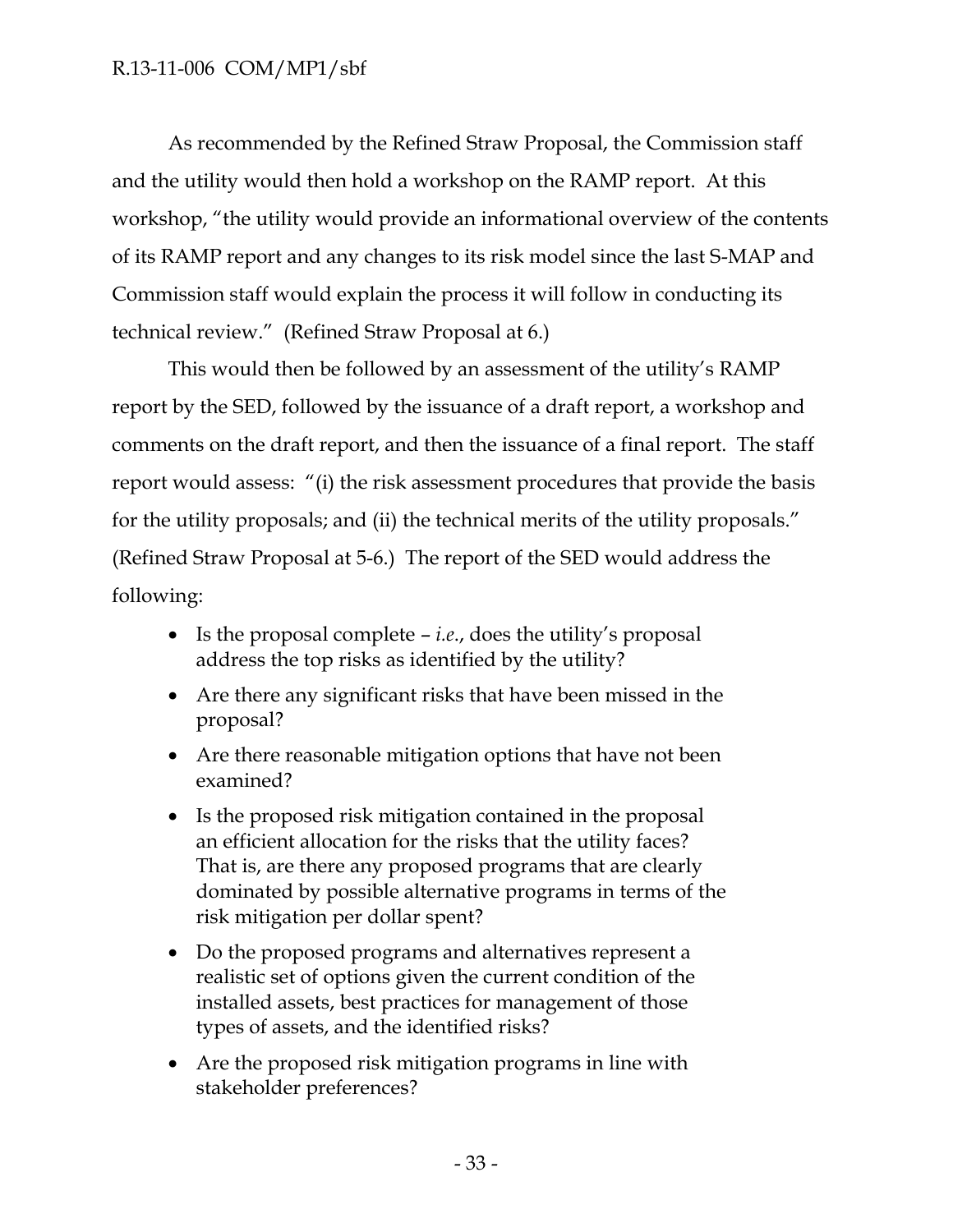$\overline{a}$ 

To avoid a delay in the GRC decision making process, the Refined Straw Proposal recommends that there be no Commission decision in the RAMP phase. Instead, the RAMP is viewed in the Refined Straw Proposal as an opportunity for the Commission staff and parties to "gain an early indication of the utility's risk priorities and mitigation plans and Staff and party Responses would inform the utility's recommended projects and funding requests in the subsequent phase of the GRC." (Refined Straw Proposal at 7.) The Refined Straw Proposal suggests that one "possible mechanism that would streamline inclusion in the record of the GRC…would be transcriptions of any presentations and the open availability of any documents used in the RAMP phase." (Refined Straw Proposal, at 7.)

During the RAMP, the Refined Straw Proposal envisions that through "this process, all stakeholders will have an opportunity to: (i) receive information regarding the utility's operational plans and Staff's planned technical review; (ii) review discovery between Commission Staff and the utility; (iii) comment and provide feedback on the Staff draft report(s); and (iv) cross-examine Commission staff or its consultants during evidentiary hearings." (Refined Straw Proposal at 7.)

The Refined Straw Proposal recommends that the staff report be included in the utility's formal GRC submittal,<sup>11</sup> and that the staff or consultants sponsoring the staff report be made available for cross examination at the evidentiary hearings in the GRC. The Refined Straw Proposal also states:

 $11$  The Refined Straw Proposal also recommends that in the GRC submittal, that there be "an exhibit showing: (i) how the utility addressed the various recommendations in the SED report(s) and (ii) any changes to the proposed programs or projects set forth in the RAPP submittal," as well as testimony explaining "how its detailed GRC proposal relates (maps) to its RAMP showing…." (Refined Straw Proposal at 7-8, footnote 7.)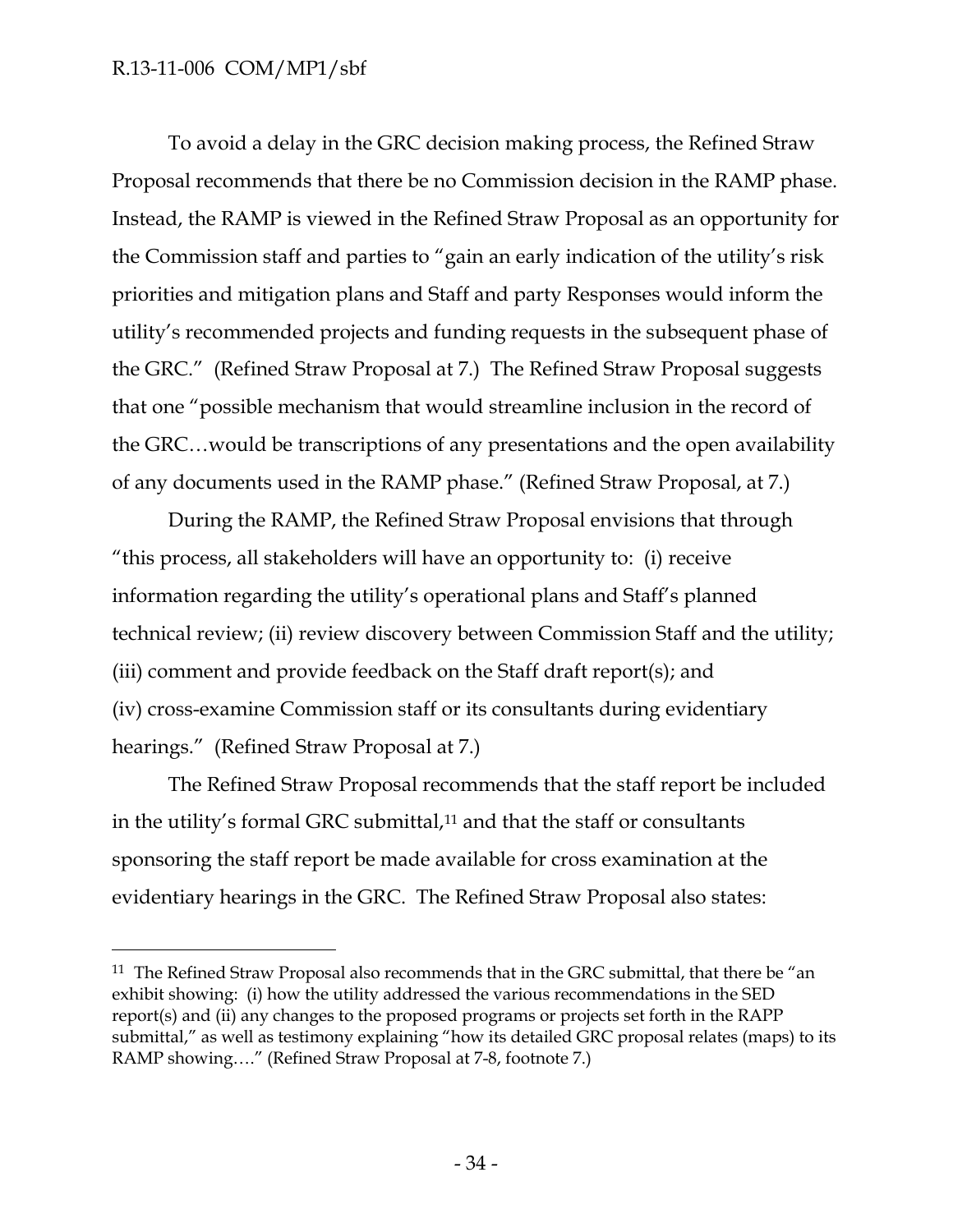"If Staff or any party wishes to introduce its Response to the utility RAMP showing into the GRC record, the Responses would be subject to discovery and cross-examination. Absent such election, Responses would not be part of the record on which the Commission could base its GRC decision." (Refined Straw Proposal at 8.)

The Refined Straw Proposal then recommends a subsequent phase that is equivalent to what occurs with the normal processing of a GRC proceeding, with the addition of the RAMP processes described above.

The Refined Straw Proposal recommends that the current NOI process be eliminated from the RCP. The reasoning for eliminating the NOI process is because of the length of time allocated in the RCP for such a process (nearly six months), and the limited resources of ORA. The Refined Straw Proposal suggests that "this is an opportune time to re-direct staff resources to drafting testimony and analysis of [the] utility's filing." (Refined Straw Proposal at 8.) If the utility's filing is not complete, the Refined Straw Proposal recommends that "ORA as well as other parties should identify the lack of proof/completion as part of their testimony," and that this could be considered in the course of the GRC process by the assigned ALJ.

In their comments on the Refined Straw Proposal, various parties recommended a number of changes to the RAMP as described in the Refined Straw Proposal. We discuss those recommendations below, followed by a summary describing the RAMP process with the modifications that we adopt.

The objective of the RAMP is to incorporate the risk assessment approach used by each of the energy utilities, as developed in the S-MAP, into the GRC process. This will provide a transparent process to ensure that the energy utilities are placing the safety of the public, and of their employees, as a top priority in their respective GRC proceedings. Each energy utility would be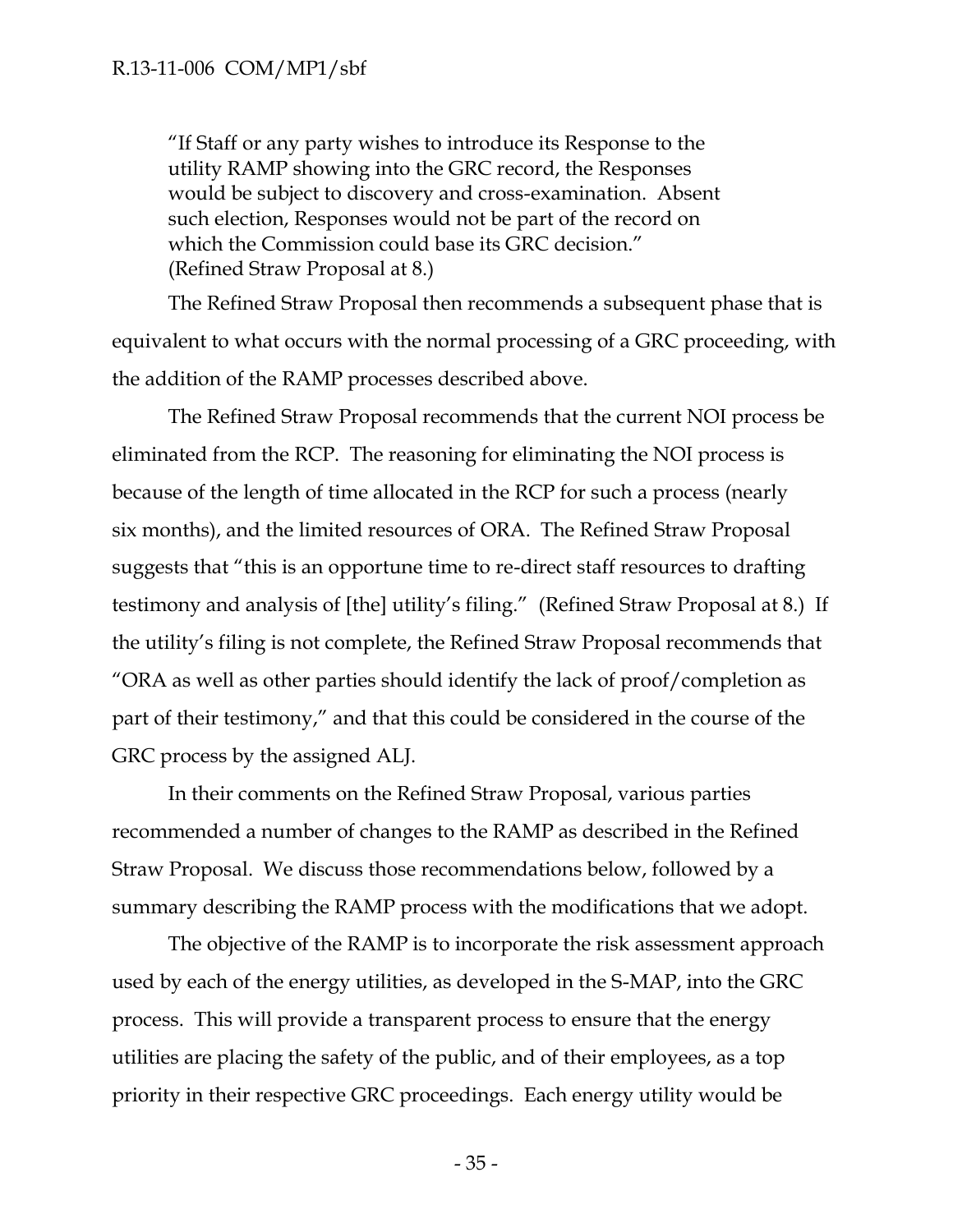required under the RAMP proposal to submit its RAMP report to the SED as part of the GRC process. The purpose of the utility's RAMP report is to provide information about the utility's assessment of its key safety risks and its proposed programs for mitigating those risks.

Under the Refined Straw Proposal, the utility's RAMP report would then be reviewed by the SED, which would then issue a draft report, followed by a workshop and comments, and then a final staff report. No Commission decision would be issued in connection with the RAMP.

These initial steps, as proposed by the Refined Straw Proposal, raise some practical procedural concerns about the separate phase of the RAMP. Under the Refined Straw Proposal, it is contemplated that the RAMP report, as well as the final report of the SED on the utility's RAMP report, would become part of the record in the utility's GRC filing. In addition, the Refined Straw Proposal contemplates that no decision would be issued in connection with the RAMP. The Refined Straw Proposal contemplates that this would all take place in a separate phase of the GRC proceeding, which predates the normal utility filing of its GRC application.

Since it is proposed that the utility's RAMP report, and the final report of SED, are to become part of the record in the utility's GRC, and because no decision is contemplated as part of the RAMP report, the utility's RAMP report would have to be filed as part of the utility's GRC application. That means the utility would have to file an initial GRC application which meets the requirements of Rule 3.2 of the Commission's Rules of Practice and Procedure, along with its RAMP report. That would result in the utility having to prepare and complete a substantial portion of its GRC showing much earlier than normal (by at least one year if the Refined Straw Proposal's schedule is to be followed)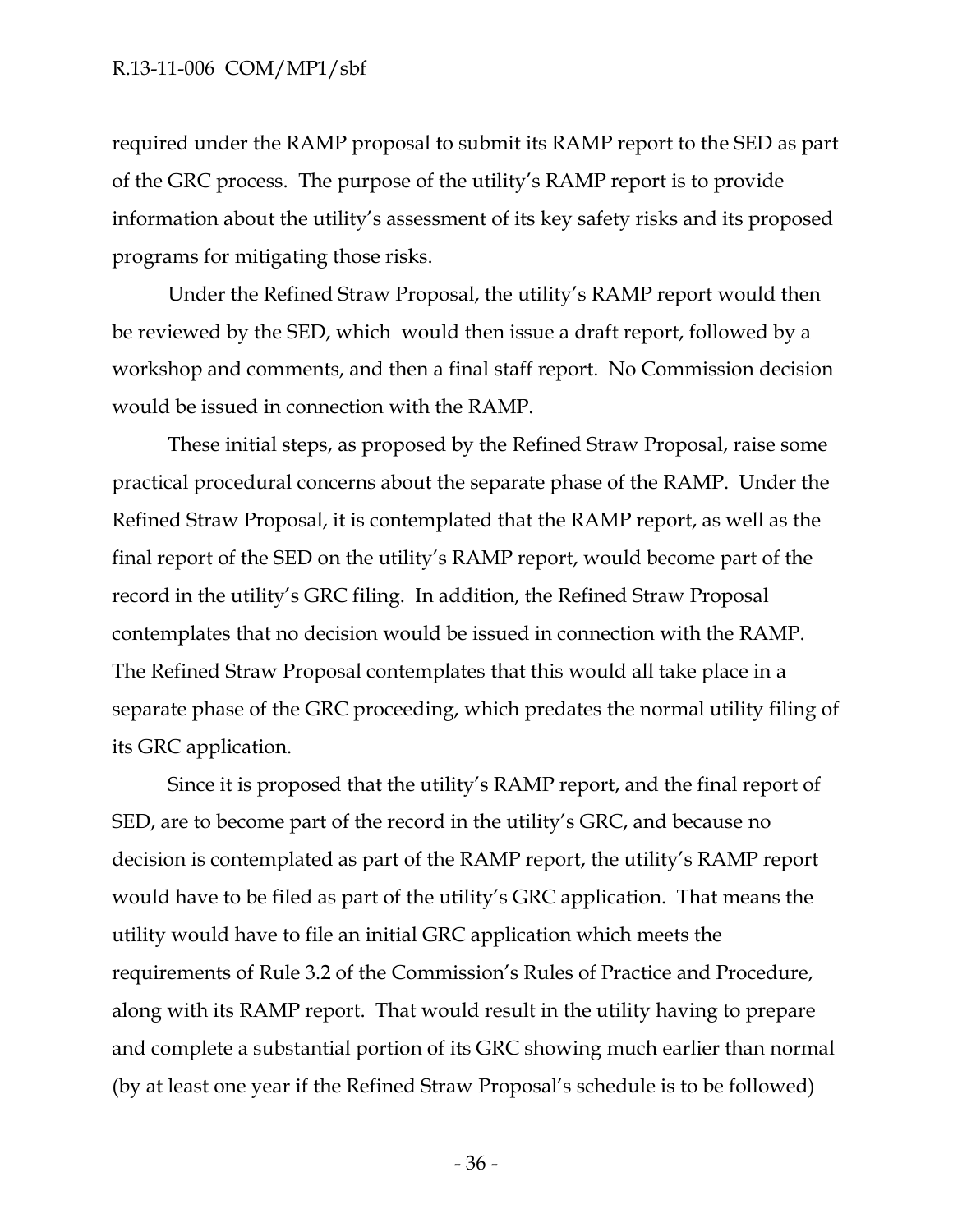and to provide that showing as part of a much earlier GRC filing. In addition, the filing of a much earlier GRC application would trigger the protest period pursuant to Rule 2.6, and would eventually start the clock on the processing of the utility's GRC application from the time of the filing of the RAMP report, which is likely to conflict with the 18-month processing deadline for ratesetting proceedings as set forth in § 1701.5. Also, without associating the utility's RAMP report, the draft and final reports of SED, and any workshops that may be held, to a Commission proceeding, that amounts to activities that take place outside of this Commission's administrative process for which no Commissioner or ALJ is normally assigned to.

As originally drafted, the Proposed Decision recommended that the RAMP be filed as a separate application, and that a decision be issued in the RAMP application. The reason for the separate RAMP application was to conform the RAMP to the Commission's processes. In the comments of the parties to the Proposed Decision, the majority of the parties, including the utilities, support incorporating the RAMP into the GRC proceeding instead of creating a separate RAMP application proceeding.

As a result of the comments on the Proposed Decision, as well as the intent of the Refined Straw Proposal not to have a decision on the utility's RAMP submission, we revise the procedural steps to conform the RAMP submission to the Commission's processes. We adopt the following RAMP process.

We will require each of the four large energy utilities to send a letter to the Commission's Executive Director (with a copy to the Chief ALJ) requesting that an Order Instituting Investigation (OII) be opened in connection with its upcoming GRC filing, and pursuant to this decision. This letter shall be submitted by September 1 of the year preceding the utility's scheduled GRC

- 37 -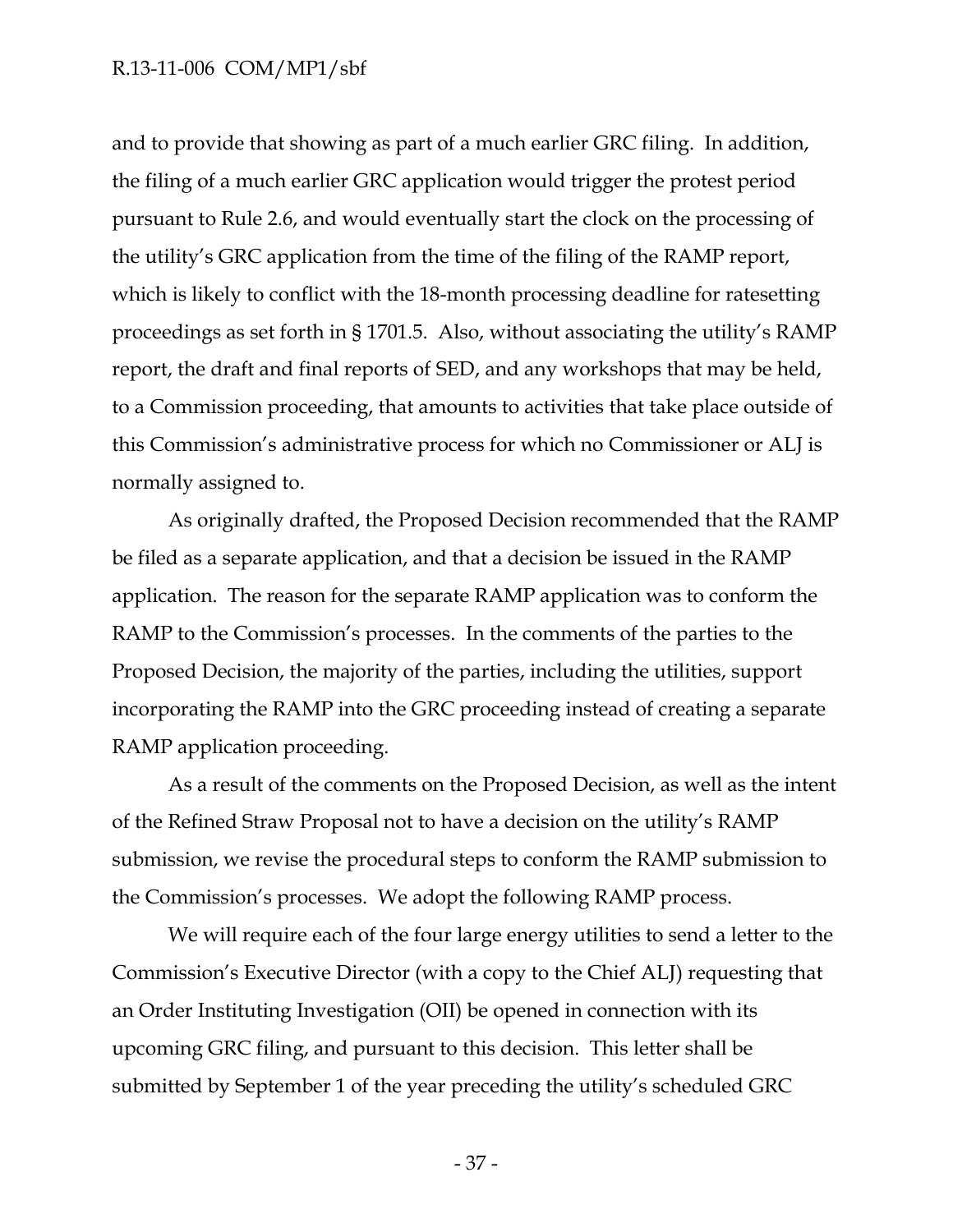application filing. An OII will then be issued by the Commission in connection with the utility's upcoming GRC filing, which will provide a proceeding in which the RAMP submission can be made. The utility shall then file its RAMP in that OII.

The purpose of the RAMP filing will be to review the utility's RAMP submission for consistency and compliance with its prior S-MAP, and to determine whether the elements contained in the RAMP submission can be used in the utility's GRC filing to support its position on the assessment of its safety risks, and how it plans to manage, mitigate, and minimize those risks in the context of the utility's upcoming GRC application filing. The utility's RAMP submission shall contain the information that the Refined Straw Proposal has described, as summarized above.

By filing the RAMP, Commission staff, as well as other parties, will have the "opportunity to understand the analysis, data and assumptions underlying the utility's presentation and to present a response to the utility's presentation." (Refined Straw Proposal at 2.) After the RAMP filing is made, a public workshop will be hosted by the utility and Commission staff to provide an overview of the utility's RAMP submission. This will then be followed by an SED staff report on the utility's RAMP submission. The objective of this staff report is to assess the utility's risk assessment procedures, and to assess the technical merits of the utility's proposal. Instead of SED preparing both a draft report and final report, we agree with those parties who contend that SED should only issue and file a single report. We will also shorten the time for SED to file its staff report. That staff report is to contain the type of information that the Refined Straw Proposal described for the staff report, as summarized above.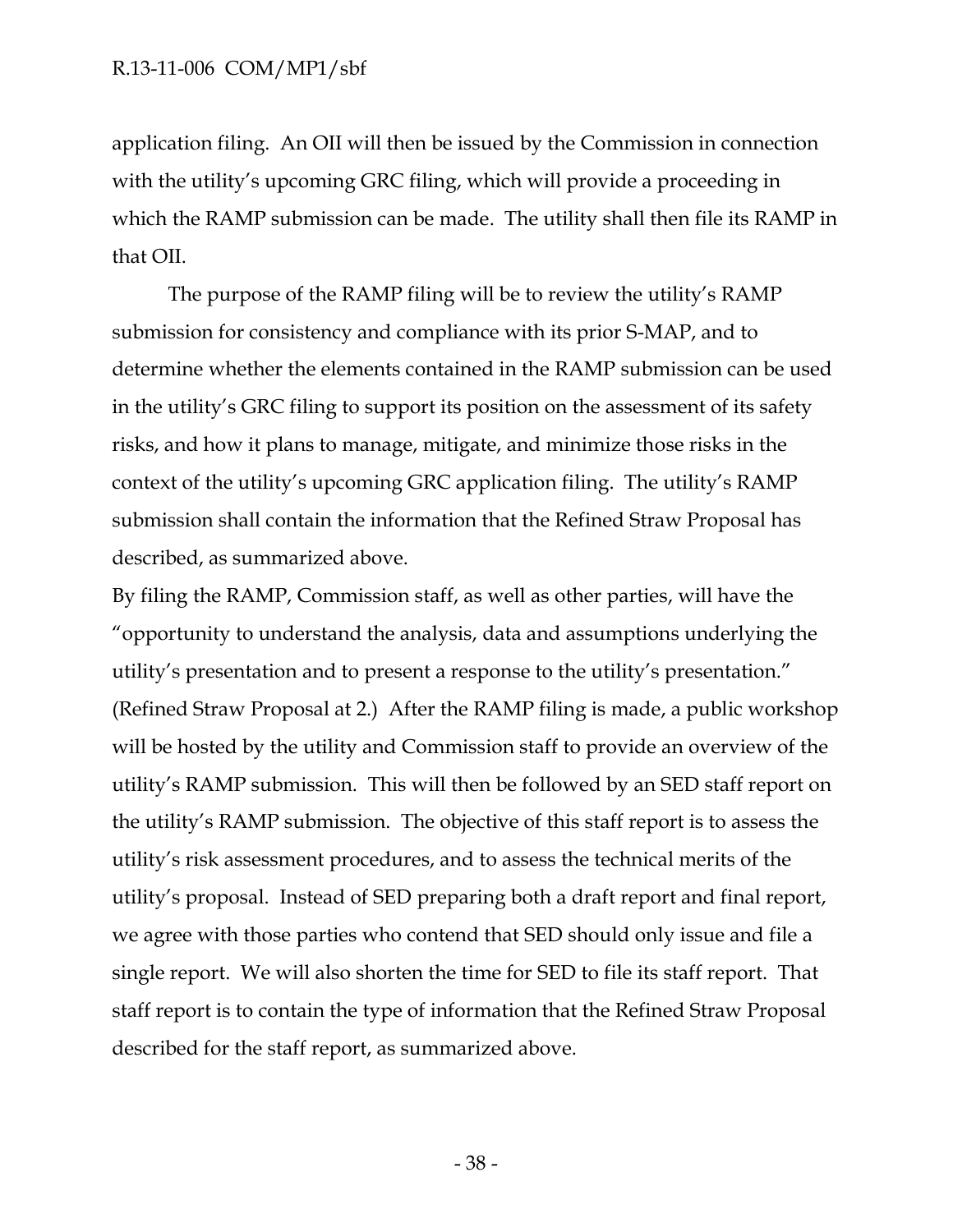On the issue of whether SED should have a witness to sponsor and testify about the staff report if hearings are held in the RAMP application, that issue should be left to the RAMP proceeding to decide. In considering how the SED staff report is to be used, the due process rights of the parties should be preserved.

Other parties will then be given the opportunity to comment on the utility's RAMP submission, and the SED staff report. This could then be followed by additional workshops to discuss all of these RAMP-related items. Since no decision is to be issued in connection with the RAMP filing, no evidentiary hearings will be held in the RAMP process.

Under the RAMP process that we adopt, this will provide assurance to those parties who want to comment on the utility's RAMP submission, as well as on the staff report. In addition, this RAMP process will allow Commission staff and other parties to determine whether the RAMP submission is consistent with the decision on the utility's prior S-MAP, and how it will be used in the utility's upcoming GRC filing to support the utility's assessment of the safety risks that it faces, and its plans to manage, mitigate, and minimize those risks. Through this process of the RAMP submission, the SED staff report, comments of the parties, and workshops, all of the parties will have the opportunity to ensure that safety is the top priority, and that these safety considerations are being considered in the utility's GRC filing in an open and transparent manner.

We agree with those parties who commented that the utility's RAMP submission should not be limited just to a risk assessment and mitigation of the utility's top 10 assets or family of assets. Limiting the utility's RAMP submission to just 10 asset categories may prevent the Commission and interested parties from having a comprehensive view of the utilities potential safety risks, and its

- 39 -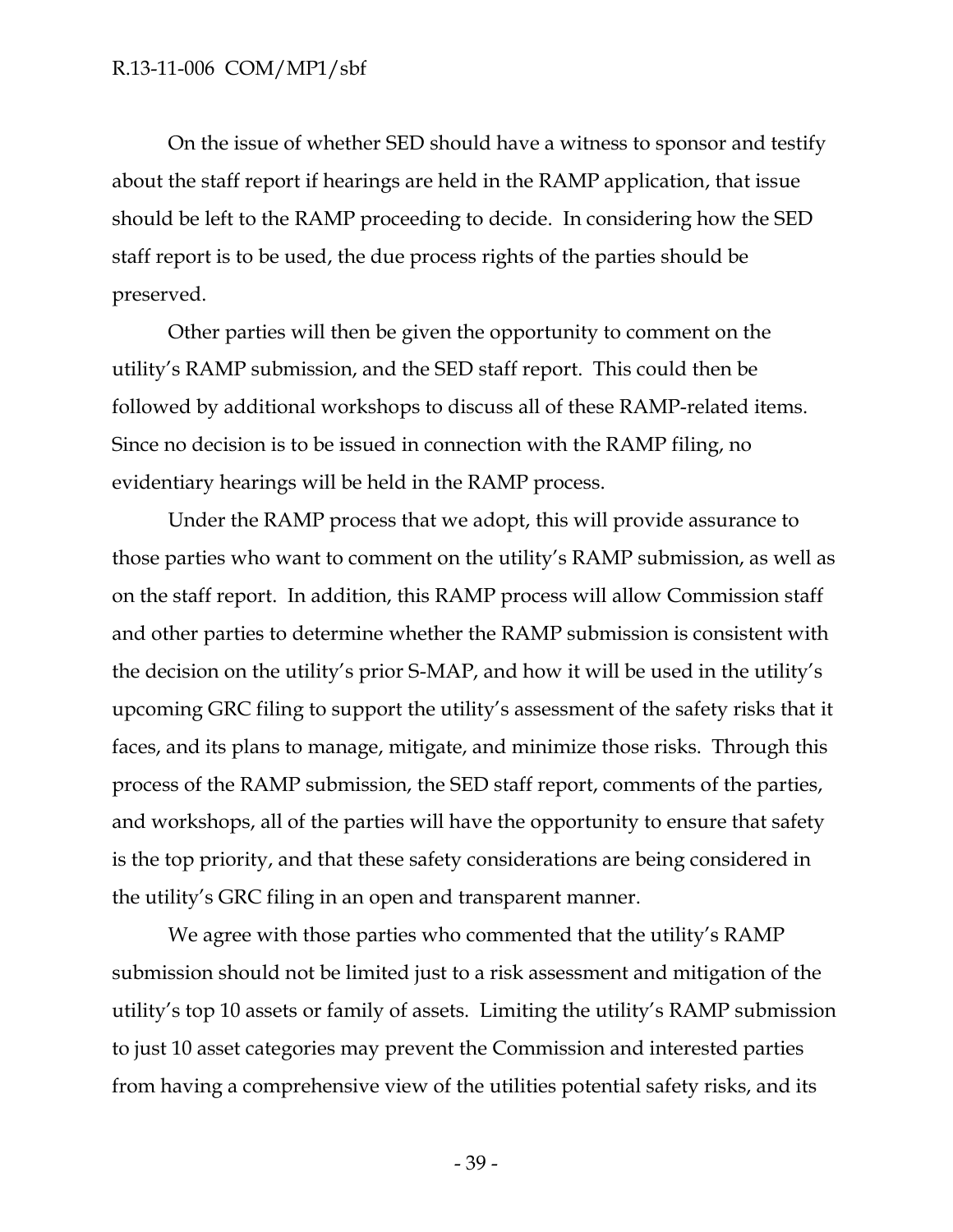plans for addressing those risks. Since the RAMP will provide the first opportunity for parties to see how the utility prioritizes safety in terms of its assets and operations, the RAMP should not be limited to a maximum of 10 asset categories. Accordingly, the utility's RAMP submission shall include all of its risk assessments and mitigation plans.

We also adopt the recommendation of the Refined Straw Proposal for the utility's GRC filing to provide information on how it addressed or incorporated the concerns expressed in the RAMP application by SED, and by other parties. This will facilitate review of the utility's GRC filing by the other parties. We do not adopt the proposal that the SED report on the utility's RAMP submission be included as part of the utility's GRC filing submission.

Some of the parties agree with the recommendation of the Refined Straw Proposal to eliminate the NOI process, while others believe that there is either too much time or not enough time for preparing testimony in the schedule for the GRC proceeding. We have considered those arguments, and eliminate the NOI process from the RCP. By eliminating the NOI process, this will provide some time to accommodate the schedule for the RAMP and OII process.

On the three-or four-year GRC cycle, we will retain the three-year cycle. The three year cycle will minimize overlapping GRCs so long as the RCP schedule is followed. We recognize, however, that there are oftentimes other circumstances or events that interfere with the timely proceeding of GRCs. The assigned Commissioner and ALJ shall have the discretion to alter the schedule as may be needed. Should the S-MAP, RAMP, and GRC processes pose scheduling conflicts, we may need to revisit the need for a four-year rate cycle.

In addition, we decline to combine PG&E's GRC application involving its electric operations and gas distribution operations, with its separate application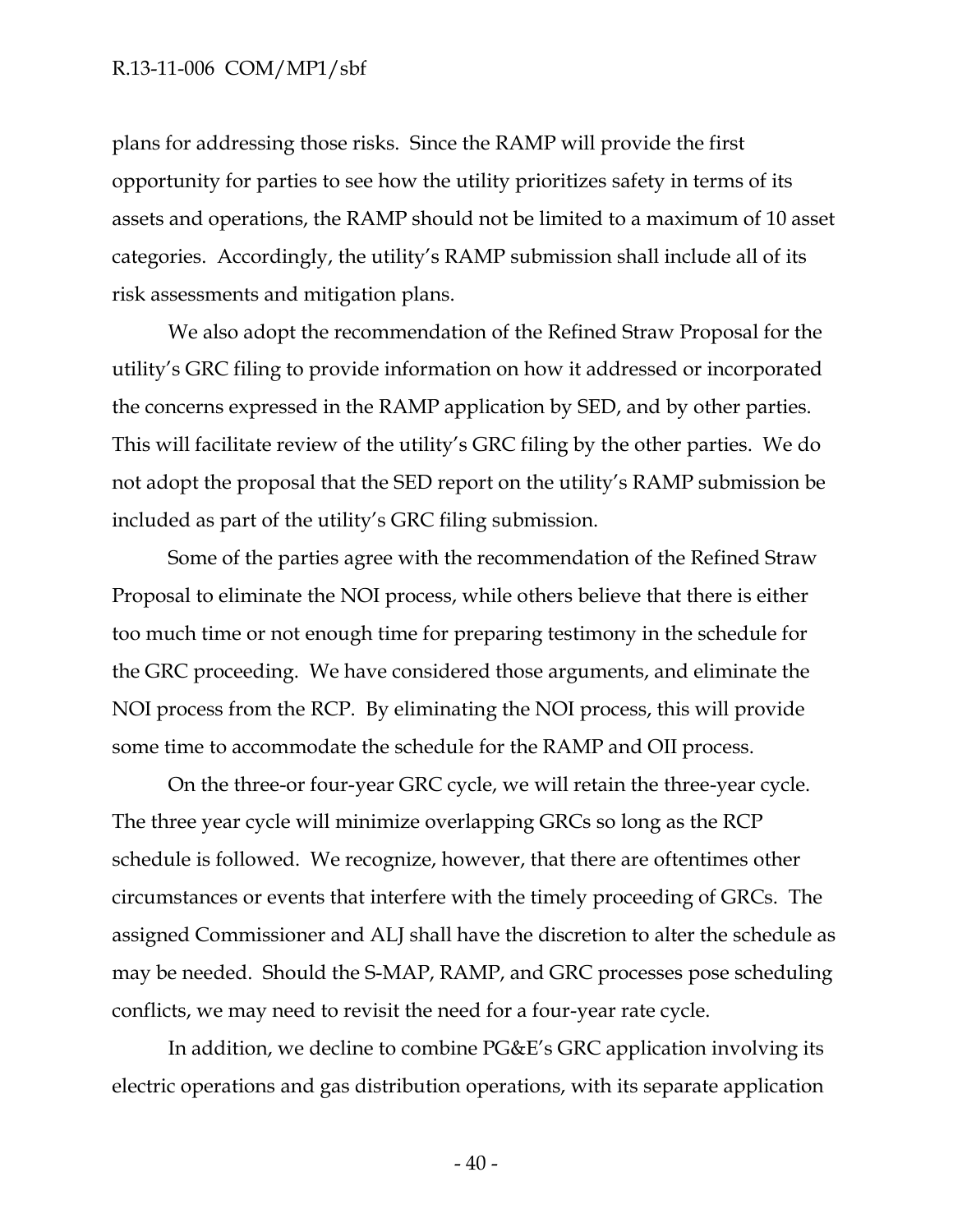for its gas transmission and gas storage facilities. Combining the two proceedings will result in a massive amount of information in one proceeding, and is likely to slow down the issuance of a decision.

We adopt the OII and RAMP submission process as described in the Refined Straw Proposal, and as described in our discussion above.

In the two tables below, we provide the schedule that is to be followed in opening the OII, filing the RAMP (Table 3), and incorporating the RAMP into the GRC application filing (Table 4). Changes to Tables 3 and 4 have been made as a result of the comments on the Proposed Decision. The adopted GRC schedule, as shown below in Table 4, modifies and replaces the RCP schedule that was adopted in Appendix A of D.07-07-004 and entitled "Summary of Rate Case Plan."

| Date                    | Activity                                                       |
|-------------------------|----------------------------------------------------------------|
| September 1 of the year | Utility sends letter to Executive Director (with a copy to the |
| prior to the GRC filing | Chief ALJ) requesting that an OII be initiated for the         |
| date.                   | utility's upcoming GRC filing, and pursuant to this            |
|                         | decision.                                                      |
| By November 15 of the   | OII for the upcoming GRC initiated.                            |
| year prior to the GRC   |                                                                |
| filing date.            |                                                                |
| By November 30 of the   | Utility files RAMP submission in the OII.                      |
| year prior to the GRC   |                                                                |
| filing date.            |                                                                |
| By December 15 of the   | PHC held.                                                      |
| year prior to the GRC   |                                                                |
| filing date.            |                                                                |
| By December 15 of the   | Utility and SED hold public workshop on utility's RAMP         |
| year prior to the GRC   | submission.                                                    |
| filing date.            |                                                                |
| February 28, prior to   | SED files and serve staff report on utility's RAMP             |
| the GRC filing date.    | submission.                                                    |

# **Table 3 (RAMP Application)**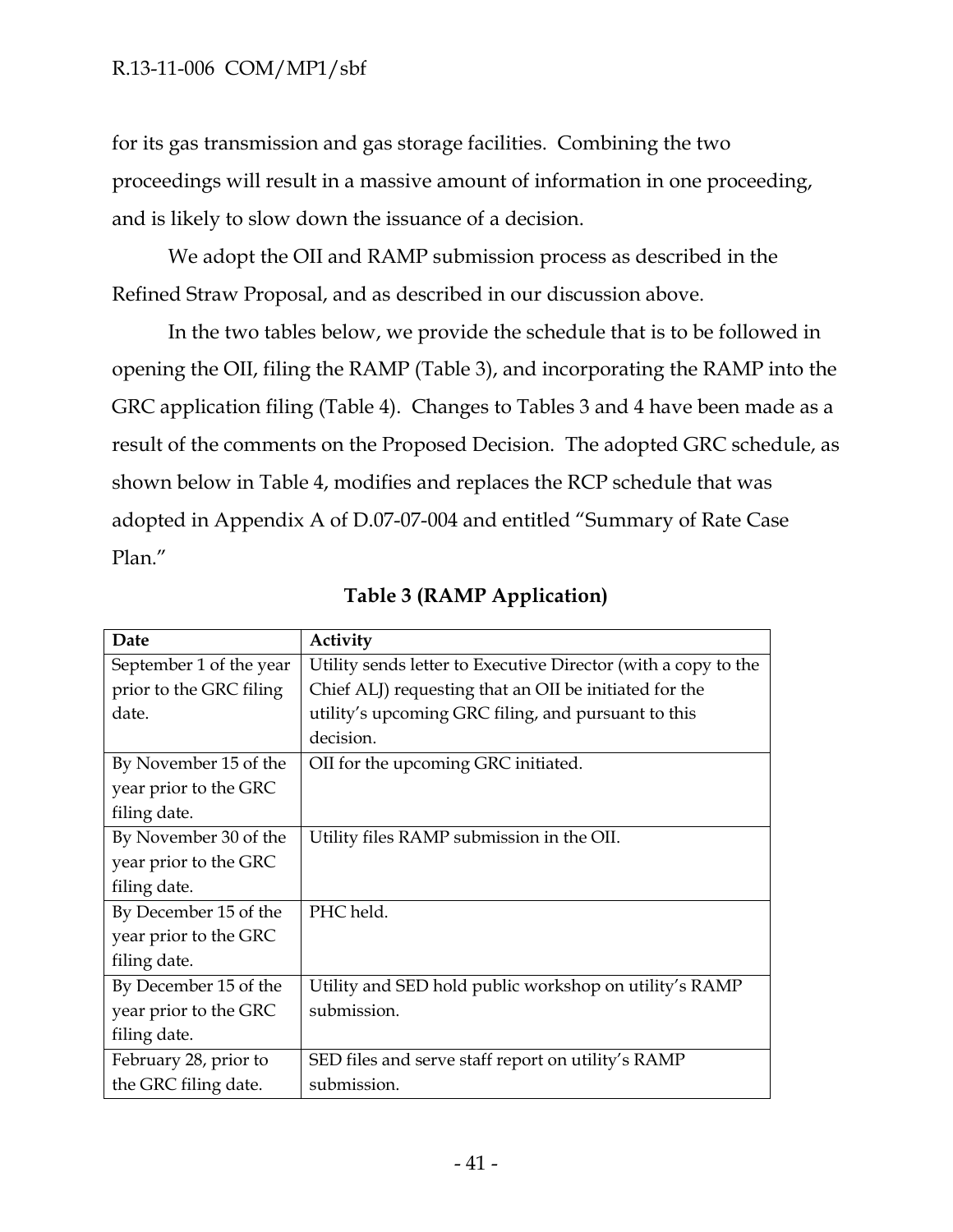| By March 15, prior to   | Staff hosts public workshop on SED staff report.       |
|-------------------------|--------------------------------------------------------|
| the GRC filing date.    |                                                        |
| April 10, prior to the  | Other parties serve comments on utility's RAMP         |
| GRC filing date.        | submission, and on SED's staff report.                 |
| April/May               | If needed, additional workshops on RAMP-related items. |
| May to August, prior to | Utility incorporates RAMP results into its GRC filing. |
| the GRC filing date.    |                                                        |

| September 1            | Utility files GRC application, and serves prepared         |
|------------------------|------------------------------------------------------------|
|                        | testimony including changes resulting from the RAMP        |
|                        | process.                                                   |
| Per Rule $2.6(a)$ .    | Protests and responses filed to GRC application.           |
| By October 15          | Utility holds public workshop on overall GRC application.  |
| By October 31          | PHC held.                                                  |
| By February 20         | ORA serves opening testimony.                              |
| By March 17            | Intervenors serve opening testimony.                       |
| May 1                  | Concurrent rebuttal testimony served.                      |
| March/April            | Public Participation Hearings.                             |
| May/June (Three or     | Evidentiary hearings held, if needed.                      |
| four weeks of          |                                                            |
| evidentiary hearings.) |                                                            |
| To be decided.         | Opening briefs filed.                                      |
| To be decided.         | Reply briefs filed.                                        |
| May/June               | Update testimony and hearings, if necessary.               |
| September/October      | Proposed decision.                                         |
| November               | Final decision.                                            |
| In accordance with     | Utility files annual Risk Mitigation Accountability Report |
| Verification schedule  | and Risk Spending Accountability Report.                   |
| discussed in this      |                                                            |
| decision.              |                                                            |

# **Table 4 (GRC Application Filing)**

We recognize that the S-MAP and RAMP procedures that we adopt today will result in additional work and proceedings by the utilities, interested parties, and Commission staff. However, the use of risk-based decision-making in a utility's GRC is still in its infancy. The adopted S-MAP and RAMP procedures will allow all of us to become familiar with the methodologies, models, and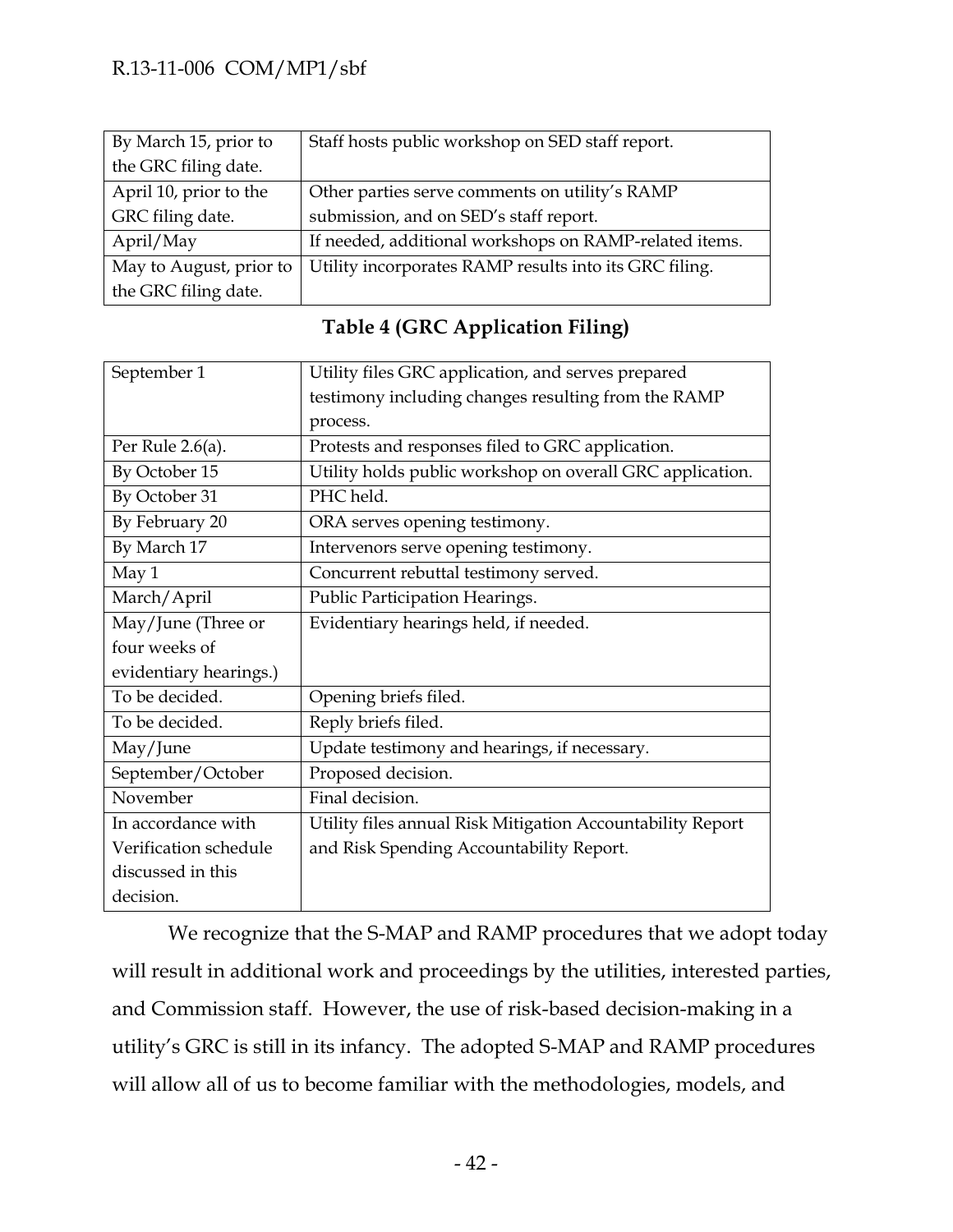approaches to better assess the safety risks inherent in the operations of the energy utilities, and how to best manage, mitigate, and to minimize such risks. The outcomes of these early S-MAP and RAMP proceedings may eventually lead to the elimination of the S-MAP and RAMP proceedings as the utilities adjust and include comprehensive risk assessments and mitigation plans in all of their future GRC filings.

We also recognize that it will take some time to fully implement the S-MAP and RAMP procedures, and to have the outputs of those two procedures considered in the utilities' GRC proceedings. During this transition, all of the large energy utilities, beginning February 1, 2015, are to include in all their future GRC applications thorough descriptions of the risk assessments and mitigation plans that they plan to use in their GRC.

We conclude that today's decision, which describes and adopts the parameters of the S-MAP and RAMP processes, does not prevent the assigned ALJs in either the consolidated S-MAP applications, or in the RAMP proceedings, from taking any other action to adjudicate the S-MAP application or the RAMP application process.

#### **3.5. Verification and Annual Reporting**

<span id="page-43-0"></span>The Refined Straw Proposal recommends that the utilities be required to prepare two new annual reports. These reports are the Risk Mitigation Accountability Report, and the Risk Spending Accountability Report. The Refined Straw Proposal states that these reports will "assist in the goal of improving utility accountability for the ratepayer money spent on risk mitigation efforts…." (Refined Straw Proposal at 9.) Samples of both annual reports were included by the utilities in their opening comments to the Refined Straw Proposal.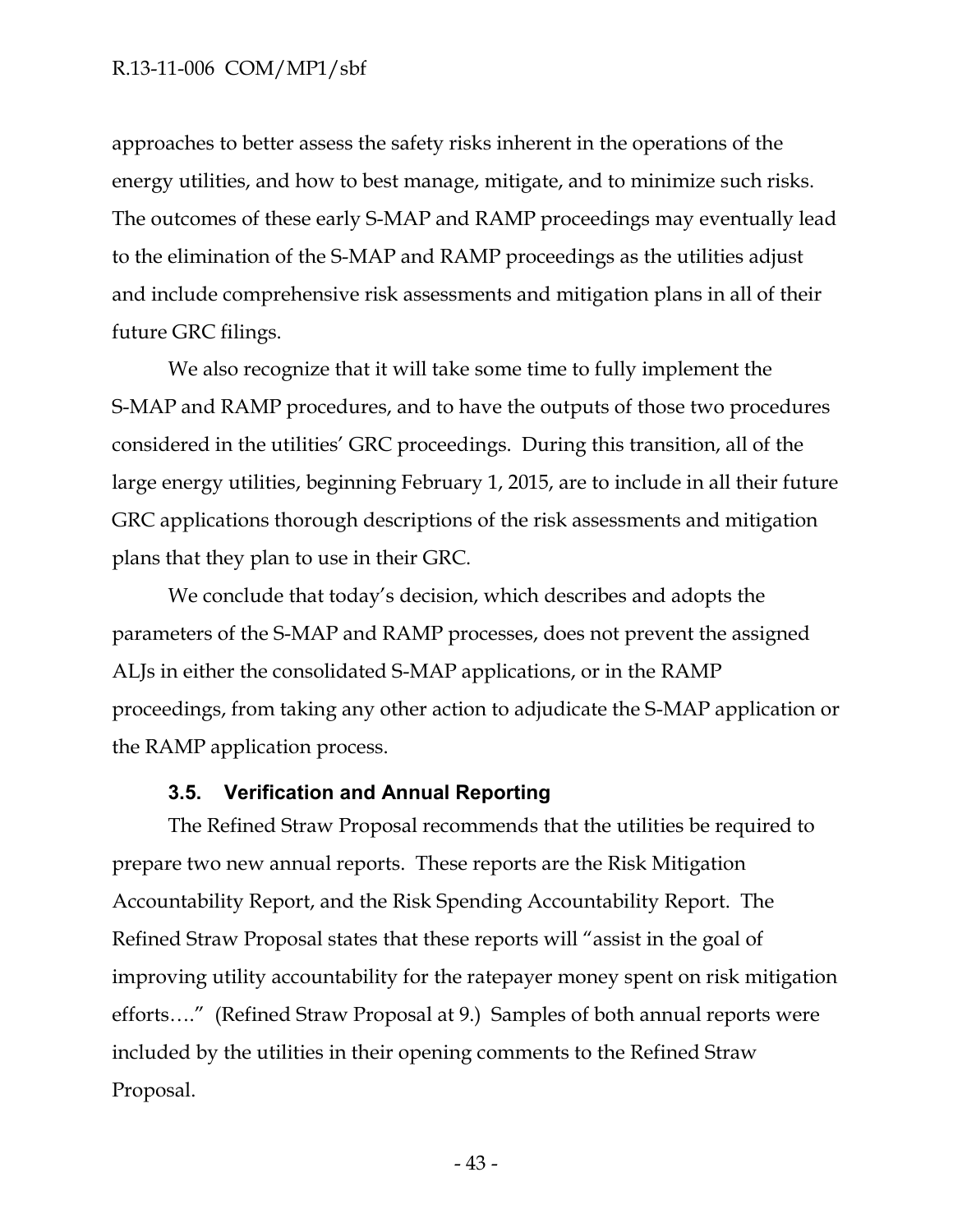As described in the Refined Straw Proposal, the Risk Mitigation Accountability Report would compare the utility's GRC projections of the benefits and costs of the risk mitigation programs adopted in the GRC to the actual benefits and costs, and to explain any discrepancies between the projected risk mitigation and the actual risk mitigation. The Risk Mitigation Accountability Report "would consist of a program-by-program comparison of the utility's GRC predictions of risk mitigation programs – quantified as much as possible using the models examined in the S-MAPs and used to prepare the RAMP assessments – with measured results of actual risk mitigation programs, including a comparison of projected and actual Risk Mitigation to Cost Ratios." (Refined Straw Proposal, at 9.)

The second report, the Risk Spending Accountability Report would compare the utility's GRC projected spending for approved risk mitigation projects to the actual spending on those projects, and to explain any discrepancies between the two. As described by the Refined Straw Proposal, the Risk Spending Accountability Report "would consist of a project-by-project (above an appropriate Commission-determined dollar cut-off) comparison of authorized vs. actual spending, accompanied by the utility's narrative explanation of any significant differences between the two." (Refined Straw Proposal at 9-10.)

Another component of this reporting verification is for Commission staff to undertake a review of the two annual utility reports, and for Commission staff to issue a report of its findings.

The Refined Straw Proposal recommends that the Risk Mitigation Accountability Report be filed and served by December 31 of each year. This utility report would then be reviewed by the Commission, such as staff from the

- 44 -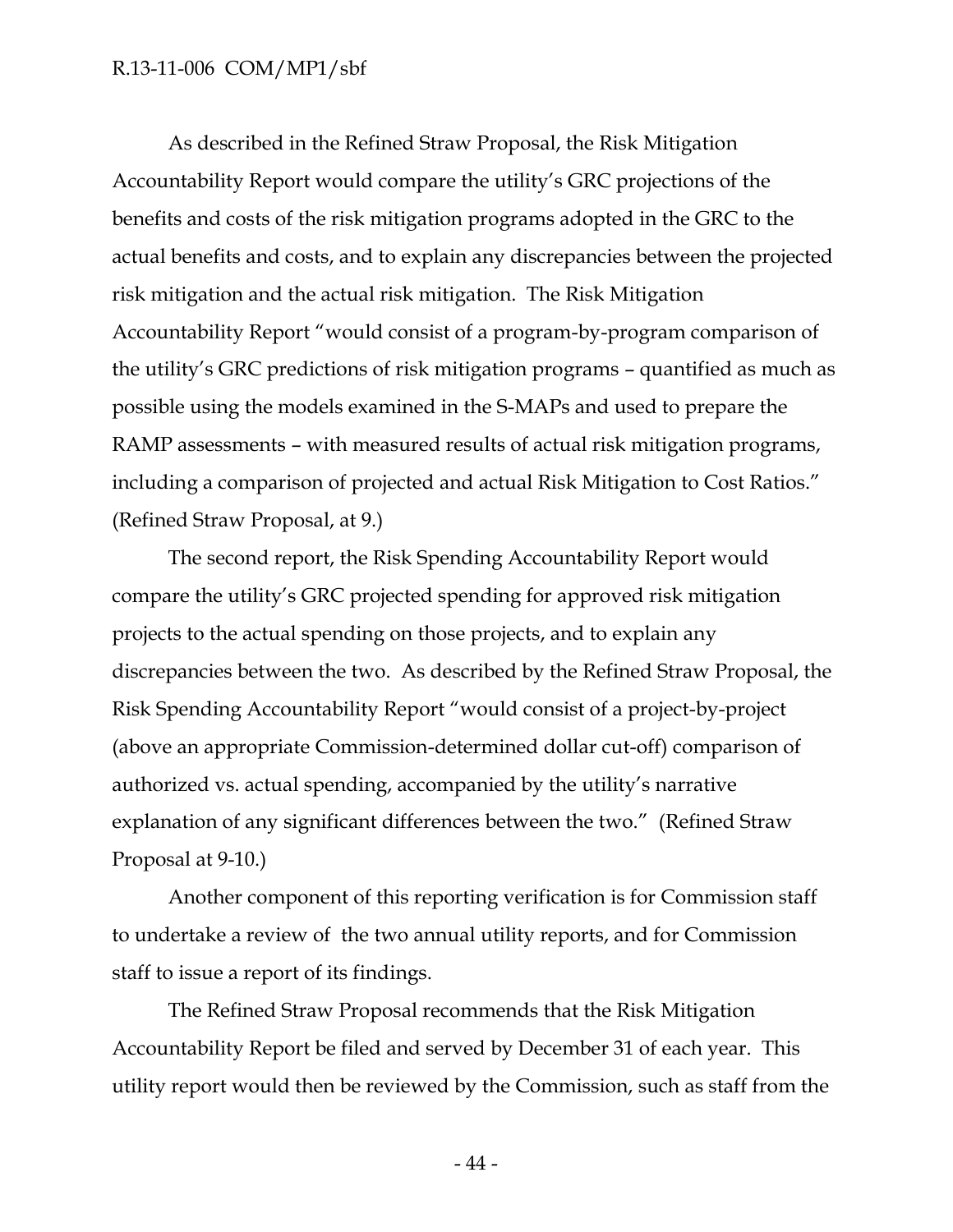SED. The Commission staff would then issue and serve its report with its findings on March 31 of each year.

For the Risk Spending Accountability Report, the Refined Straw Proposal recommends that the utility file and serve this report by December 31 of each year. The Risk Spending Accountability Report would then be reviewed by Commission Staff. The Commission staff would then issue and serve its report with its findings on March 31 of each year.

The Refined Straw Proposal states that these two reports would "only be a starting point for achieving utility accountability for risk mitigation spending," and that the representations of the utilities in these two reports should not be accepted at face value by Commission staff. (Refined Straw Proposal at 10.) The Refined Straw Proposal recommends that Commission staff audit the two utility reports and develop findings in the staff reports, which "would serve the primary purpose of enhancing Commission oversight of utility safety-related activities and spending." (Refined Straw Proposal at 10.) The Refined Straw Proposal also states that the two annual utility reports, together with the staff reports of the annual utility reports, "could be useful tools for intervenors to help in holding the utilities accountable for GRC spending" through their use in discovery, or to raise issues about a utility's risk mitigation efforts. (Refined Straw Proposal at 10.)

The parties who commented on the verification proposals raise the following issues: that the actual benefits will be difficult to quantify in the Risk Mitigation Accountability Report; that the type of information to be included in the two reports should be clarified; that overlapping reporting requirements should be included or examined as part of the staff audit and review of the Risk Mitigation Accountability Report, and the Risk Spending Accountability Report;

- 45 -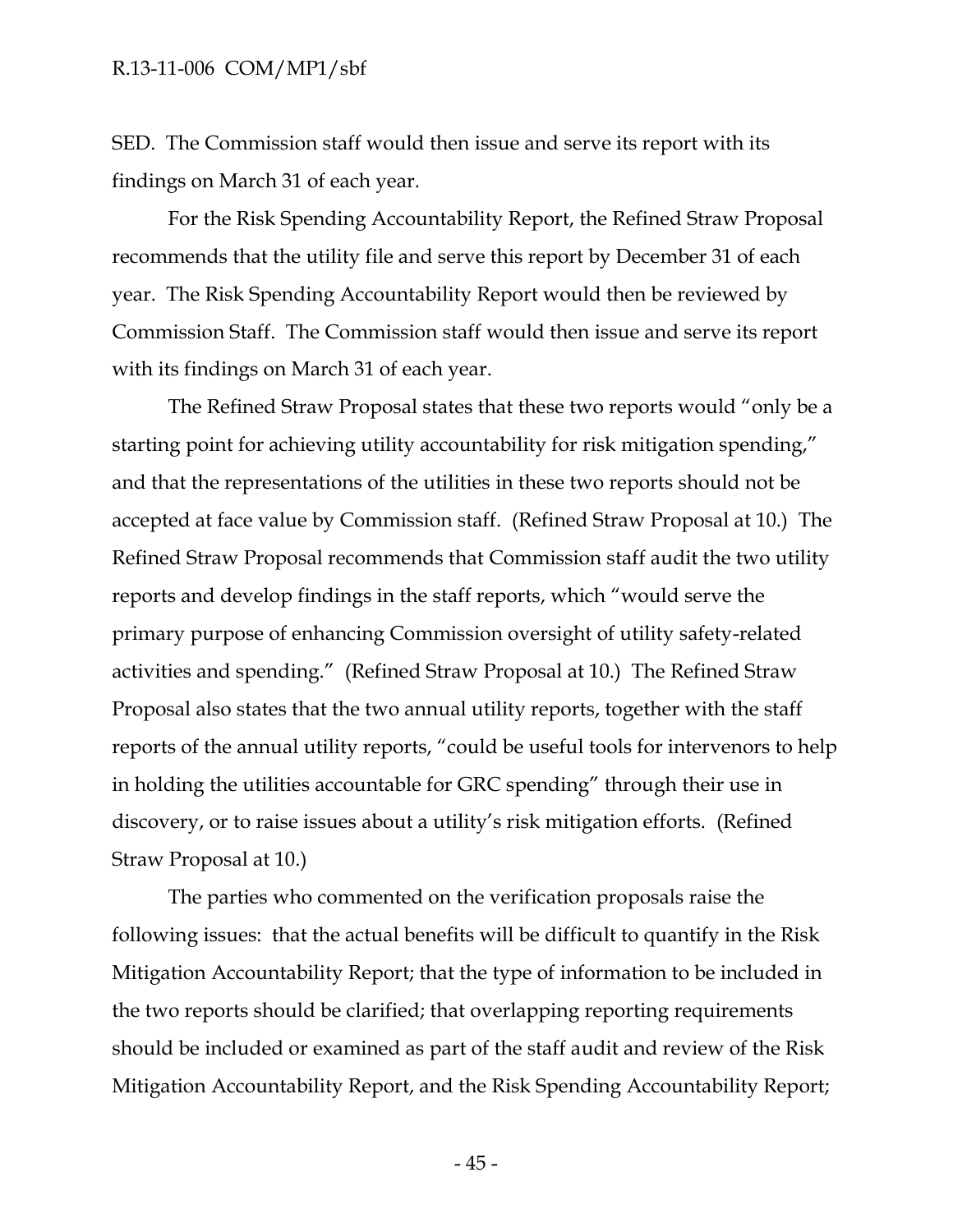$\overline{a}$ 

and that the two reports should not be submitted until the first quarter following the reporting year.

We adopt the Refined Straw Proposal's recommendation to require the filing of an annual Risk Mitigation Accountability Report, and a Risk Spending Accountability Report. These reports shall contain the information that the Refined Straw Proposal recommends be included, as summarized above. In addition, the two reports shall explain how these risk mitigation activities and risk spending are meeting the goals for managing and minimizing the risks that were identified in the utility's RAMP and GRC submissions. The two reports shall also describe any deviation, and the reasons for doing so, from what activities were originally requested and authorized in the GRC, to what activities were actually performed. This will allow Commission staff to more readily review and verify these safety-related activities, and to understand the reasons for the changes in priority that may have taken place.<sup>12</sup> These two reports shall be filed and served by the utility in its applicable GRC proceeding in which funding for the risk mitigation activities and spending was authorized. Both reports shall report on the activities and spending the utility undertook during the GRC test year, and during each attrition year.

We recognize that each of the large energy utilities will be filing these two reports on an annual basis, and Commission staff may not be able to review and verify each report in a timely manner if the deadline for the utility reports are not

<sup>12</sup> We also note that § 750 (2014 Statutes, Chapter 552) and § 1702.5 (2014 Statutes, Chapter 601) contemplate that additional procedures for monitoring, and data tracking and analysis are to be developed and implemented in the safety citation Rulemaking 14-05-013. Pursuant to § 750, the information that is gathered from such procedures is to be used to inform the Commission when it considers the GRC requests of the utilities.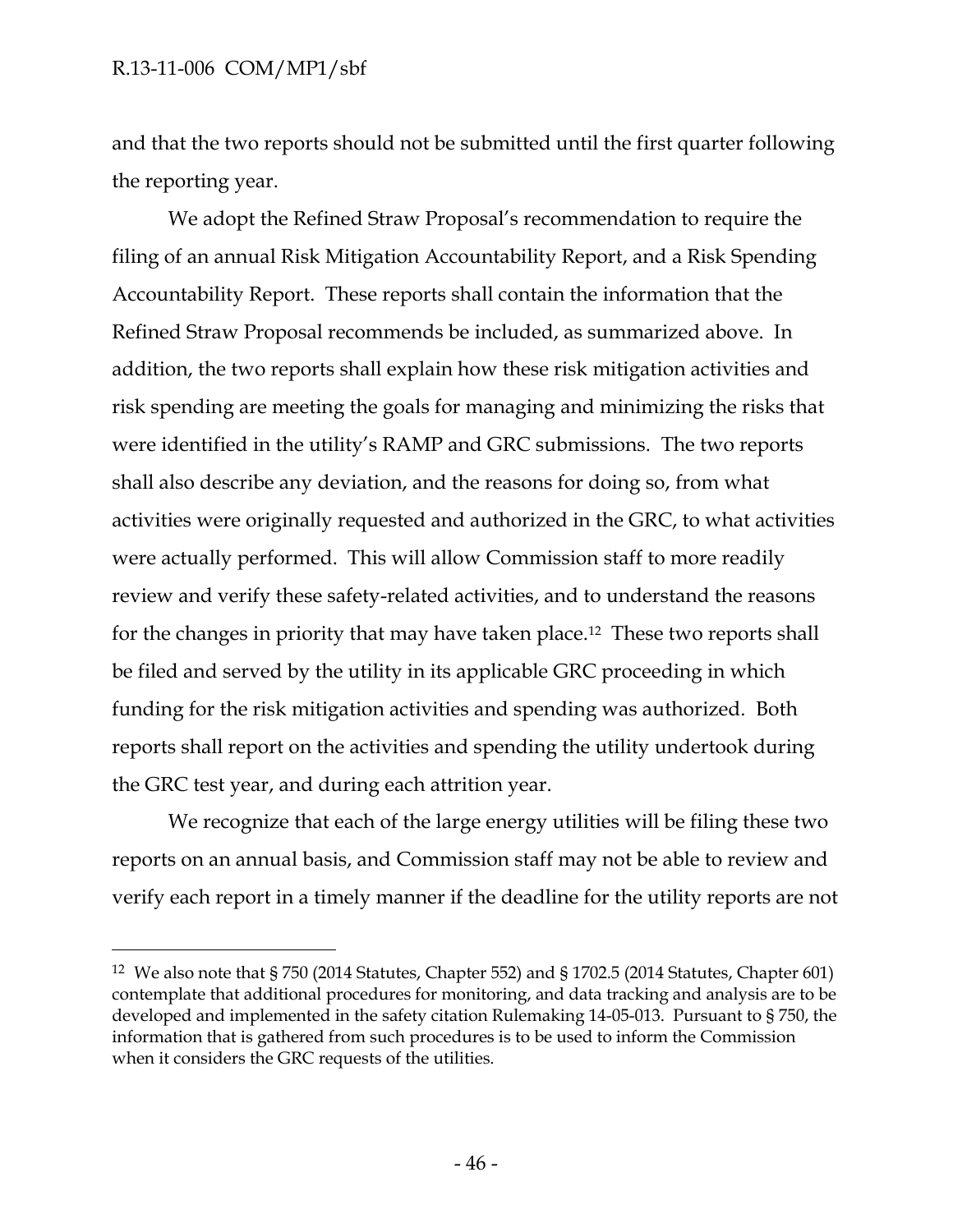$\overline{a}$ 

staggered. For that reason, we adopt the following deadlines for the filing of these reports by the large energy utilities: PG&E's reports to be filed by March 31 after the applicable reporting period; SCE's reports to be filed by May 31 after the applicable reporting period; SoCalGas' reports to be filed by July 31 after the applicable reporting period; and SDG&E's reports to be filed by September 30 after the applicable reporting period.

Parties may request in the S-MAP or RAMP proceedings to hold workshops on the type of information that needs to be reported in these two reports, and the methodology that can be used to quantify and measure the benefits of such mitigation plans and safety activities.

We also adopt the recommendation of the Refined Straw Proposal for the Commission staff to review and verify these two utility reports on an annual basis.13 It is appropriate, given the type of information in each report, for SED to prepare a report on the utility's Risk Mitigation Accountability Report, and for the Energy Division to prepare a report on the utility's Risk Spending Accountability Report. We encourage SED and Energy Division to work cooperatively in preparing each of those reports. SED and Energy Division shall file their respective reports in the applicable GRC proceeding within 120 days from the date each utility files these two reports. In their reviews of the utility reports, SED and the Energy Division should consider and review other applicable reports or information that have been submitted to the Commission

<sup>&</sup>lt;sup>13</sup> We do not adopt the Refined Straw Proposal's recommendation that an "audit" report be prepared. An "audit" suggests that certain accounting guidelines may need to be followed. Instead, Commission staff should review and verify the utility's risk management and mitigation activities and spending that took place during the reporting period, and prepare staff reports on the utility's Risk Mitigation Accountability Report, and Risk Spending Accountability Report.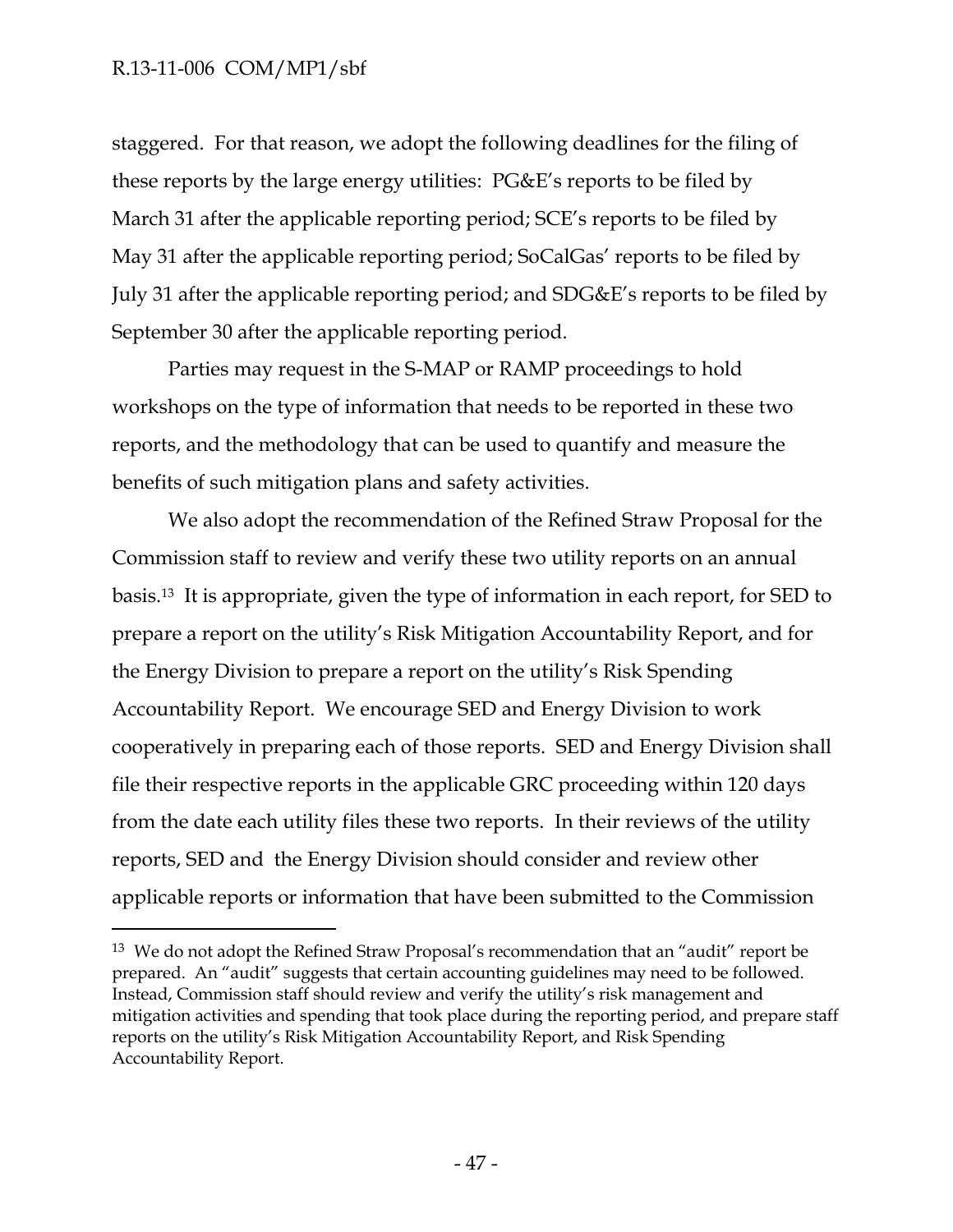pursuant to a General Order or decision, and which may be helpful in a review of the activities and spending undertaken in those two utility reports. The SED and Energy Division reports can be used to alert the Commission and other parties about a utility's risk mitigation activities and spending, and to use such reports in their review of the utility's next GRC application filing.

#### **3.6. Lexicon**

<span id="page-48-0"></span>The Refined Straw Proposal recognizes that a list of definitions of terms should be developed to foster the development of a risk-based decision-making framework. A preliminary list of twelve terms was set forth in the Refined Straw Proposal, and parties were invited to comment on the Lexicon that should be developed. The Refined Straw Proposal recommends that the Lexicon be developed as part of the first S-MAP.

All of the parties who commented on the Lexicon proposal agree that having a common understanding or definition of certain terms that pertain to a risk-based decision-making framework will be useful. However, there may not be a need for the Commission to adopt a specific list of terms and definitions in the S-MAP so long as parties have a clear understanding of what is expected of them in the S-MAP and RAMP filings. We will defer to the S-MAP proceeding the issue of whether the Commission needs to adopt certain terms and definitions in order to carry out the activities associated with the S-MAP and RAMP proceedings.

#### <span id="page-48-1"></span>**4. Comments on Proposed Decision**

The proposed decision in this matter was mailed to the parties in accordance with Section 311 of the Public Utilities Code and comments were allowed under Rule 14.3 of the Commission's Rules of Practice and Procedure. Opening and reply comments were filed by various parties. Those comments

- 48 -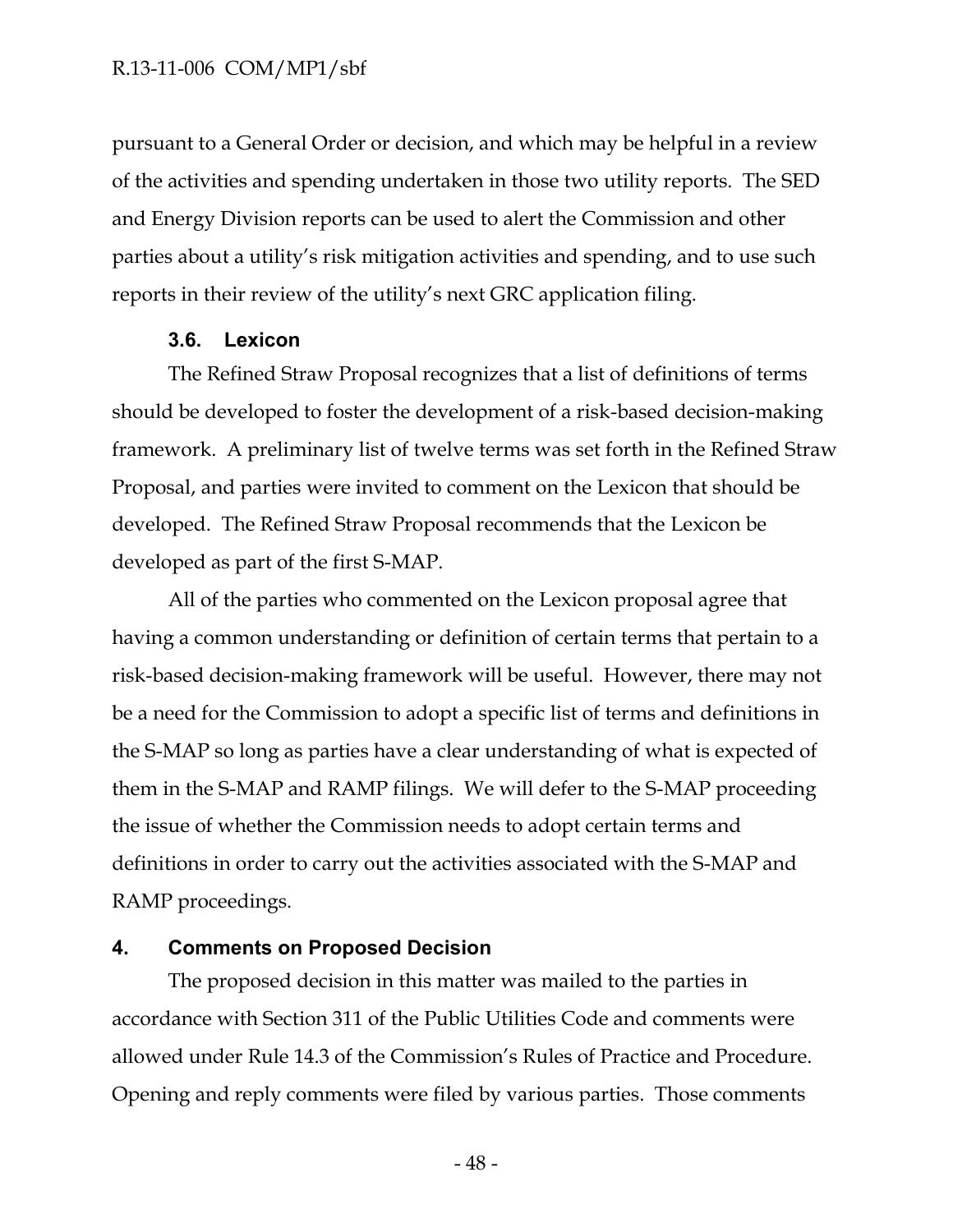have been reviewed and considered, and appropriate changes have been incorporated into this decision.

### <span id="page-49-0"></span>**5. Assignment of Proceeding**

Michael R. Peevey is the assigned Commissioner, and John S. Wong is the assigned ALJ in this proceeding.

### <span id="page-49-1"></span>**Findings of Fact**

1. Following the 2010 natural gas explosion and fire in San Bruno, the California Legislature and the Commission took steps to ensure the safety and reliability of the operations and practices of the energy utilities.

2. SB 705 requires each gas corporation to develop a plan for the safe and reliable operation of its gas pipeline facility that implements the policy of § 963(b).

3. § 963(b)(3) declares that it is the policy of the state that the Commission and each gas corporation place safety of the public and gas corporation employees as the top priority, and that the Commission shall take all reasonable and appropriate actions necessary to carry out the safety priority policy of this paragraph consistent with the principle of just and reasonable cost-based rates.

4. The utilities' gas safety plans, along with other safety-related issues, are being considered in R.11-02-019.

5. To carry out the safety priority policy of § 963(b)(3), the Commission initiated R.13-11-006.

6. The logical starting point for prioritizing safety for the investor-owned energy utilities is in the RCP and the GRCs of each of the energy utilities because the GRC is the proceeding in which the utility requests funding for the test year and attrition years, and the Commission adopts and authorizes just and reasonable cost-based rates.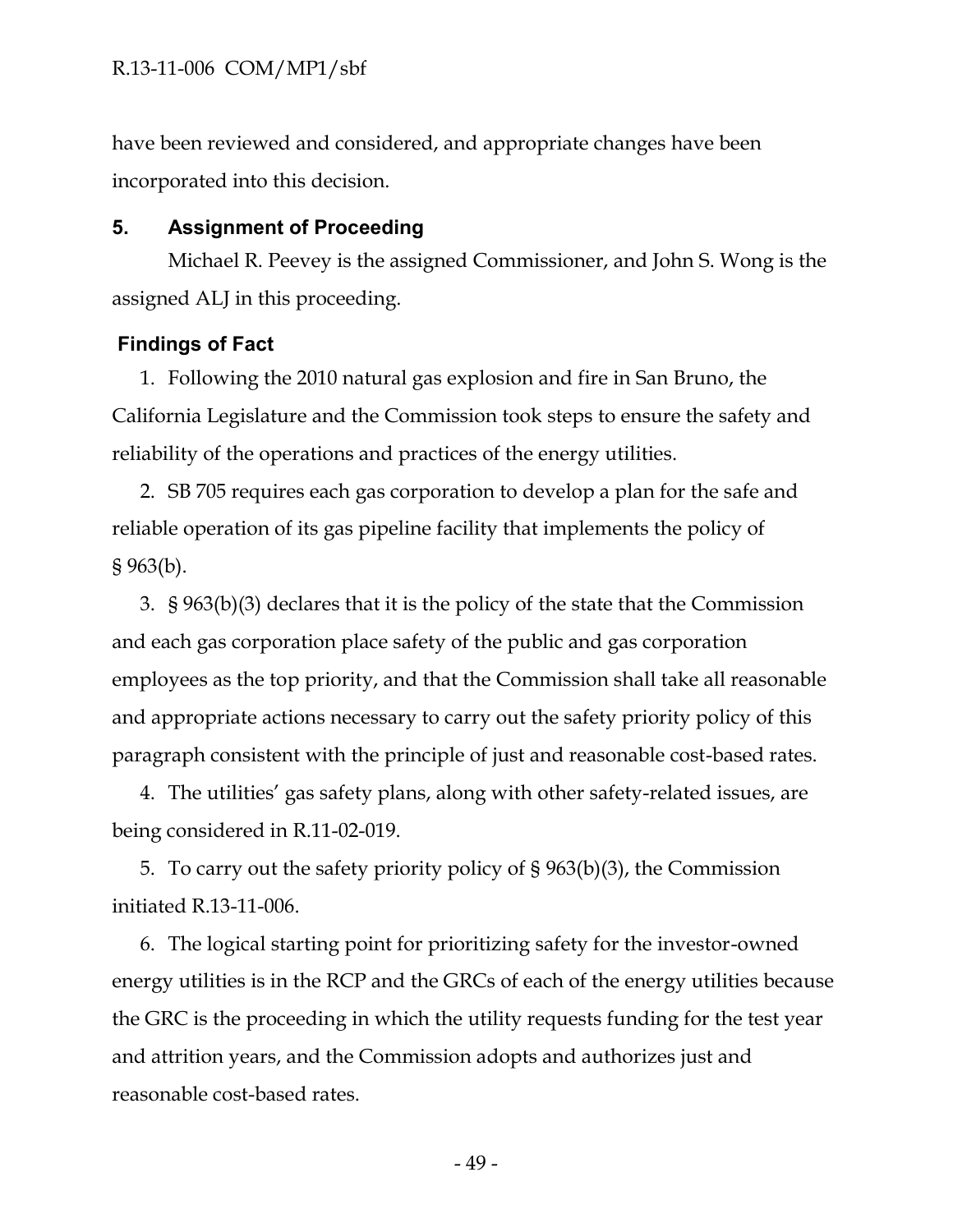7. The RCP was adopted to govern the information, processes, and schedule associated with the GRC applications of the energy utilities, and the latest description and schedule of the RCP for the energy utilities is reflected in Appendix A of D.07-07-004.

8. Following initial comments, the development of the Staff Straw Proposal, and a workshop, the Refined Straw Proposal was issued on April 17, 2014.

9. Interested parties were allowed to file opening and reply comments on the Refined Straw Proposal.

10. The framework that is being considered for adoption in this proceeding is described in the Refined Straw Proposal, along with the comments of the parties on the Refined Straw Proposal.

11. The Refined Straw Proposal proposes that the following three new processes be adopted as part of the RCP: the S-MAP; the RAMP; and annual verification documents consisting of the Risk Mitigation Accountability Report, and the Risk Spending Accountability Report.

12. In order to adopt and develop a risk-based decision-making framework to evaluate safety and reliability improvements, modifications to the current RCP and GRC filing process will need to be made.

13. The direction taken in this Rulemaking and in the Refined Straw Proposal to modify the RCP and the GRC proceedings to incorporate a risk-based decision-making framework is consistent with SB 705 and SB 900.

14. Steps have been taken by the Commission, PG&E, and SCE to include more risk assessment analysis in their GRC applications.

15. The concept of reliable service is already included in § 451, and that code section has been interpreted by the courts.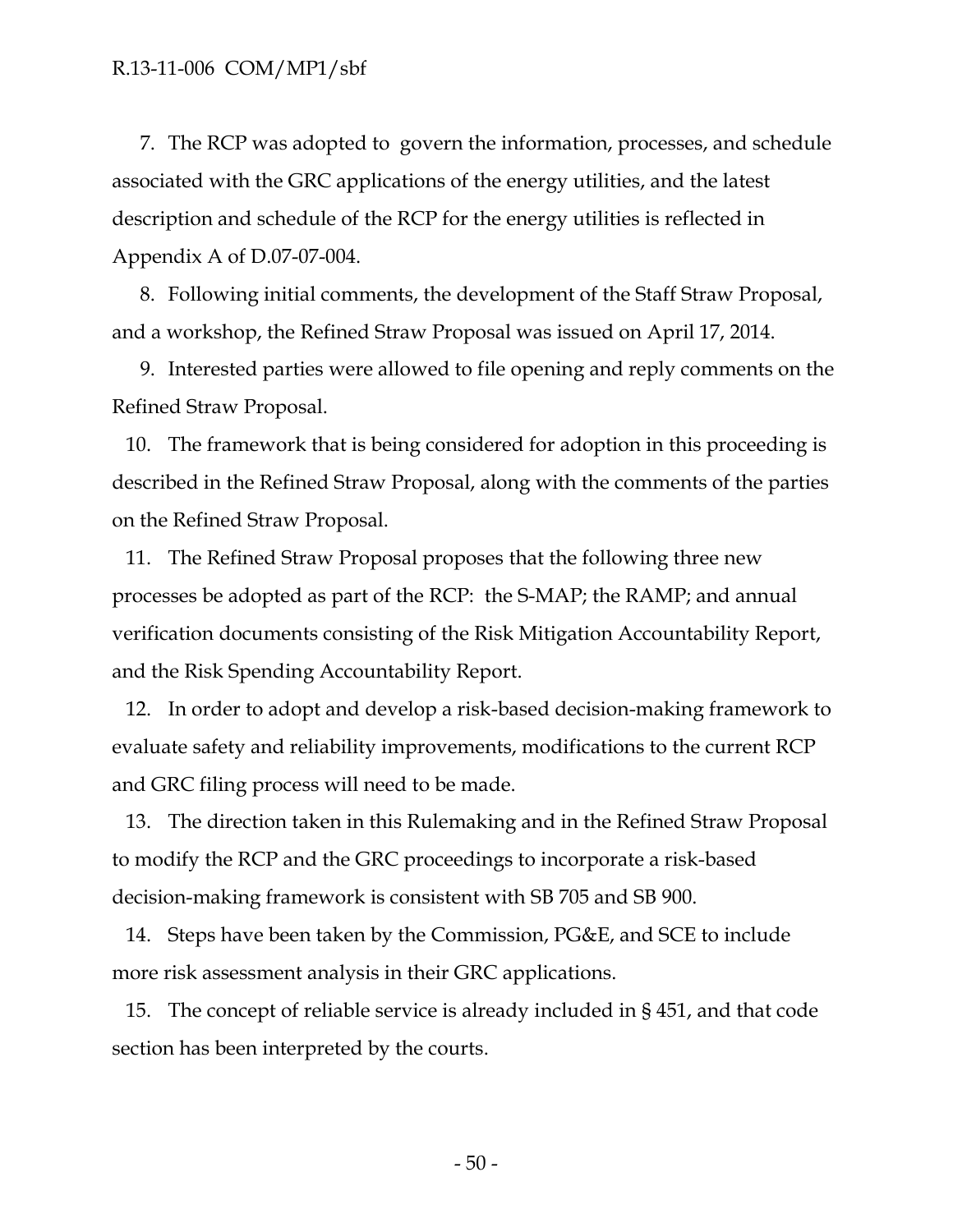16. Expanding this proceeding to address reliability opens up new considerations about the quality of service, what constitutes reliability, events that may be outside the utility's control, and tariff provisions that limit liability under certain circumstances.

17. It is clear from a review of D.12-11-051, D.11-05-018, and D.09-03-025, that the standard of proof a utility has to meet in a GRC is one of preponderance of the evidence, and that no applications for rehearing of those decisions on that point were filed.

18. The purpose of the S-MAP is to allow the Commission and parties to examine, understand, and comment on the models that the energy utilities plan to use to prioritize and mitigate risks, and for the Commission to establish guidelines and standards for these models.

19. It will be beneficial to hold an S-MAP in order to fulfill the objective of providing Commission staff and other parties the opportunity to analyze and understand the various models and methodologies the energy utilities plan to use to prioritize safety in their GRC proceedings, and to manage, mitigate, and minimize such risks.

20. Since there are differences between the electric and gas corporations, the combined electric and gas utilities, and between the systems of each utility, some flexibility in how each utility assesses its risk and manages, mitigates, and minimizes its risk is likely to be needed.

21. Since there may be components or elements of a risk management and mitigation approach that can be used by two or more of the energy utilities, a goal of the S-MAP proceedings is to determine whether uniform and common standards can be developed for assessing, managing, mitigating, and minimizing the risks inherent in each energy utility's operations and services.

- 51 -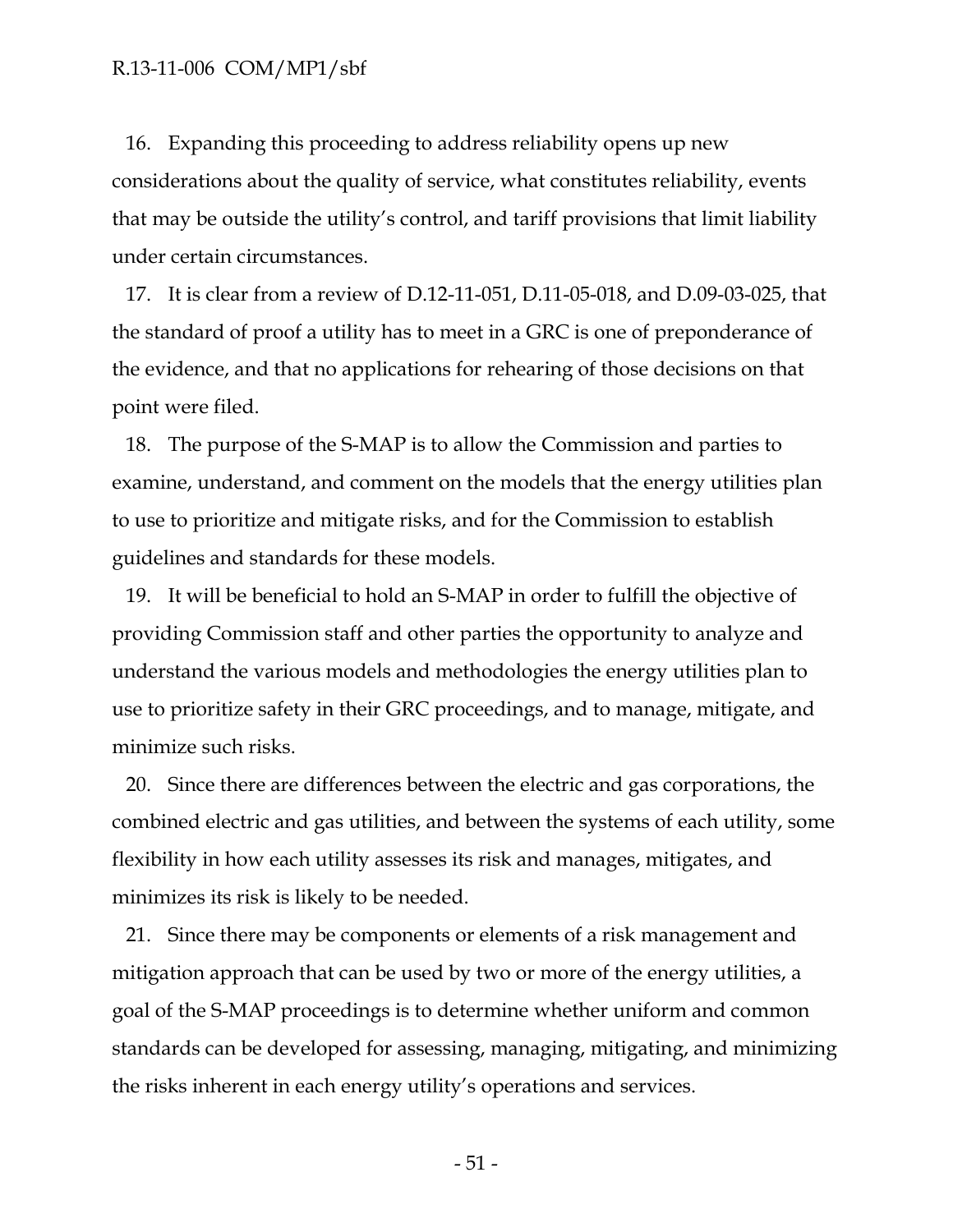22. The energy utilities were not obligated to propose specific risk assessment approaches in this proceeding.

23. It is premature at this time to decide whether a specific risk assessment approach, model, or methodology should be adopted for use in the S-MAP and RAMP processes.

24. The RAMP process is described in the Refined Straw Proposal, and is summarized in this decision.

25. The RAMP process, as proposed in the Refined Straw Proposal, raises some practical procedural concerns about the pre-filing of the energy utility's GRC application.

26. The purpose of the RAMP filing will be to review the utility's RAMP submission for consistency and compliance with its prior S-MAP, and to determine whether the elements contained in the RAMP submission can be used in the utility's GRC filing to support its position on the assessment of its safety risks, and its plans to manage, mitigate, and minimize those risks in the context of the utility's upcoming GRC application filing.

27. The verification process and reporting requirements described in the Refined Straw Proposal, and summarized in this decision, will improve utility accountability of ratepayer money spent on risk mitigation.

#### <span id="page-52-0"></span>**Conclusions of Law**

1. The GRC is the appropriate place to start to take all reasonable and appropriate actions necessary to carry out the safety priority policy of § 963(b)(3), consistent with the principle of just and reasonable cost-based rates.

2. The end goal of this rulemaking is to revise the RCP to better facilitate utility revenue requirement showings based on a risk-informed decision-making process that will lead to safe and reliable service levels that are in compliance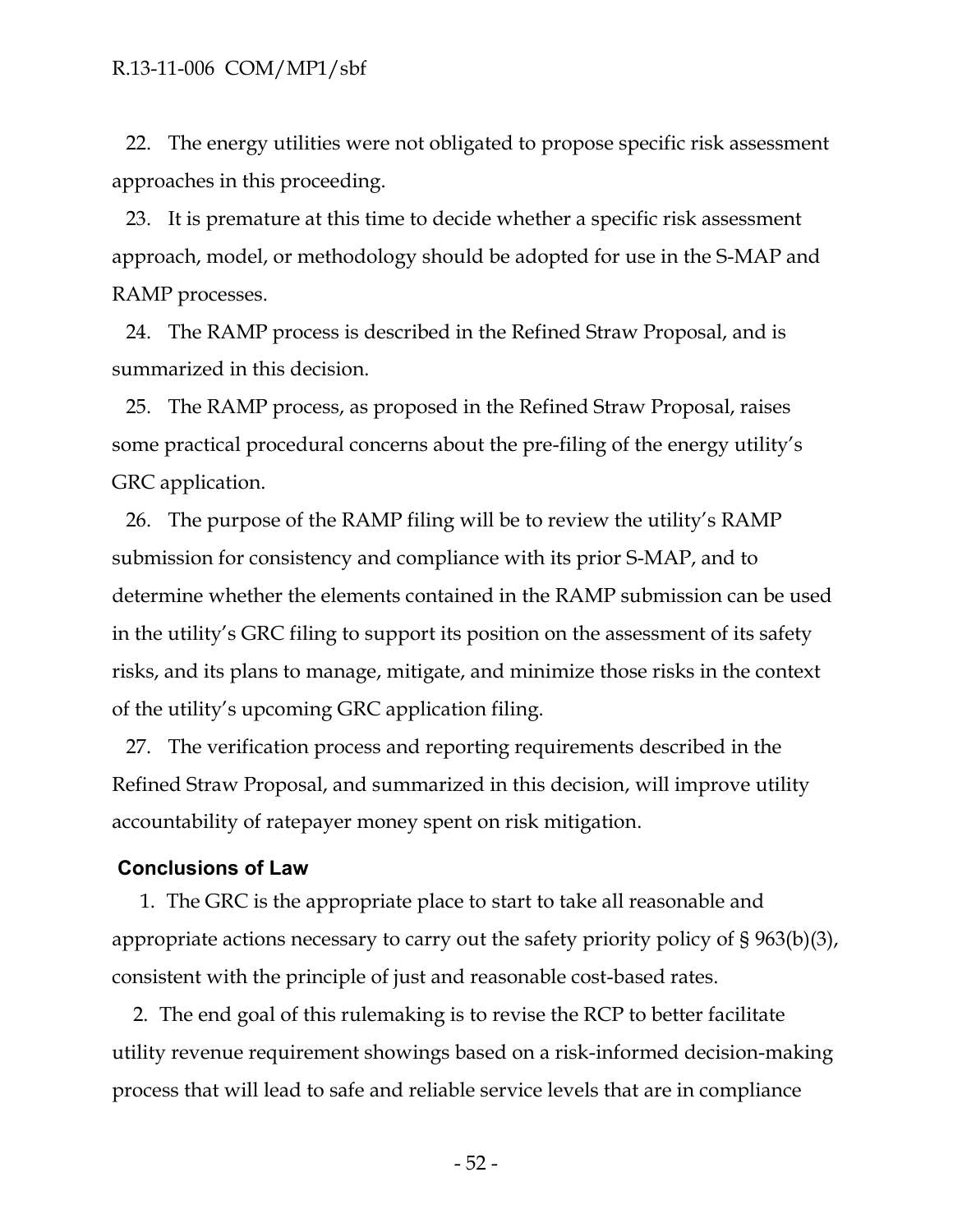with state and federal guidelines, rational, well-informed and comparable to the best industry practices, and that the adopted rates are just and reasonable.

3. No evidentiary hearings are needed in this proceeding because this is a quasi-legislative proceeding which establishes policy, and the Commission can consider and base its policy determinations on the pleadings and comment process which has been filed in this proceeding.

4. Pursuant to §§ 451, 701, 761, and 750 as added by SB 900, the Commission has the power to extend the risk-based decision-making framework to the GRCs of the electrical corporations.

5. An S-MAP application process, as described in the Refined Straw Proposal and as clarified by this decision, should be adopted.

6. PG&E, SDG&E, SoCalGas Company, and SCE, should transition to the use of the S-MAP, the RAMP procedure, and adhere to the modified RCP schedule in all future GRC application filings.

7. Beginning three years from the effective date of this decision, the small energy utilities, which consist of Bear Valley Electric Service, Liberty Utilities, PacifiCorp doing business as Pacific Power, and Southwest Gas Corporation, should transition to including a risk-based decision-making framework into the their General Rate Case application filings.

8. Expanding SB 705's policy of prioritizing safety to include reliability is outside the scope of this proceeding and the S-MAP and RAMP processes adopted in this decision.

9. The standard of proof a utility must meet in a GRC proceeding is one of preponderance of the evidence.

10. A RAMP procedure, as described in the Refined Straw Proposal and as clarified by this decision, should be adopted, and an OII should be initiated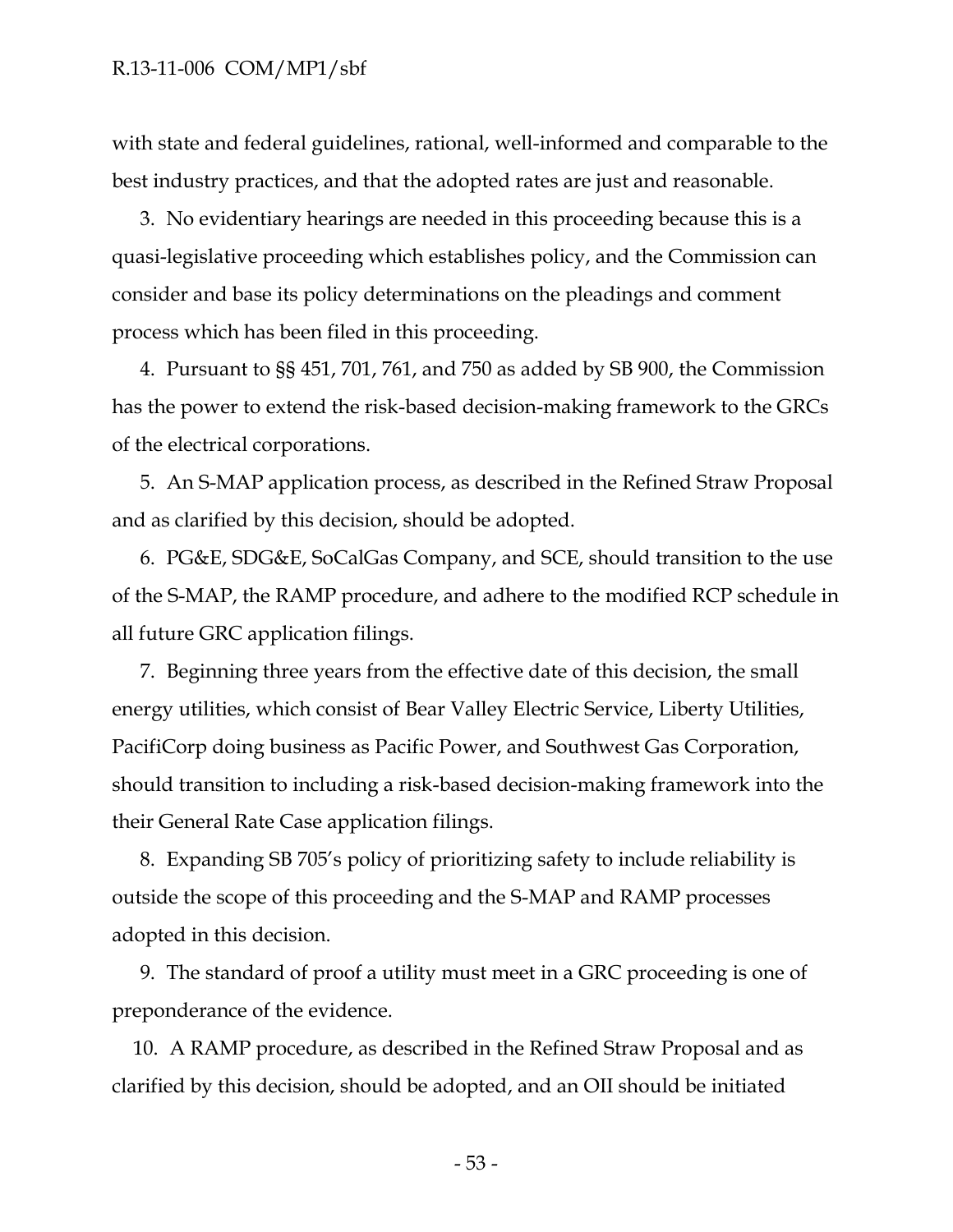following the request of each of the large energy utilities for their respective upcoming GRC filings.

11. Revisions to the RAMP process recommended in the Refined Straw Proposal are necessary to conform to the Commission's processes.

12. The adopted GRC schedule, as shown in Table 4 of this decision, modifies and replaces the Rate Case Plan schedule that was adopted in Appendix A of D.07-07-004.

13. During the transition of fully implementing the S-MAP and RAMP procedures, all of the large energy utilities should include in all their future GRC applications thorough descriptions of the risk assessments and mitigation plans they plan to use in their GRC application filings.

14. Today's decision, which describes and adopts the parameters of the S-MAP and RAMP processes, does not prevent the assigned ALJs in either of those proceedings, from taking any other action to adjudicate the S-MAP application or the RAMP application.

15. The verification process and annual reporting requirements, as described in the Refined Straw Proposal, and as clarified by this decision, should be adopted.

16. The issue of whether the Commission needs to adopt certain terms and definitions in order to carry out the activities associated with the S-MAP and RAMP procedure should be addressed in the S-MAP.

### **ORDER**

### <span id="page-54-0"></span>**IT IS ORDERED** that:

1. The risk-based decision-making framework, consisting of the Safety Model Assessment Proceeding, the Risk Assessment and Mitigation Phase proceeding,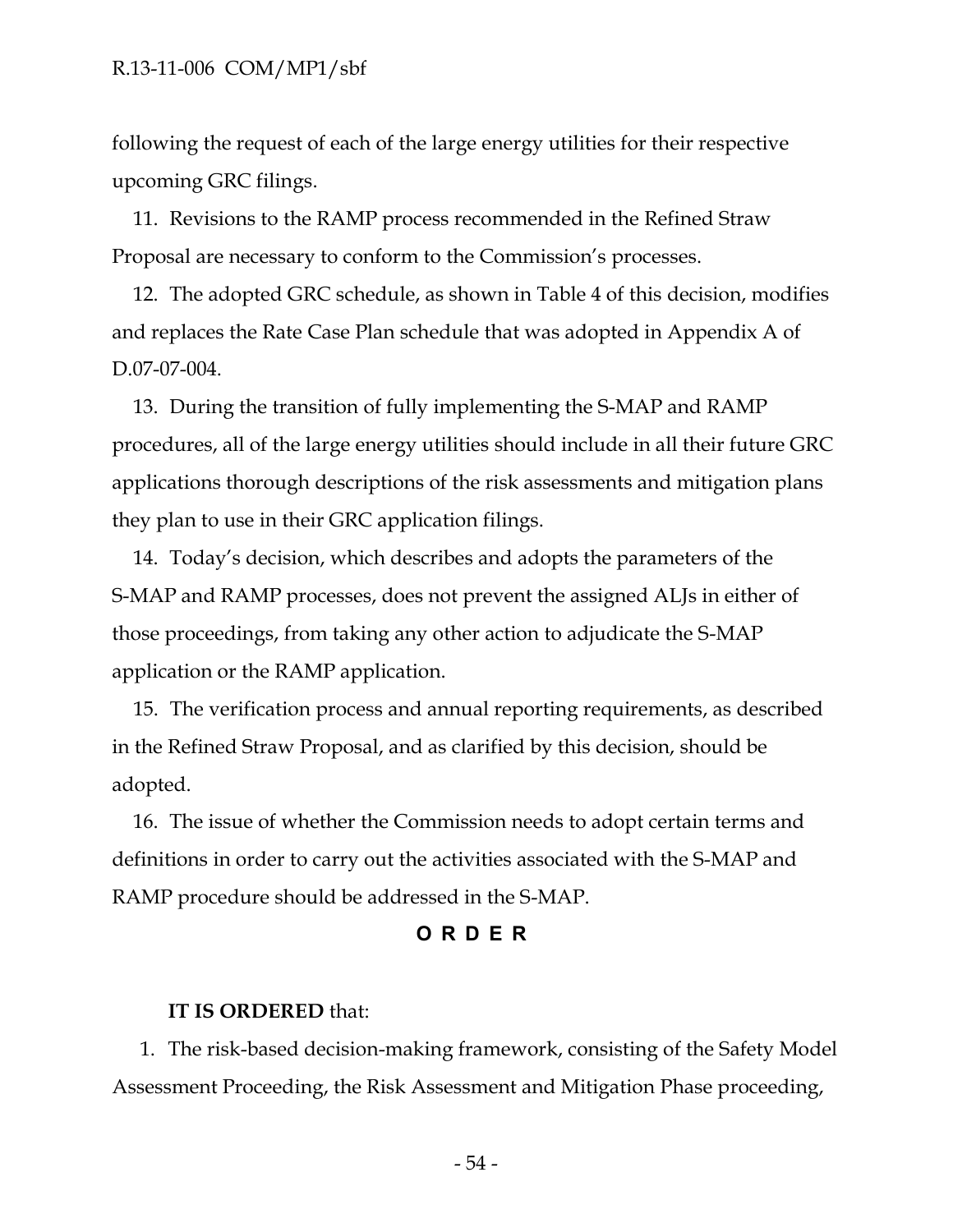and the filing of annual verification reports consisting of the Risk Mitigation Accountability Report and the Risk Spending Accountability Report, as described and clarified in this decision and in the schedules set forth in Table 2, Table 3, and Table 4 of this decision, are adopted for use by the large energy utilities, who consist of Pacific Gas and Electric Company, San Diego Gas & Electric Company, Southern California Gas Company, and Southern California Edison Company.

2. Table 4 of this decision modifies and replaces the Rate Case Plan schedule that was adopted in Appendix A of Decision 07-07-004 as "Summary of Rate Case Plan."

3. Beginning February 1, 2015, the risk-based decision-making framework, as described and adopted in today's decision, shall apply to all future General Rate Case application filings of Pacific Gas and Electric Company, San Diego Gas & Electric Company, Southern California Gas Company, and Southern California Edison Company.

4. The small energy utilities, which consist of Bear Valley Electric Service, Liberty Utilities, PacifiCorp doing business as Pacific Power, and Southwest Gas Corporation, shall transition to including a risk-based decision-making framework into their General Rate Case application filings beginning three years from the effective date of this decision.

5. Pacific Gas and Electric Company, San Diego Gas & Electric Company, Southern California Gas Company, and Southern California Edison Company, shall each file and serve their respective Safety Model Assessment Proceeding applications on or before May 1, 2015, and every three years thereafter, unless directed otherwise by the Commission.